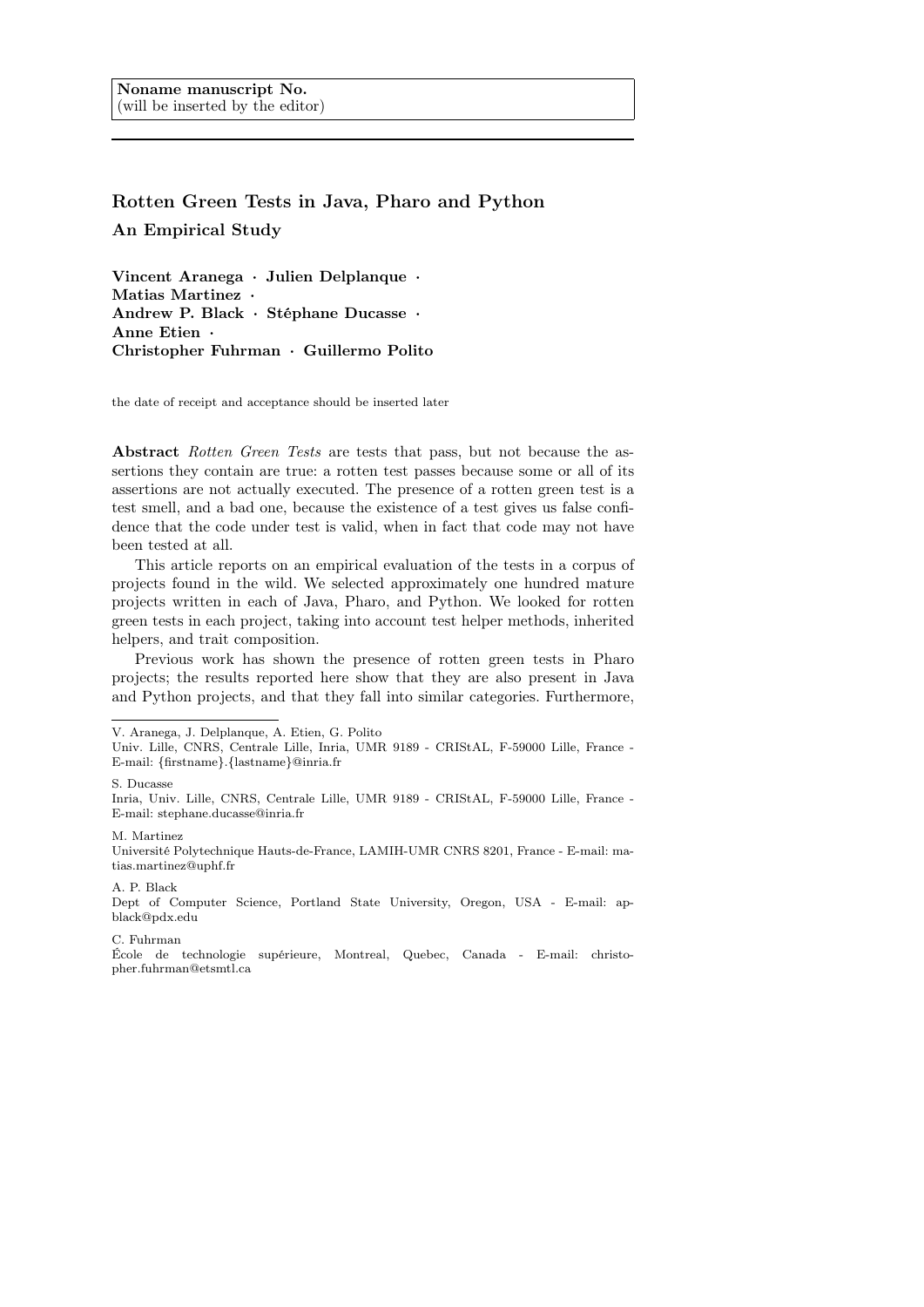we found code bugs that were hidden by rotten tests in Pharo and Python. We also discuss two test smells — missed fail and missed skip — that arise from the misuse of testing frameworks, and which we observed in tests written in all three languages.

Keywords Testing · Rotten Green Tests · Empirical Study · Software Quality

# 1 Introduction

An important component of software tests is the execution of assertions that check that the system under test satisfies some property, for example, that a method returns a specific value, or that certain data are output to a stream. Developers value "green tests," i.e., tests that pass, because such tests increase the developers' confidence that the software is working as expected. The normal assumption is that a green test has executed one or more assertions, and that those assertions were true.

Rotten green tests [13] are tests that are intended by their designer to execute some assertions, but do not actually do so. Such tests are insidious because they pass, giving the impression that some useful property is being validated by assertions they contain. In fact, rotten green tests guarantee nothing, and convey a false sense of confidence. The presence of a rotten green test can be seen as a new kind of test smell [15, 30].

Prior work by Delplanque et al. [13] proposed a method to detect rotten green tests in Pharo [5], using a combination of static analysis and dynamic monitoring of method execution at the granularity of individual call sites. Their method determines whether or not a test is rotten, even in presence of helper methods and trait composition [16, 17]. Delplanque et al. evaluated their method on a small sample of 17 Pharo projects. They found that, although their approach does not report false negatives, it can report false positives: tests can be flagged as rotten  $(i.e.,$  they contain at least one assertion that is not executed) even though they are not defective. False positives can occur in two situations: in conditional tests, and in so-called flexible tests that are reused in multiple contexts. However, these false-positive situations did suffer from a test smell known as Conditional Test Logic [26].

This article extends this prior work in Pharo to two additional languages, chosen using the  $T\text{io}be^1$  and  $RedMonk^2$  programming language rankings. From the languages ranked in the top three, we selected two object-oriented languages, one statically typed (Java) and the other dynamically typed (Python). It also extends the evaluation of Delplanque et al. [13] to a much larger corpus of Pharo projects. We describe how rotten green tests are detected in the JUnit 4 and unittest/pytest testing frameworks, and report on an evaluation of

<sup>1</sup> https://www.tiobe.com/tiobe-index/

 $^2$ https://redmonk.com/sogrady/2021/03/01/language-rankings-1-21/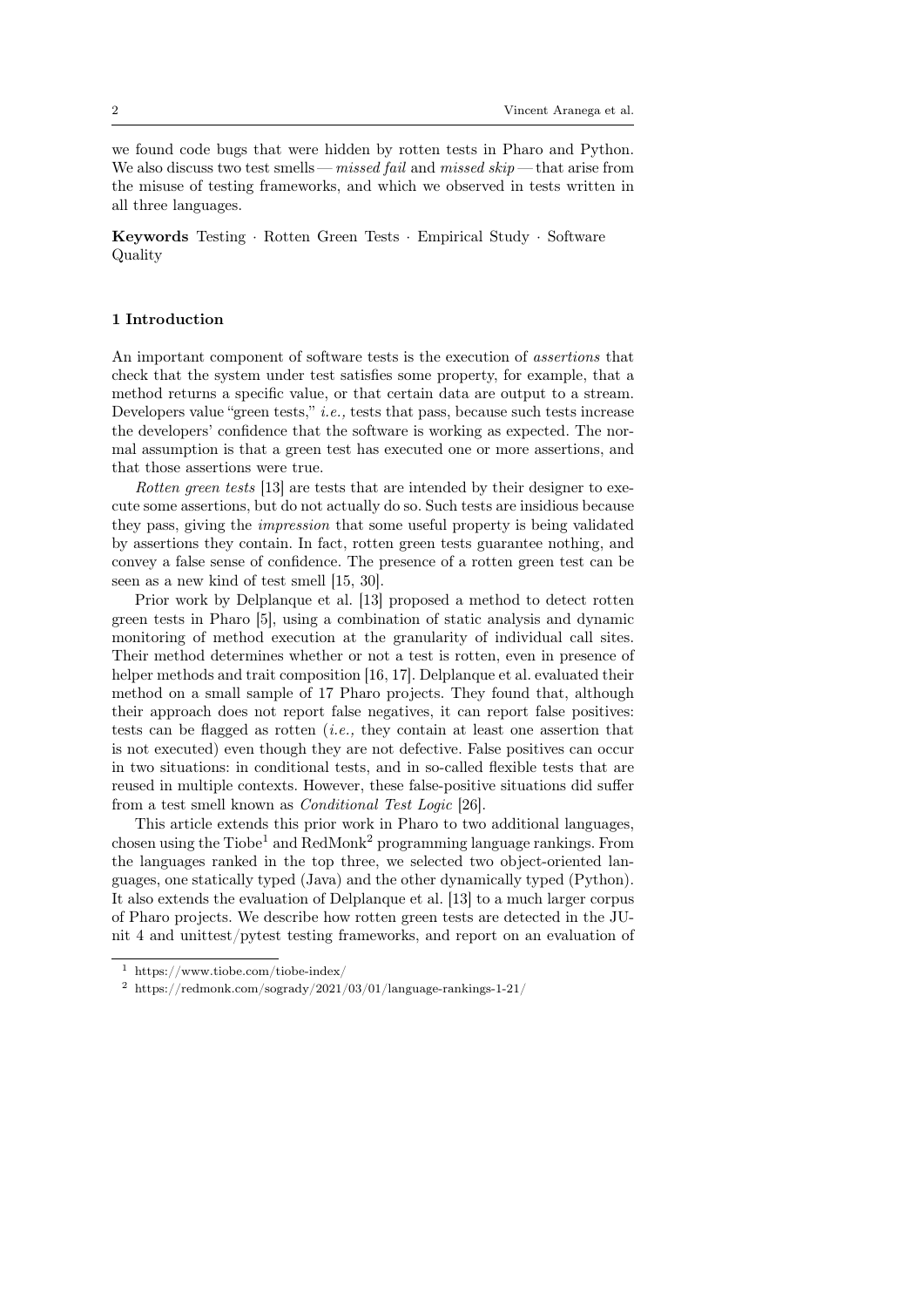around a hundred mature projects in each language. Rotten green tests were identified in all three languages, showing that they are not specific to Pharo.

The contributions of this work are as follows:

- a categorization of rotten green tests [13] that applies consistently to Pharo, Java and Python projects;
- a large-scale empirical study of rotten green tests found in mature projects in the Pharo, Java, and Python languages, and a detailed analysis of the results of this study;
- recursive lazy instrumentation, a novel way of instrumenting dynamic languages, described in Section 4.3.1; and
- the identification of bugs in the software under test that are hidden by rotten green tests.

Section 2 sets the stage by describing the anatomy of a unit test, distinguishing rotten tests from tests containing no assertions, and showing the problems raised by rotten green tests. Section 3 introduces the automated approach we developed to identify rotten tests, and Section 4 describes its implementation in Pharo, Java, and Python. Section 5 presents some research questions and the methodology used to answer them, while Section 6 presents the results for each of the three languages. Section 7 examines threats to validity. Section 8 discusses some aspects of our approach, and future work. Section 9 presents related work, and Section 10 draws some conclusions.

### 2 The Problem of Rotten Green Tests

Before defining rotten green tests, we first describe the basics of unit testing. Then, we briefly explain "No-assertion Tests" to help distinguish them from rotten green tests.

# 2.1 Unit Tests

Unit tests are commonly composed of a test *fixture*, which sets up the system under test, one or more stimuli, which exercise the component under test, and one or more assertions, which verify some expected property or properties of that component [5, 26].

In Listing 1, taken from the Apache Common Collections project<sup>3</sup>, the fixture is the code on lines 4–7 that declares and initializes set to contain the constants ZERO, and TWO. Here, the fixture is inline, but it can also be factored out into a setUp method. The stimulus is the addition of ONE to set at index 1 on line 9. The first assertion verifies that the size of set is 3; the other 3 assertions verify that the new element (ONE) was correctly inserted, that the

<sup>3</sup> https://github.com/apache/commons-collections/blob/master/src/test/java/org/apache/commons/ collections4/set/ListOrderedSetTest.java#L129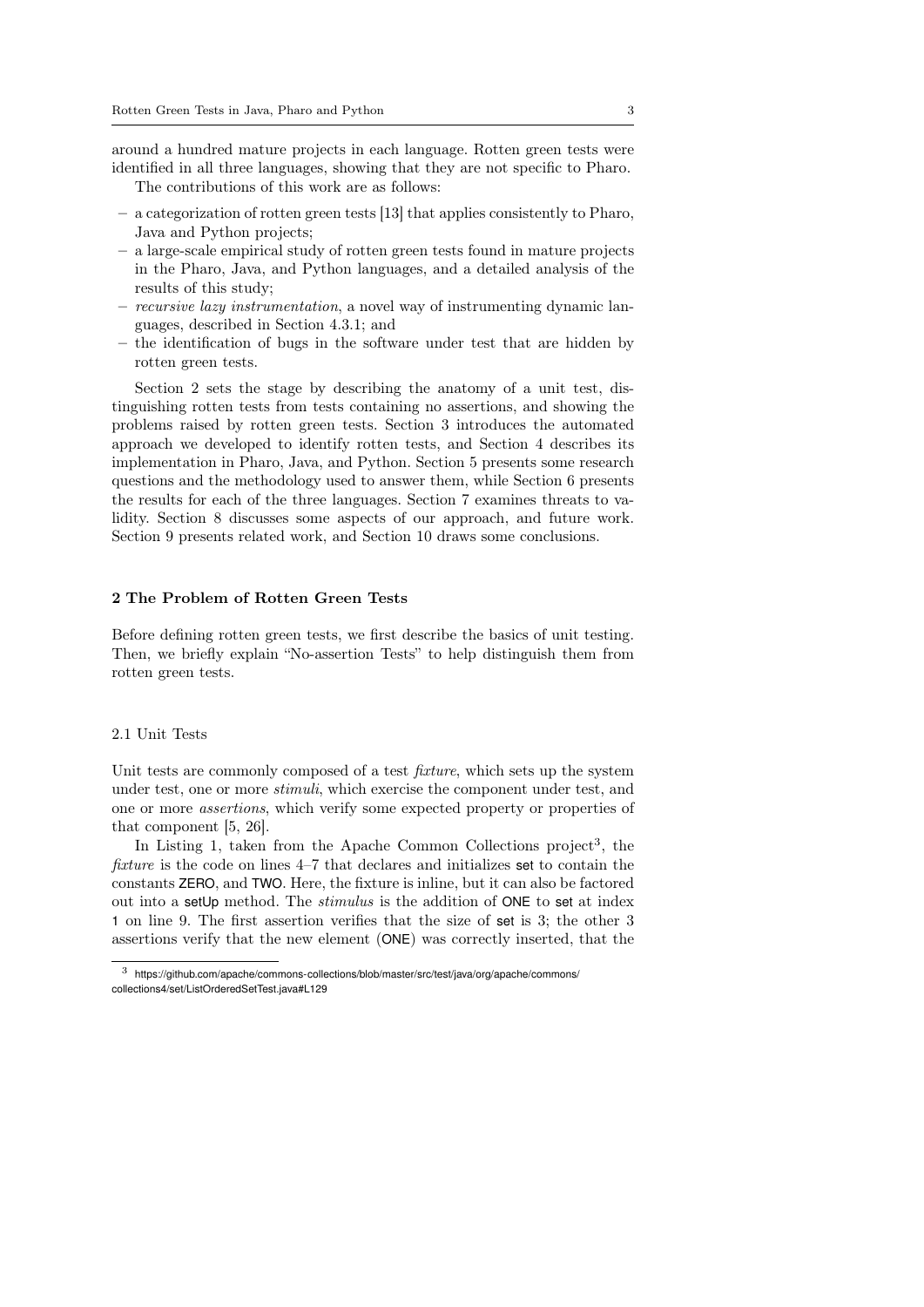|                | 1 class ListOrderedSetTest {                     |
|----------------|--------------------------------------------------|
| 2              |                                                  |
| 3              | public void testListAddIndexed() {               |
| $\overline{4}$ | final ListOrderedSet <e> set = makeObject();</e> |
| 5              |                                                  |
| 6              | set.add((E) ZERO); // Fixture                    |
| 7              | set.add((E) TWO);                                |
| 8              |                                                  |
| 9              | set.add(1, (E) ONE); //Stimulus                  |
| 10             | assertEquals(3, set.size()); //Assertions        |
| 11             | assertSame(ZERO, set.get(0));                    |
| 12             | assertSame(ONE, set.get(1));                     |
| 13             | assertSame(TWO, set.get(2));                     |
|                |                                                  |
|                | Listing 1 Elements of a unit test.               |

Listing 1 Elements of a unit test.

```
1 class ListOrderedSetTest {
2
3 public void testListAddIndexed() {
      final ListOrderedSet<E> set = makeObject(); //Local variable definition
       set.add((E) ZERO); // Fixture
       set.add((E) TWO);
       set.add(1, (E) ONE); //Stimulus
```
Listing 2 A no-assertion test does not contain assertions.

first element (ZERO) is still in the same place, and finally that the last element (TWO) was shifted one position after the insertion.

Provided that all of the assertions hold, this test will pass; we say that it is "green". If a false assertion is executed, for example, if the insertion of an element at position  $p$  does not shift to the right the element previously located at  $p$ , the test will fail; it will be "yellow". If an unexpected error occurs during the running of the test, for example, if makeObject raises an exception, then the test will be "red".

# 2.2 No-assertion Tests

Sometimes, tests have no assertions. This may occur because of the common practice of using a unit-testing framework to execute so-called "smoke tests", also known as "build-verification tests". The purpose of such tests is to check that the feature under test can be run without emitting "blue smoke" (as might be emitted by defective electronics). In software, this means that the smoke test or build-verification test can run to completion without raising an unexpected exception [18]. However, because some of these tests may also contain assertions, for clarity we use the term no-assertion test, rather than "smoke test", to refer to a test that contains no assertions. Listing 2 is an example of a no-assertion test.

No-assertion tests can be useful, because if they are green they provide a fast but cursory check that the targeted feature can be considered for further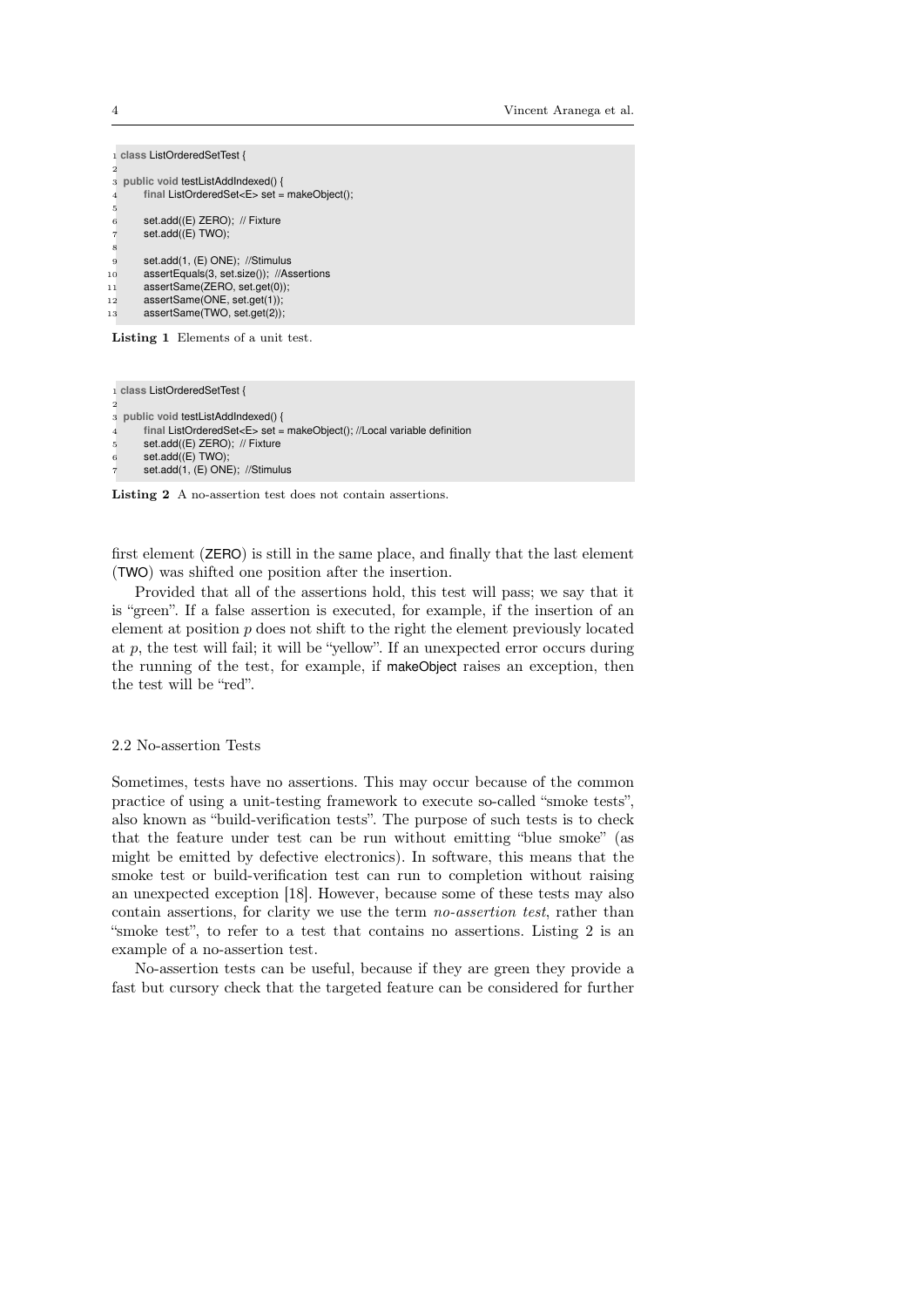|                         | @Test                                             |
|-------------------------|---------------------------------------------------|
| $\overline{2}$          | public void testLoggerContainsLogEntry(){         |
| 3                       | Logger $logger = new Logger$ ;                    |
| $\overline{4}$          | $logger.log("log1")$ ;                            |
| 5                       | logger.log("log2");                               |
| 6                       | for (LogEntry logEntry: logger.getLogEntries()) { |
|                         | assertTrue(logger.containsLogEntry(logEntry));    |
| $\mathbf{\overline{R}}$ |                                                   |
|                         |                                                   |

Listing 3 A rotten green test. The method getLogEntries() returns an empty collection, resulting in zero iterations, and no executed assertions.

testing. Conversely, if a no-assertion test is red, there is a serious issue that should be addressed rapidly. No-assertion tests are not the focus of this article; nothing that follows should be construed as advocating either for or against the use of no-assertion tests. Nevertheless, we do need to distinguish no-assertion tests, which by design contain no assertions, from rotten green tests, which by accident execute no assertions.

# 2.3 Rotten Green Tests

Consider an empty test — a test method that contains no code at all: no fixture, no stimulus, and no assertion. If it is treated as a passing test, it will increase the number of green tests without providing any value. Empty tests are bad, because they may help to convince a developer that the software is working correctly, when in fact they guarantee nothing. Empty tests do occur — perhaps as the remains of a test-writing session that was never finished. Fortunately, they are easy to spot and eliminate.

A much more insidious problem is caused by a non-empty test with a valid fixture, stimulus, and one or more assertions that— contrary to the intentions and expectations of the programmers — are not executed. We call such tests rotten green tests.

Listing 3 is an example (simplified for presentation purposes) of a rotten green test. In this test, a Logger instance first logs two entries (lines 3–5). The test then iterates over the entries (lines 6–8) and asserts that for each entry, the logger contains it (line 7). Unfortunately, it turns out that the method getLogEntries() does not work as the developer expected: it returns an empty collection, resulting in zero iterations of the for loop. This could have happened because there is a bug in the Logger library, or because the developer misunderstood its API. Regardless of the cause, the developer expected the test to assert the existence of the two log entries that the test added. Not only does this test fail to execute any assertion: the test is green.

In the extreme case where all tests are rotten, the coverage of the system under test may be good, but none of the software's features and properties is actually being tested. Moreover, unless developers look quite closely at a test such as the one in Listing 3, they will probably not notice that nothing is actually tested. Consequently, we consider rotten green tests to be harmful: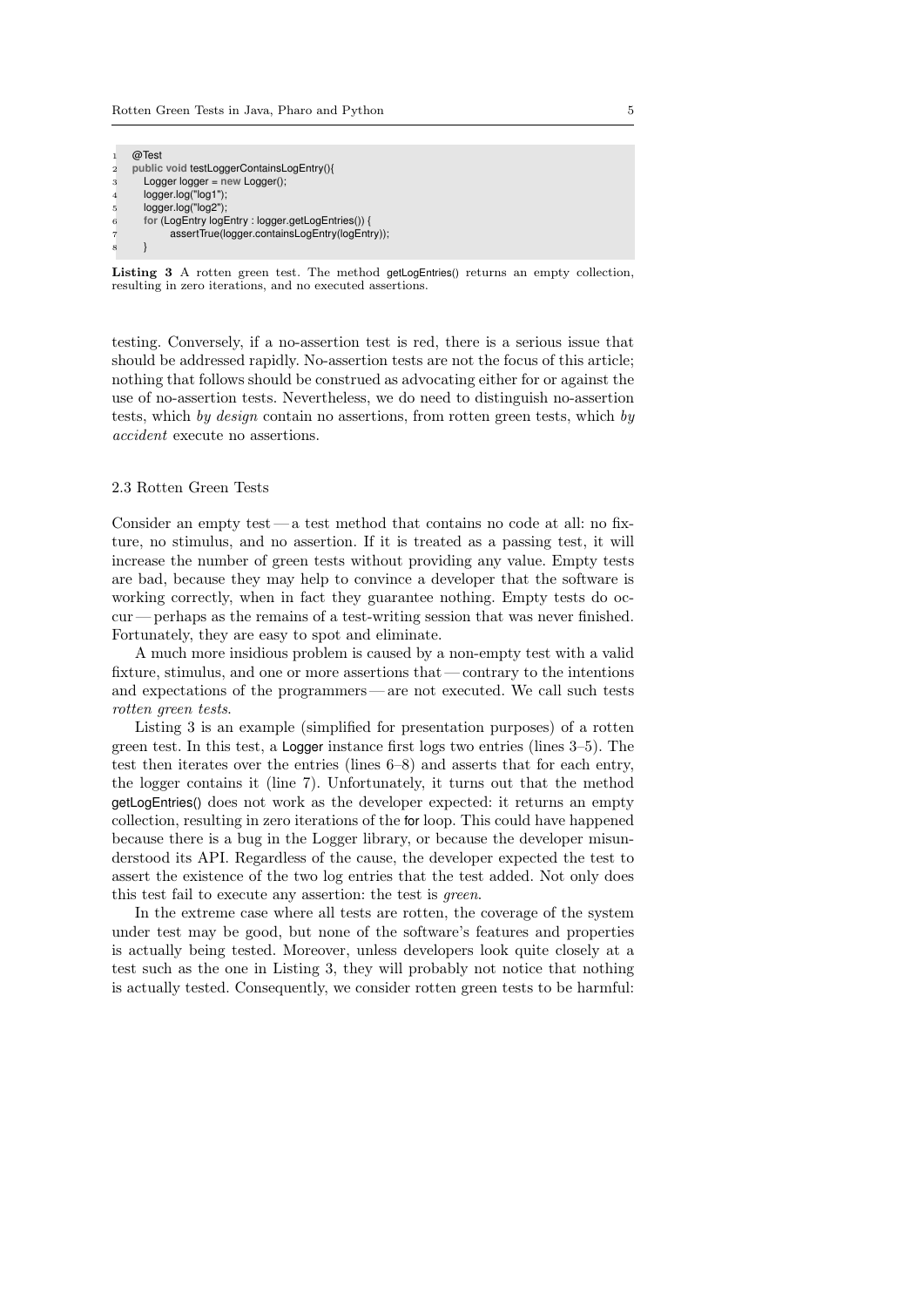|         | $209 \text{ } @$ Test                                                                                                                     |
|---------|-------------------------------------------------------------------------------------------------------------------------------------------|
|         | 210 public void testListWindowsNewBucket() throws Exception {                                                                             |
| 211     | final int windowLengthInMs = $100$ , intervalInSec = 1;                                                                                   |
| 212     |                                                                                                                                           |
| 213     | BucketLeapArray leapArray = new BucketLeapArray(sampleCount, intervallnMs);                                                               |
| 214     | long time = TimeUtil.currentTimeMillis();                                                                                                 |
| 215     | $Set$ -WindowWrap <metricbucket> &gt; windowWraps = new HashSet<windowwrap<metricbucket> &gt;();</windowwrap<metricbucket></metricbucket> |
| 216     | windowWraps.add(leapArray.currentWindow(time));                                                                                           |
| 217     | windowWraps.add(leapArray.currentWindow(time + windowLengthInMs));                                                                        |
| 218     |                                                                                                                                           |
| 219     | Thread.sleep(intervallnMs + windowLengthInMs $*$ 3);                                                                                      |
| 220     |                                                                                                                                           |
| 221     | List <windowwrap <metricbucket=""> &gt; list = leapArray.list();</windowwrap>                                                             |
| 222     | for (WindowWrap <metricbucket> wrap : list) {</metricbucket>                                                                              |
| 223     | assertTrue(windowWraps.contains(wrap));                                                                                                   |
| 224     |                                                                                                                                           |
| 225     | // This won't hit deprecated bucket, so no deprecated buckets will be reset.                                                              |
| 226     | // But deprecated buckets can be filtered when collecting list.                                                                           |
| 227     | leapArray.currentWindow(TimeUtil.currentTimeMillis()).value().addPass(1);                                                                 |
| 228     |                                                                                                                                           |
| 229     | assertEquals(1, leapArray.list().size());                                                                                                 |
| $230$ } |                                                                                                                                           |
|         |                                                                                                                                           |

Listing 4 A real rotten green test from the Alibaba Sentinel project. A misplaced call to sleep() results in an empty list at line 221, and the assertion at line 223 is never executed.

they give the developers the false impression that the code is equipped with meaningful tests.

# 2.4 A Real-world Example of a Rotten Green Test

We now present a rotten test we discovered in an open-source project created and maintained by Alibaba, one of the biggest technology companies specializing in e-commerce and retail. This project is Sentinel, a flow-control component enabling reliability, resilience and monitoring for microservices. The test case testListWindowsNewBucket() $^4$  in the BucketLeapArrayTest class is rotten; the test is shown in Listing 4.

The test *fixture* creates an instance leapArray (of class BucketLeapArray) on line 213. Each element of this array is a "bucket" representing a period of a time, modeled by the class WindowWrap. Instances of WindowWrap contain the starting and ending times of a time interval. The constructor of the array receives the local variable intervalInMs indicating the total time span that the array covers. Once the array is created, the test calls the array's method currentWindow(long time) twice (lines 216 and 217). Each call creates a new time interval (starting at the time passed as argument), and returns the added object of type WindowWrap. The test saves these returned objects in a set named windowWraps.

The stimulus of the test then calls Thread.sleep, to delay the test's execution for some time, and then creates a list from the array by calling list() (line 221).

<sup>4</sup> https://github.com/alibaba/Sentinel/blob/103fa307e57de1b6660a8a004e9d8f18283b18c9/sentinel-core/src/ test/java/com/alibaba/csp/sentinel/slots/statistic/metric/BucketLeapArrayTest.java#L209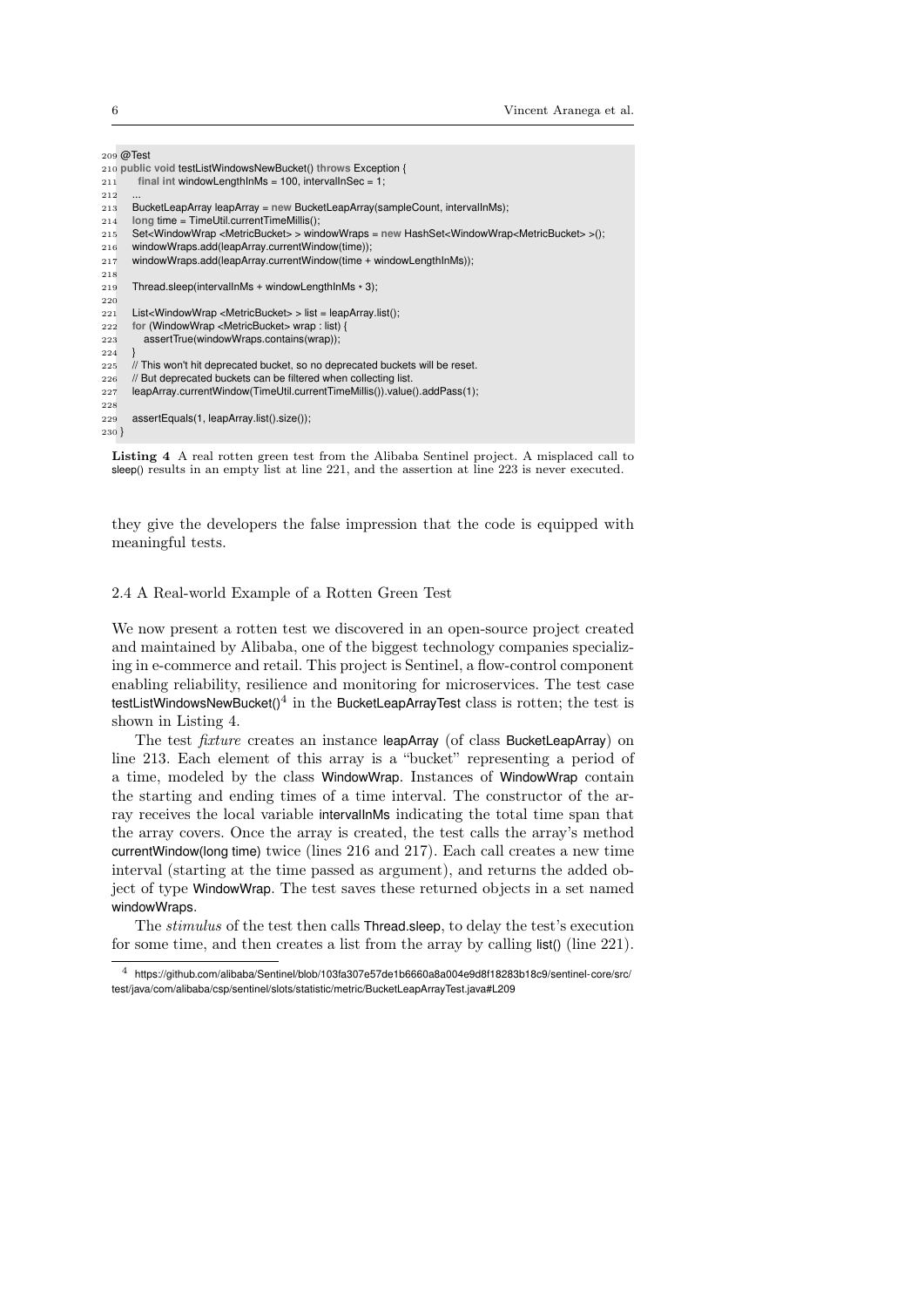The assertions of the test checks that the elements of this list are indeed the elements added previously. A further stimulus (line 227) adds a new element to the leapArray at the current time (after the delay), and then asserts that this is the only element in leapArray.

At first glance, this looks like a fine test of a BucketLeapArray. Upon running the test, we see it is passing, indicating everything is OK. However, if we look deeper, we see that with the given stimulus, which involves sleeping before obtaining the list() at line 221, the list at line 222 is actually *empty* because too much time has passed. This means that the assertion at line 223 (inside the for) is never executed. Note that the test also does not assert the length of the list before the for statement, although it does so later at line 229. Indeed, at that point the list has its expected size, owing to the manipulation of the leapArray at line 227. Because all executed assertions are true, the test passes. However, because the the assertTrue on line 223 is never executed, testListWindowsNewBucket is a rotten green test.

We can hypothesize about how this might have happened. First, leapArray. list() is a time-sensitive call, and likely should have been done *before* waiting with Thread.sleep(), which is a necessary stimulus for line 227. Second, looking at the git history of the file, and at other tests where BucketLeapArray.list() is called before Thread.sleep(), we find that this fault was probably introduced into this test when filtering was added<sup>5</sup>.

# 3 Identifying Rotten Green Test: a Conceptual Perspective

Once we accept that rotten green tests are bad, it is natural to ask how we can detect them. One might think that all that is necessary is to detect tests that make no assertions, but this won't let us distinguish no-assertion tests from rotten green tests. Nor can we assume that any test that contains no assertions directly in its body is a no-assertion test, because a test can make assertions indirectly through the use of helper methods (see Section 3.1).

To clarify the discussion, we will use the following terms:

- An assertion primitive is a method provided by the unit-testing framework that performs the actual check. For example, in JUnit 4 there are 56 assertion primitives implemented in the class Assert  $(e.g.,$  assert Equals ( Object expected, Object actual), and assertTrue(boolean condition)). There are two groups of language- and framework-dependent methods that we do not consider to be assertion primitives: a) methods of the testing API that explicitly fail the test, and b) methods that allow the test to be skipped without signaling a failure.
- $A$  test method is a method identified as containing a test by the unittesting framework. For example, this might be any method in a subclass of TestCase whose name begins with test, or it might be indicated by an annotation such as @Test.

 $5$  See commit at https://github.com/alibaba/Sentinel/commit/a65d16083dffd56069c0694d0f5417454d518b22# diff-c85162534c5c25c163e1279cd8f926b7L174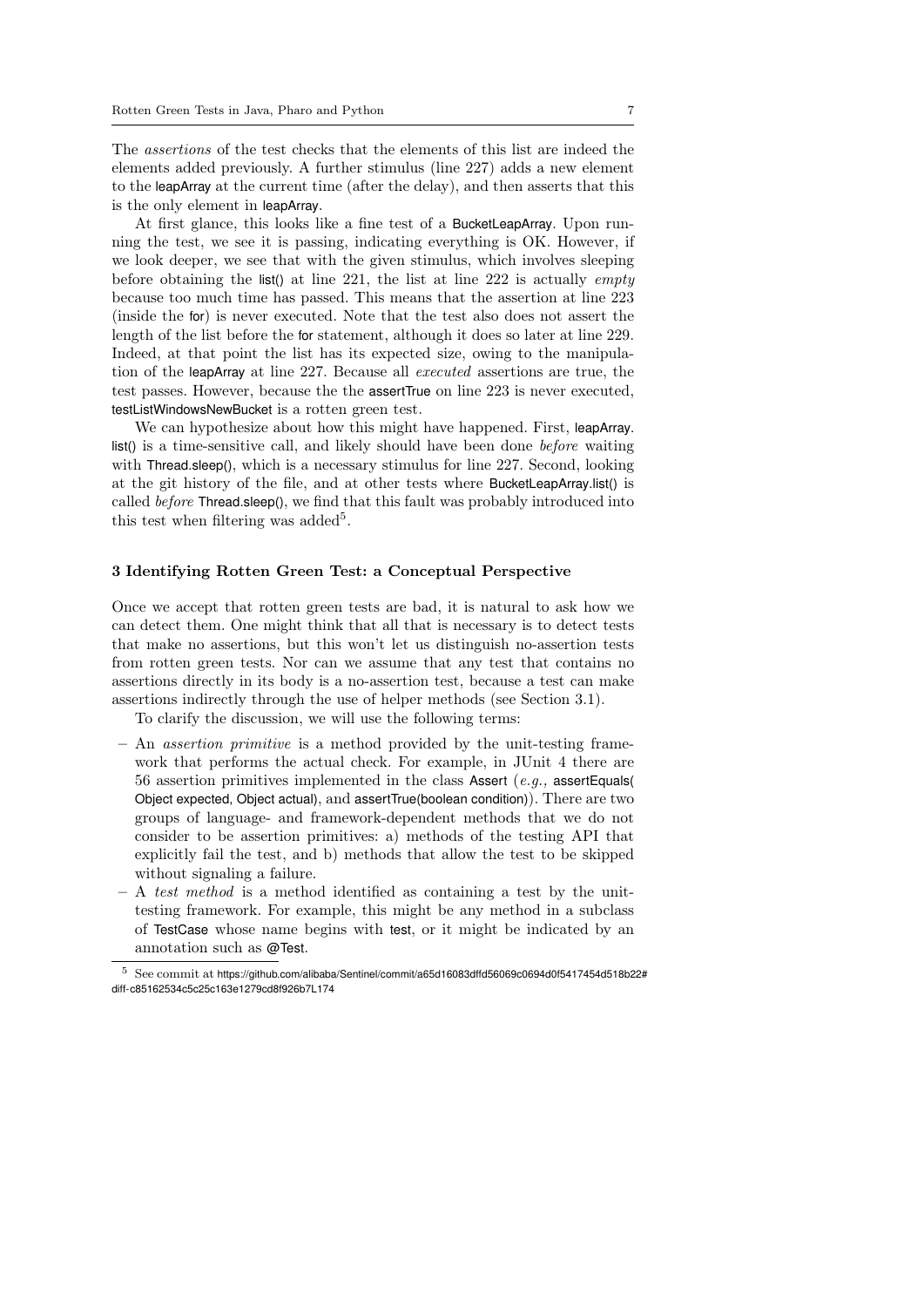|                | 1 public void shouldCompileTo (final String template, final Object context, final Hash helpers, final Hash<br>partials, final String expected, final String message) throws IOException { |
|----------------|-------------------------------------------------------------------------------------------------------------------------------------------------------------------------------------------|
| $\overline{2}$ | Template $t =$ compile (template, helpers, partials);                                                                                                                                     |
| 3              | String result = t.apply(configureContext(context));                                                                                                                                       |
| $\overline{4}$ | assert Equals("" + expected + "' should === $"$ + result + "': " + message, expected, result);                                                                                            |
|                | $5 \}$                                                                                                                                                                                    |
|                |                                                                                                                                                                                           |

Listing 5 A helper method from the Java project Handlebars for compiling a template and asserting the result. This method is used from other test methods and would not normally be recognized by JUnit as a test method. It contains an assertion on line 4.

- A helper method is a method that makes an assertion directly (by invoking an assertion primitive) or indirectly (by invoking another helper method), but is not a test method. Developers frequently write application-specific helper methods, as we discuss in Section 3.1.
- A rotten green test is a test that passes, contains assertions (either directly, or indirectly through a helper method), but in which at least one of those assertions is not executed.

#### 3.1 Helper methods

Regardless of the language, developers can factor out assertions into helper methods. Listing 5 shows a Java example from the Handlebars project. Helper methods affect our analysis in two ways: we need to know which tests invoke helper methods when we look for rotten tests, and we must take into account the possibility that helper methods, as well as tests, might be rotten.

Like a rotten test, a rotten helper method is one that fails to make an assertion in some or all situations. Because the action of a helper method may depend on the context (for example, the test fixture, and the arguments to the helper), a helper may behave correctly in one context, but be rotten in another. Thus, in detecting rotten helpers, we need to record the specific test that exposes the issue.

#### 3.2 Classifying Tests

The presence and execution of assertions is the key to classifying tests. There are three situations that a rotten test analysis should identify:

- Good test. A test passes and has executed all of its assertions, as well as the assertions in its helper methods.
- Rotten green test. A test passes but has not executed at least one of its assertions, or one of the assertions in its helper methods.
- No-assertion test. Regardless of its outcome, a test and its helper methods contain no assertions.

Listing 6 illustrates these definitions and shows why detecting rotten green tests can by tricky. Method testABC() is a test method (according to the rules of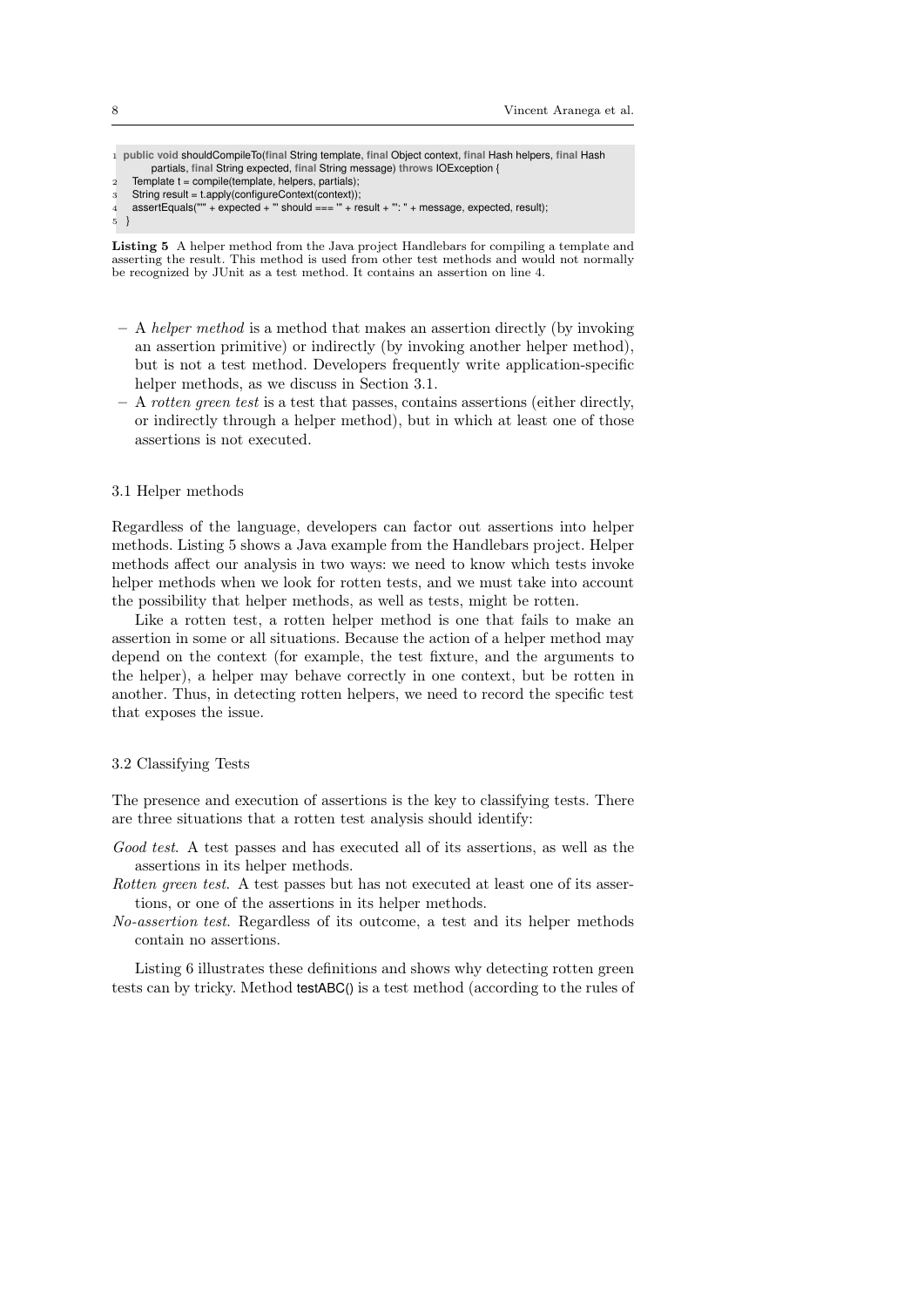|                | 1 class RottenTest() {      |
|----------------|-----------------------------|
| $\overline{2}$ | @Test                       |
| 3              | public void testABC() {     |
| $\overline{4}$ | //Test method               |
| 5              | if(false) helper();         |
| 6              | assertTrue(true);           |
| $\overline{7}$ | ł                           |
| 8              | public void helper(){       |
| 9              | //Indirect helper           |
| 10             | secondHelper();             |
| 11             | ł                           |
| 12             | public void secondHelper(){ |
| 13             | //Direct helper             |
| 14             | assertTrue(b);              |
| 15             | ł                           |
| $16 \}$        |                             |

Listing 6 A rotten test that neglects to invoke its helper method, but nevertheless makes a valid assertion.

```
1 class RottenTest() {
2 @Test
3 public void testDEF() {
 4 //Test method
5 badHelper();
 6 assertTrue(true);
 7 }
 8 public void badHelper(){
9 //Indirect helper
10 if(false) secondHelper();
11 \quad 112 public void secondHelper(){
13 //Direct helper
14 assertTrue(b);
15 }
16 }
```
Listing 7 A rotten helper method; badHelper contains an assertion (indirectly), but that assertion is never executed.

JUnit4); helper() and secondHelper() are helper methods (because helper() invokes secondHelper(), and secondHelper() invokes an assertion primitive). On line 6, testABC contains a valid assertion assertTrue(**true**), which is always executed. In contrast, the call to helper() on line 5 will not be executed, and consequently the assertion in secondHelper() will not be executed either. Thus, testABC() contains (indirectly) an assertion that is not executed, making it rotten by our definition. To detect this, an analysis must first observe that there are two assertion call sites in testABC() (one direct and the other indirect), and must further recognize that one is executed, while the other is not. We say that an analysis with this capability has call-site granularity.

In Listing 7, the assertion at line 6 is executed after the method badhelper() at line 5 is executed. However, the assertion in secondHelper() is not executed, because the condition at line 10 is always false. Therefore, badHelper() is determined to be rotten, as is testDEF().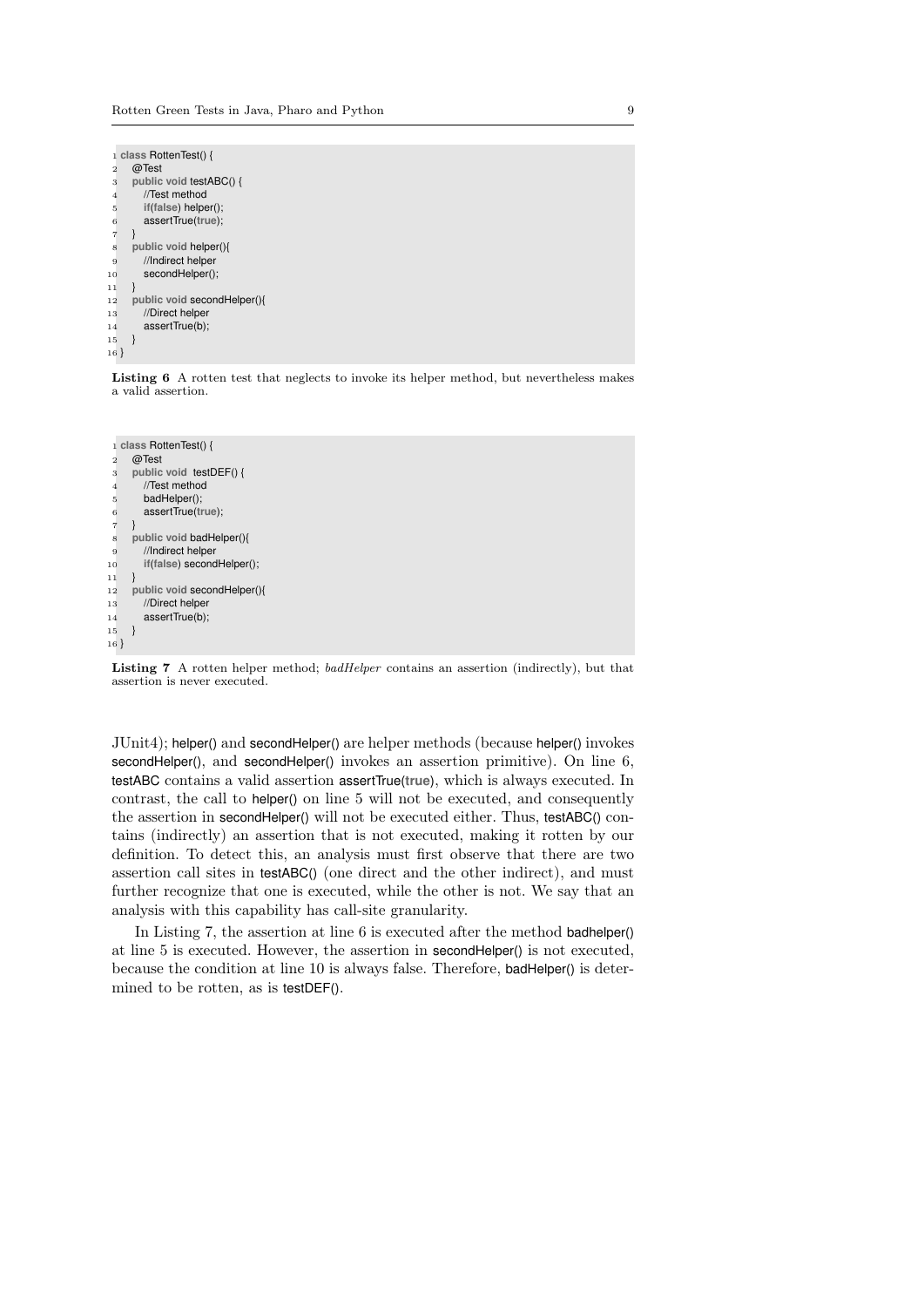# 3.3 Combining Static and Dynamic Analyses

Although the details of the analysis for detecting rotten green tests depend on the language and testing framework, the conceptual outline of the analysis is independent of the language. Any analysis obviously requires a list of the assertion primitives of the testing framework; this is produced manually. Then, for each test, our analysis relies on the following five actions, illustrated in Figure 1. Their order depends on the characteristics of the language.

- Identify the assertion primitives in the test, and create a list of each primitive and the site from which it is called. Depending on the language, this action can require a static or dynamic analysis.
- Identify helper methods invoked from the test, and create a list of each helper and the site from which it is called. Depending on the language, this action can require a static or dynamic analysis.
- Instrument the call sites of the assertion primitives and helper methods identified in the previous two actions. The obvious way to do this is to modify the code at each call site to record when it is executed. Because we instrument individual call sites, we do not have false negatives  $6$ .
- Execute the test method, including any inherited test methods, while monitoring:
	- 1. the outcome of the test (pass, skip, fail, or error), and

2. whether each assertion primitive and helper call site has been executed. Because we are looking for rotten green tests, we consider only passing tests that have not been skipped. A method (test or helper) is considered to be rotten when it contains an unexecuted call site for an assertion primitive or a helper.

– Generate a Report. The final report has to take into account the way that methods are reused in the test class hierarchy. A test method may be defined in a superclass and used in one or more subclasses. In general, the test fixture, and thus the meaning of the test, will be different at each place in which a test method is used. So the report must state the class of the rotten test, as well as the method that contains the unexecuted call site. Helper methods are typically reused in many test methods; if a helper method is rotten, all the tests invoking it should be reported as rotten, so that the programmer can understand the context in which the helper fails to make an assertion.

# 3.4 Categorization of Rotten Tests

Rotten tests can occur only if the execution flow contains branches, which in the languages we consider generally means conditionals and loops. Branching is used for many reasons in tests, including distinguishing varieties of error,

 $6$  A false negative would be generated by a call site that the analysis labelled "executed" but that was not actually executed.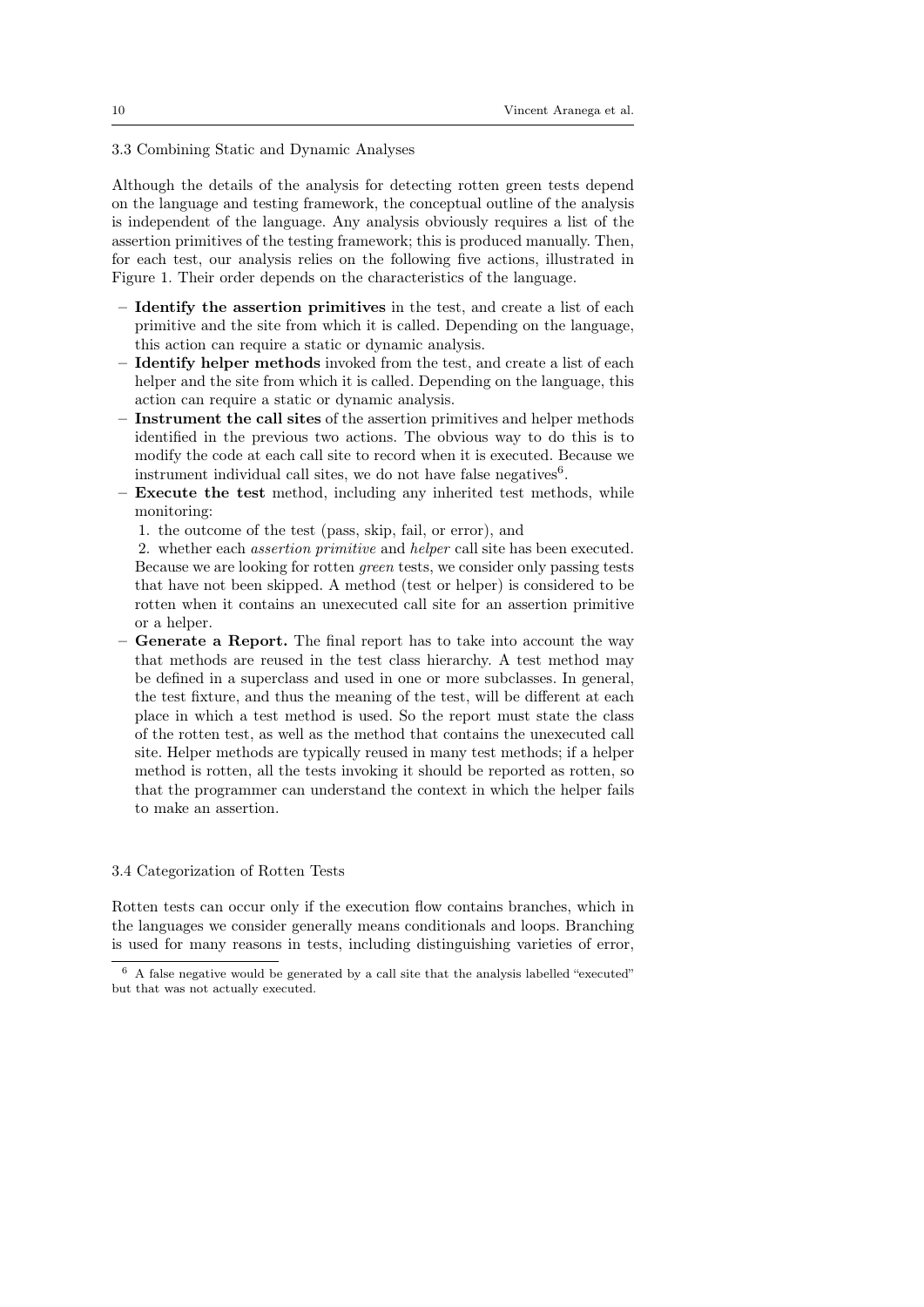

Fig. 1 General approach of rotten-test analysis

and producing better diagnostics. In tests that are designed to be reusable for different configurations of the software, the control flow of the test may be designed so that some branches (and consequently the assertions they contain) cannot be executed. In other words, a test may by design contain unexecuted assertions. In such a situation, even though our analysis would classify the test as rotten, it would not have the negative impact of hiding bugs in the test or in the system under test. At the other, more harmful, extreme, loops or branches in tests may be never executed because of faulty logic, resulting in unexpected empty collections, or conditions that can never be true. We aim to categorize rotten tests to help developers sort through the potentially numerous cases of rotten tests, distinguishing the most egregious cases from the less problematic ones.

After our previous experiments in Pharo [13], we proposed a classification based on four categories: missed fail, missed skip, context-dependent assertions, and fully rotten tests. We now review the definitions of these categories.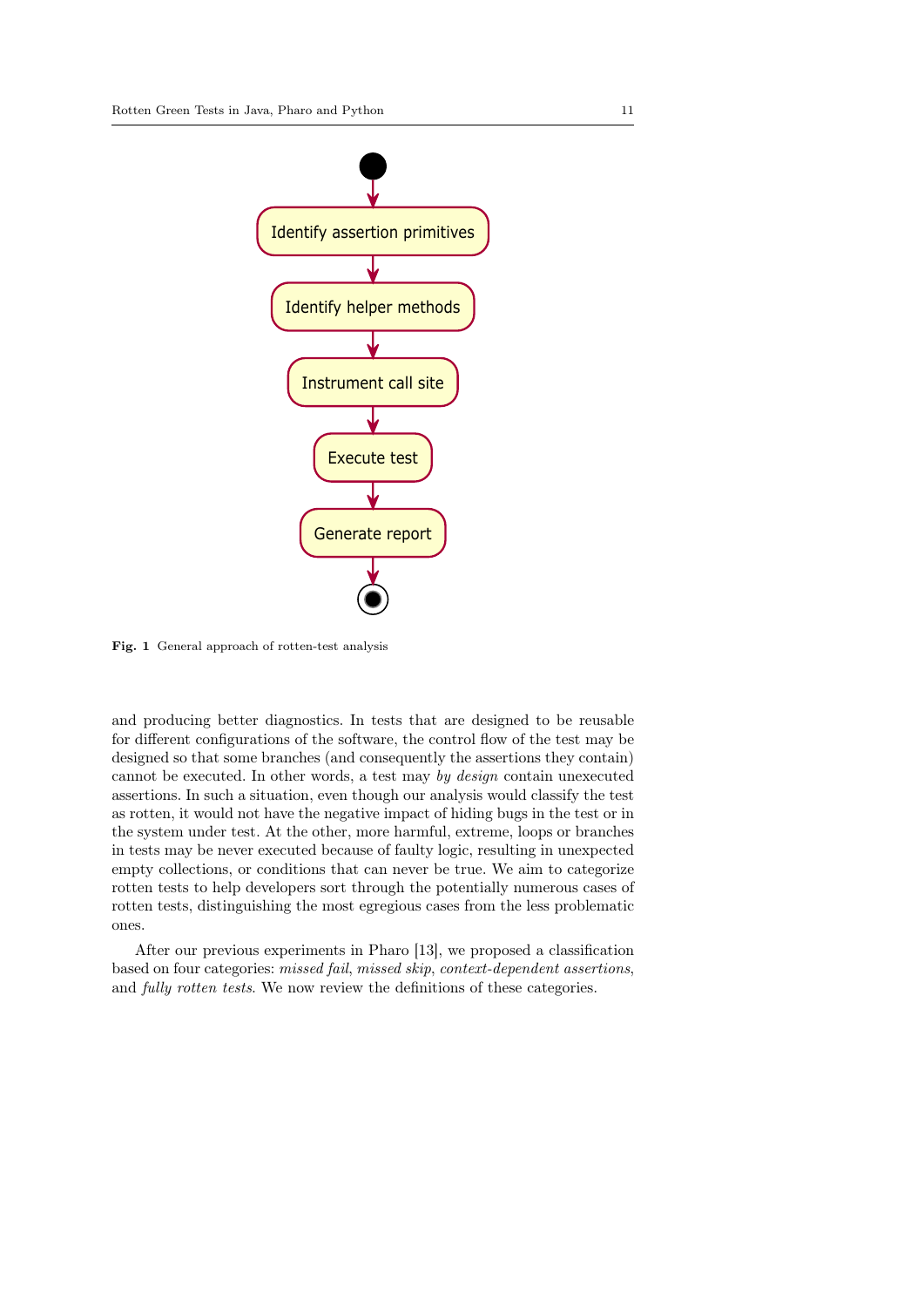```
1 public void testHasProtectedConstructor () {
2 try {
3 ConstructorAccess<HasProtectedConstructor> access = ConstructorAccess.get(
        HasProtectedConstructor.class);
       HasProtectedConstructor newInstance = access.newInstance();
5 assertEquals("cow", newInstance.getMoo());
\epsiloncatch (Throwable t) {
      System.out.println("Unexpected exception happened: " + t);
9 assertTrue(false);
10 }
11 }
```
Listing 8 A missed fail from project Reflectasm. The intent of the test is that the assertion on line 9 is not executed when the test is green. To reveal this intent, lines 8 and 9 should be replaced with a call to fail("Unexpected exception ..."). It would also be fine, and perhaps clearer, to remove the **try**...**catch** entirely: any test that throws an uncaught exception will automatically fail.

Missed fail. This category contains tests where the test engineer passes **false** to an assertion primitive to force the test to fail. Such assertion calls are intended to be executed only if something goes wrong, and not if the test passes. This situation is illustrated in Listing 8, line 9, where the assertion primitive assertTrue is called with an argument of **false**. Our approach classifies this test as rotten because the assertion on line 9 is not executed. The intent of the test is that the code in the try block should not raise an exception, but if it does, then the test must fail. To make this test fail, the developer should have used the method fail(String message) available in the API. This can be seen as a misuse of the testing framework. Detecting missed fail tests gives the test engineer the opportunity to refactor them to remove these misuses of the API. Once assertTrue(**false**) is changed to fail(...), the test will no longer be classified as rotten. It is easy to identify this anti-pattern in a rotten test, and even to fix it automatically, but this is out the scope of this article.

Missed skip. Sometimes test methods contain guards to stop their execution early under certain conditions. Such a pattern is useful when reusing test suites with a variety of fixtures, either to avoid testing a particular configuration, or to avoid running a test that is not appropriate in the current environment. The underlying issue that these tests are trying to work around is an implicit dependency on some other part of the system.

Well-designed tests make such dependencies explicit. The JUnit4 framework provides the Assume class and its primitives, e.g., assumeTrue(boolean b), to improve test design by to allowing test engineers to make dependencies explicit. But testNormalizedKeyReadWriter in Listing 9 does not use them. Our approach therefore detects this test as rotten.

Once again, this is because of a misuse of the testing framework. To reveal the tester's intention, the guarded return on lines 4 and 5 should be replaced by an assumeTrue(comp1.supportsSerializationWithKeyNormalization()) statement that checks that the comparator under test, comp1, supports the feature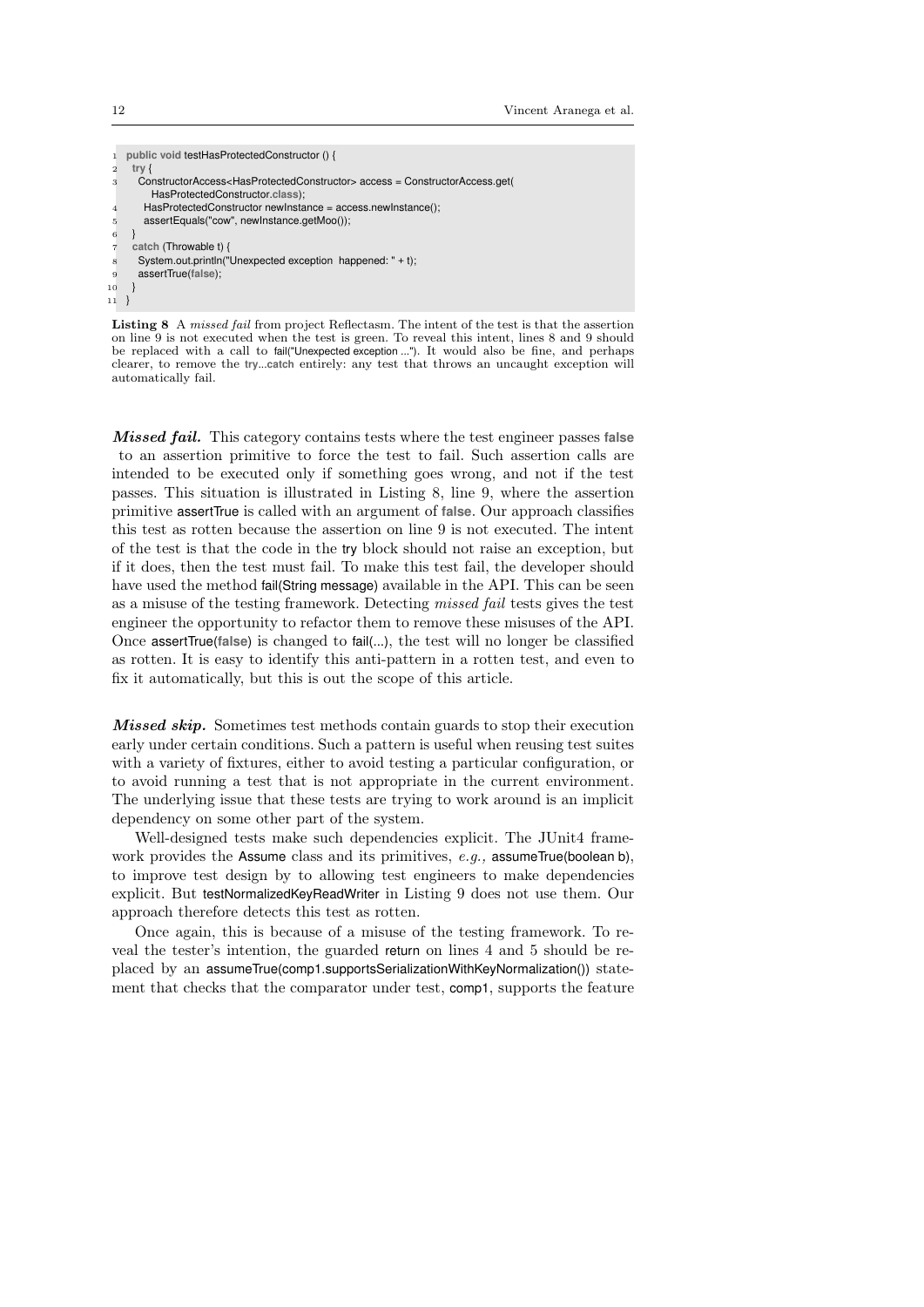```
1 @Test public void testNormalizedKeyReadWriter() {
 2 ...
3 TypeComparator<T> comp1 = getComparator(true);
4 if(!comp1.supportsSerializationWithKeyNormalization()){
5 return;
6 }
7
   assertTrue(comp1.compareToReference(comp2) == 0);
<sup>9</sup>
10 }
```
Listing 9 A *missed skip* rotten test in Apache-Flink; if the return on line 5 is executed, then no assertions are made, yet the test passes.

```
1 @Test public void testCoGroupLambda() {
2 CoGroupFunction<Tuple2< \rightarrow f = (i1, i2, o) -> {};
3 TypeInformation<?> ti = TypeExtractor.getCoGroupReturnTypes(f, ...);
4 if (!(ti instanceof MissingTypeInfo)) {
5 assertTrue(ti.isTupleType());
6 assertEquals(2, ti.getArity());
7 ... }
8 }
```
Listing 10 Context-dependent test from Apache flink project (lines 5 and 6).

to be tested. It is possible to detect this anti-pattern automatically too, by searching for tests containing a return statement and then checking whether that statement was executed. Detecting missed skip tests gives developers the opportunity to refactor them so that they take advantage of the testing framework to make their dependencies explicit.

Context-dependent assertion. The missed skip category is a special case of tests that contain context-dependent assertions. Whereas a missed skip test contains one branch with an early return, other tests contain multiple conditional branches with different assertions in each branch. The boolean expressions in these conditionals are usually checking some property of the environment; in the case of a helper, they may also be checking some property of the helper's parameters. Listing 10 shows an example.

While code like this is not bad *per se*, informing developers of such contextdependent tests can help them improve their tests. Conditional Test Logic and Large Fixture are two test smells [15, 26, 30] that can have a detrimental effect on test effectiveness and maintenance. Solutions are discussed in Section 8.2.

Fully rotten tests. This category describes tests that do not execute one or more assertions, and do not fall into any of the three previous categories. Fully rotten tests are caused by actual bugs in the system under test, or by errors in the test logic. One logic error that we found multiple times is performing an assertion inside a loop that iterates over an empty data structure. The error in this case is usually located in the code filling the data structure. Listing 4 is an example of a fully rotten test.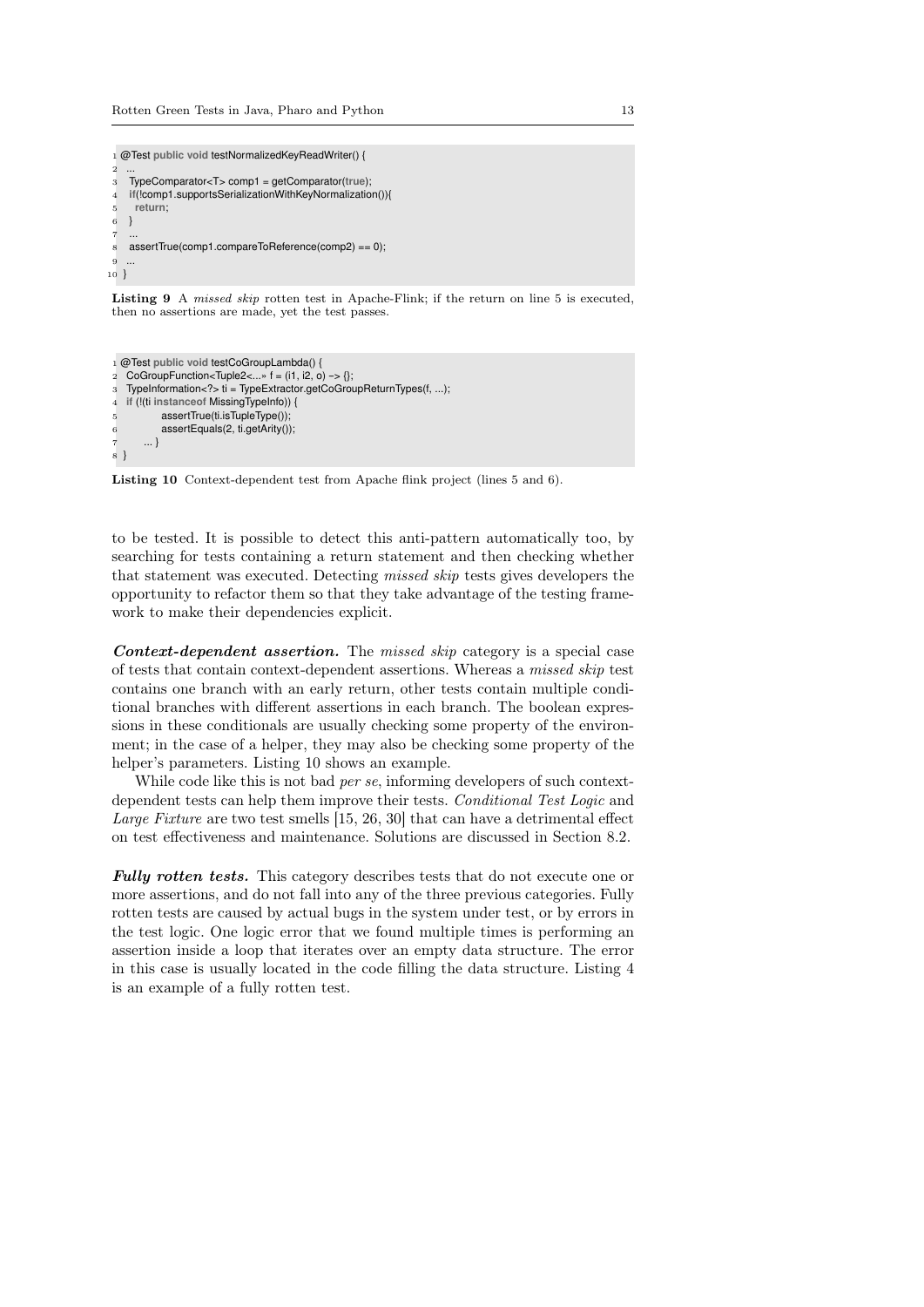To summarize: while our approach definitively identifies tests that contain unexecuted assertions, not all such tests are bugs. The first two categories (missed fail and missed skip) contain tests in which the test's author failed to take advantage of the primitives provided by the test framework. The contextdependent category identifies a test designed to be reused in multiple contexts. These three categories are essentially warnings to developers that indicate opportunities to improve the tests, rather than serious problems. In contrast, the fourth category, fully rotten tests, contains dangerous cases; this is where developers should focus their attention.

#### 4 Implementations

We now sketch the separate implementations of the analyses for Pharo, Java, and Python, noting that Java is statically typed whereas Pharo and Python are dynamically typed. Each implementation exhibits different variations of the approach explained in Section 3.3, but the fact that we were able to modify our approach shows that the identification of rotten green tests remains possible across different languages and testing cultures.

# 4.1 Pharo: Combining Static and Dynamic Analyses

First, we present the implementation for Pharo, which is unchanged from our prior work. For this reason, we keep this description brief; the reader requiring more detail should refer to Delplanque et al. [13].

#### 4.1.1 Analysis

The analysis implemented for Pharo closely follows the description of the approach in Section 3.3 and is composed of five steps from Figure 1. In the following, we describe only what is specific to Pharo.

We first manually identified the assertion primitives in Pharo's SUnit framework. This needed to be done just once; the same list of primitives is reused in subsequent analyses.

Identify helper methods. Our analysis identifies helper methods using a static analysis on the test hierarchy. We consider as helpers all methods present in the test hierarchy that are invoked directly or indirectly by a test method using a **self** invocation. This means that our Pharo implementation does not handle helper methods outside the test class hierarchy. This is an important difference from the Python implementation.

Instrument the call sites. All calls of assertions in the tests and helpers are instrumented using bytecode rewriting to log their execution.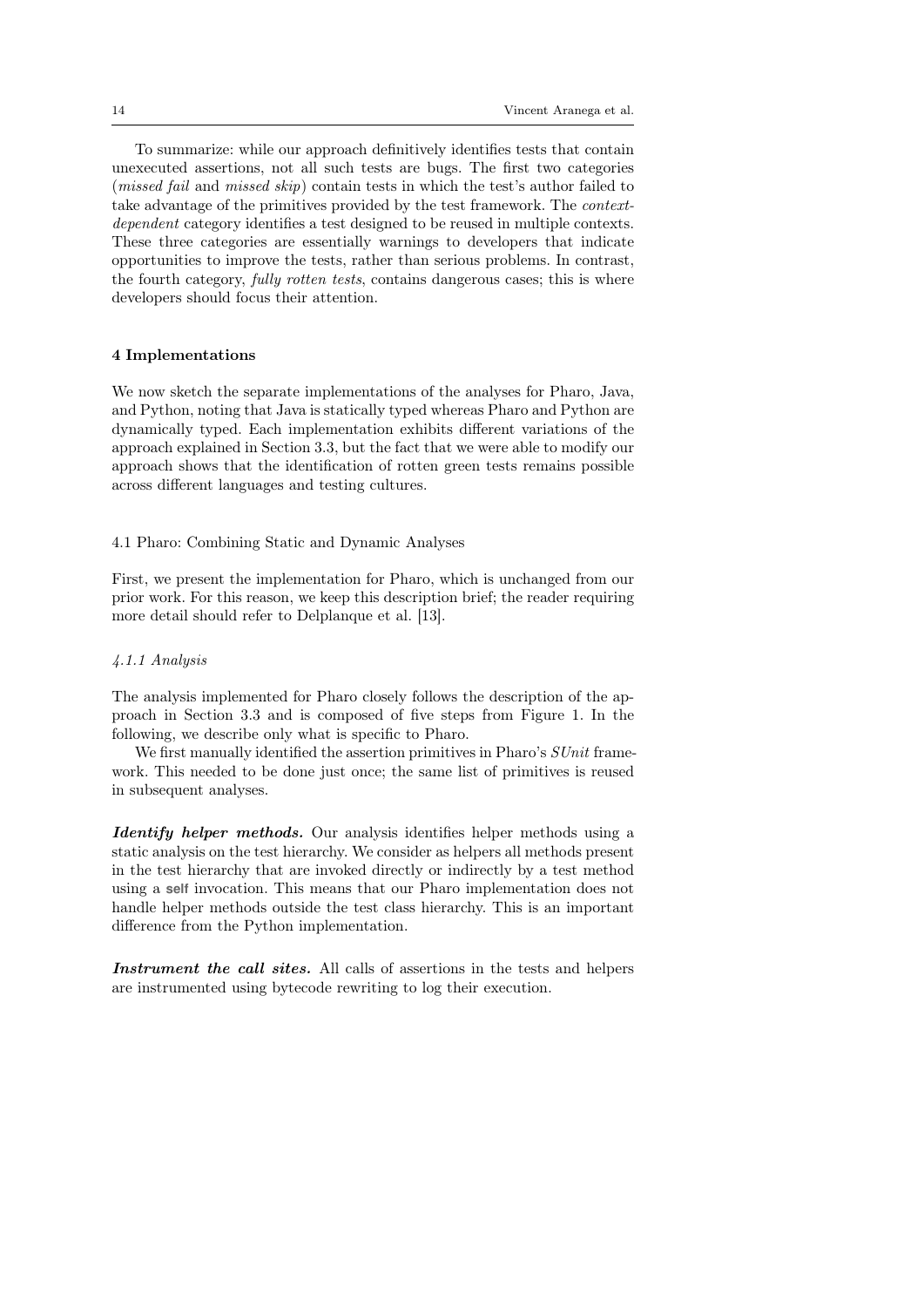# 4.2 Java: Combining Static and Dynamic Analyses

In this section we present  $RT<sub>j</sub>$  [25], the test identification implementation in Java. It applies to projects that use the testing framework JUnit 4.X.

# 4.2.1 Analysis

The implementation for Java corresponds to the main steps explained in Section 3.3. Specificities of the Java implementation are detailed below.

Identify the assertion primitives. RTj identifies assertion primitives statically by mining invocations of static methods whose names start with the word assert and where the class of the invocation's target is org.junit.Assert.

Identify helper methods. RTj determines that an invoked method is a helper if it has in its body: (a) an assertion (according to the previous definition), or (b) an invocation of a helper method.

Instrument the call sites. All the code from the application under analysis is instrumented. This instrumentation includes application code, *i.e.*, in the case of a Maven project all the classes inside src/main/java folder, and also the test code (inside src/test/java). Third-party libraries are not instrumented.

*Execute the test.* RTj executes each test (*i.e.*, those methods with the annotation org.junit.Test). After the execution, for each green test, RTj uses on the instrumentation to determine which lines of code were executed and which were not. It then uses this information to detect unexecuted assertions, and hence to detect rotten green tests.

#### 4.2.2 Computational Cost of RTj

The cost of analyzing a project depends to a large extent on the time taken to execute the (instrumented) test suite. In the Java implementation RTj, test execution is the only step requiring a *dynamic* analysis. The other steps, e.g., identification of code elements, call-site instrumentation, and classification, use static analysis, whose computation costs depend on the amount of source code in the tests. In our experiments, the time to execute these static analyses is a small fraction of the time to execute the instrumented tests. The total time taken by RTj to analyze Java projects in our evaluation datasets ranges from 1 to 20 minutes.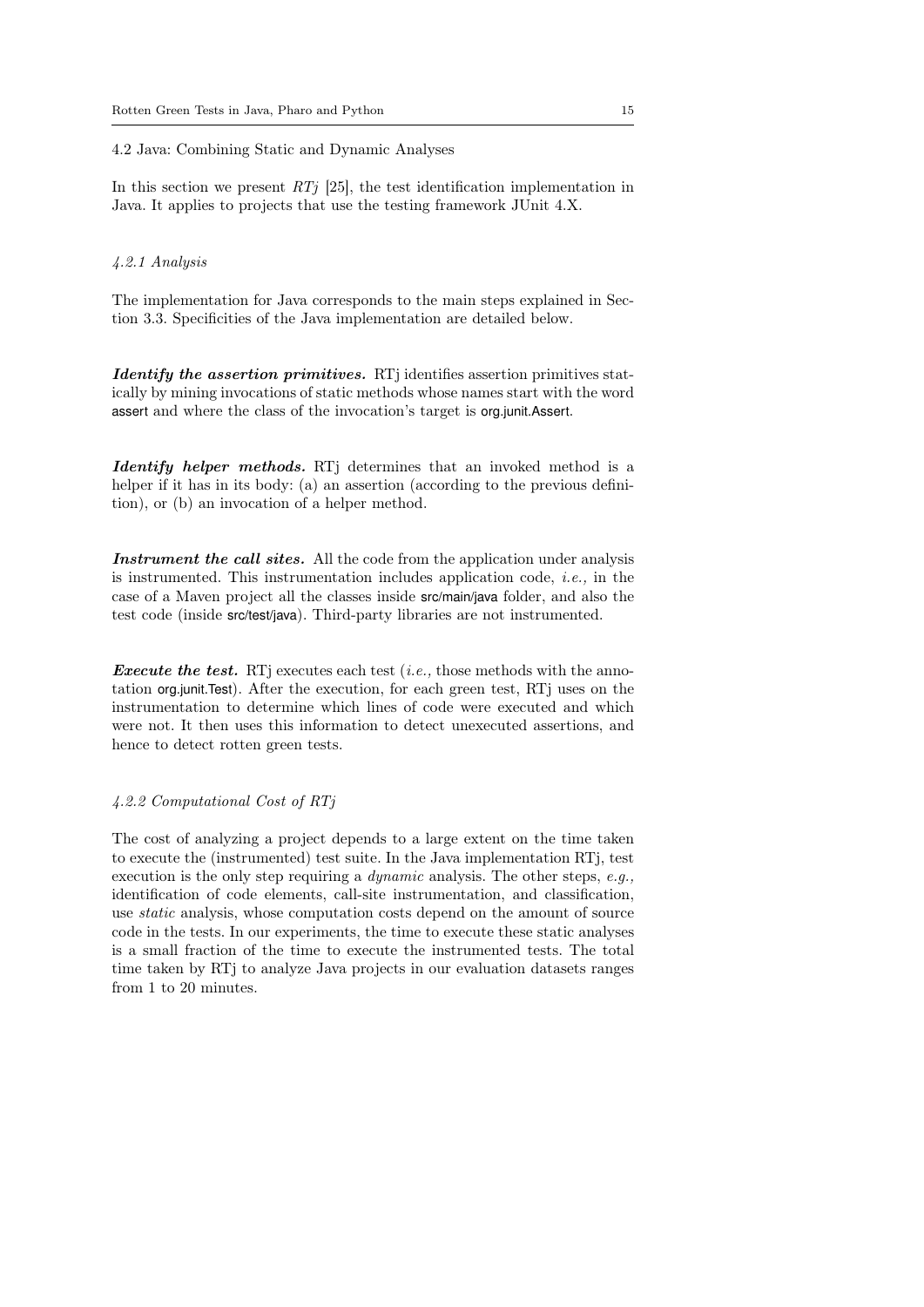# 4.2.3 Java Example Explained

In section 2.3 we presented a fully rotten test found in the Alibaba Sentinel project. Our tool RTj first identified the assertion written at line 223, which is inside a  $for$ -loop, and then instrumented it. It then ran the test case, and analyzed the execution of the instrumented code. From this it was able to determine that the assertion was not executed. Finally, because that assertion is inside a loop that does not have an if-else as a parent, the test is classified as a fully rotten.

# 4.3 Python: Dynamic Analysis for Rotten Green Identification

Our rotten-test analysis applies to Python projects that use either the unitiest<sup>7</sup> framework embedded in the Python default libraries, or the pytest<sup>8</sup> framework. Unlike the Java and Pharo implementations, the analysis for Python is entirely dynamic. First, we will show how the steps described in Section 3.3 are performed by the Python implementation. Then, we briefly explain how the features of this implementation solve problems related to the dynamic nature of Python. Finally, we show two examples of rotten green tests, while exposing the differences between the two Python testing frameworks.

# 4.3.1 Analysis

As stated in Section 3.3, the rotten-test analysis consists of five actions. However, the order in which these actions are performed is different in the Python implementation, because the majority of helper methods are defined at the module level, outside a test class hierarchy, and because of Python's dynamic nature. For these reasons, identifying helper methods and instrumenting them has to be performed at run time if the analysis is to be precise. Consequently, the Python analysis starts by instrumenting the test method, and then, at run time, replicates itself into each function or method called by the test.

Instrumenting the code of methods while they are running is an uncommon task that requires specific tooling. In our Python analysis, the test and method instrumentation is performed using the reflectivipy library,  $9a$  Python implementation of Pharo's Reflectivity library that allows the addition of meta-behavior to any part of an AST at run-time [9].

The Python implementation is illustrated in Figure 2, and consists of two main activities: test method instrumentation, and helper method instrumentation. In contrast to the other implementations, these activities are performed at different times. First the test method is instrumented with self-propagating instrumentation assertions. The test method is then executed. During execution, the instrumented code calls code that recursively instruments each

<sup>7</sup> https://docs.python.org/fr/3/library/unittest.html

<sup>8</sup> https://docs.pytest.org/en/latest/index.html

<sup>9</sup> https://github.com/StevenCostiou/reflectivipy/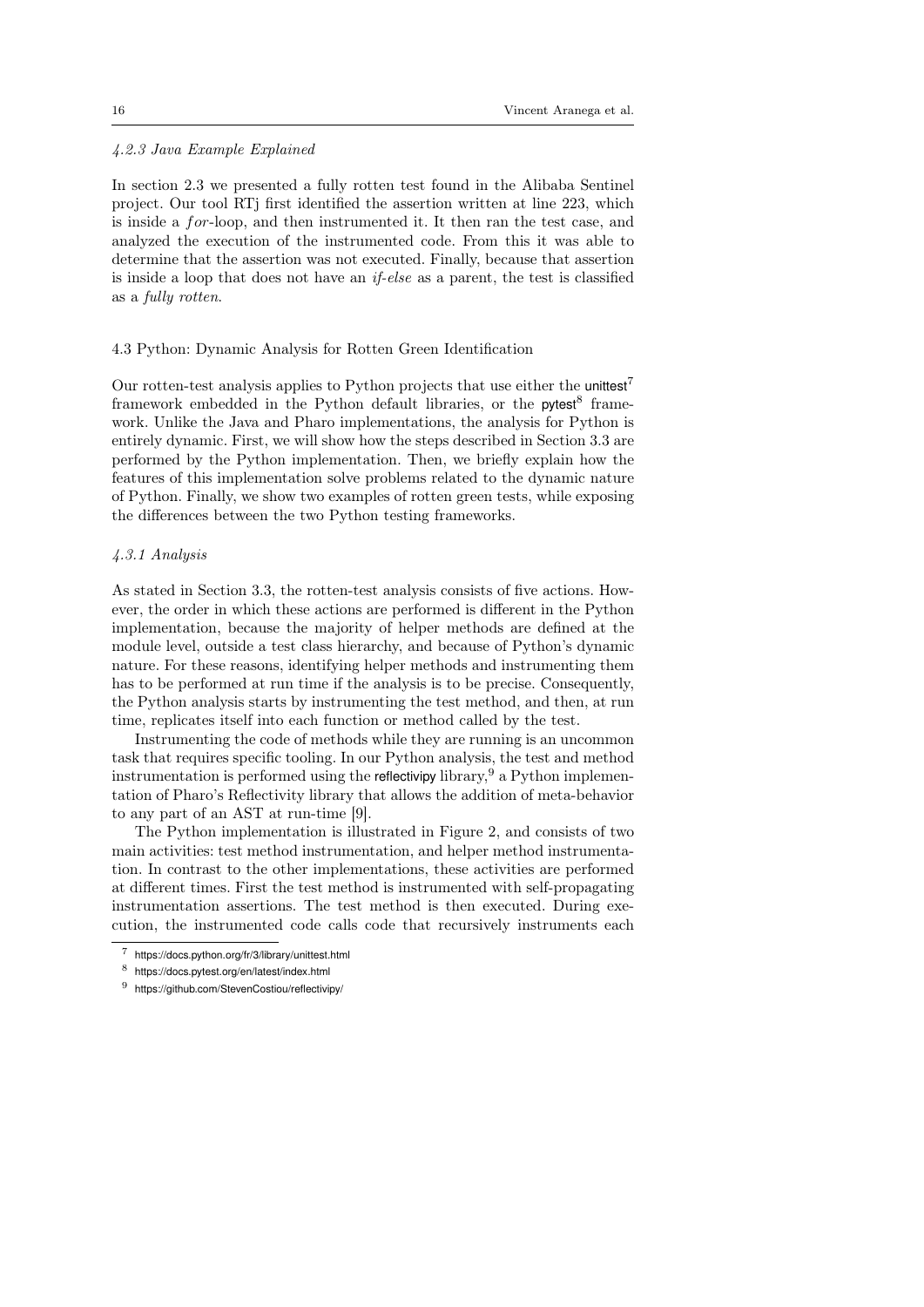

Fig. 2 Python implementation of dynamic analysis for rotten-test identification.

method and function called from the test, until the test method execution terminates.

These two main activities are composed of two sub-activities: Identify assertion primitives and Identify and instrument call sites. Sub-activities with the same name are basically the same, but occur at different moments during the execution of the test.

Identify the assertion primitives. Assertion calls are easily detected on each of the target testing frameworks. In the case of the unittest framework, assertions are methods inherited from the TestCase class. They are limited to a set of known methods, such as assertTrue, and assertFalse.<sup>10</sup> An assertion call is characterized by two conditions: the method name must be in the set of assertion method names, and the object on which the method is called must be an instance of TestCase. Detecting assertion calls is done just before executing the assertion primitive, when the class of the object on which the method will

<sup>10</sup> A list of the assertion methods in unittest can be found at https://docs.python.org/3/library/ unittest.html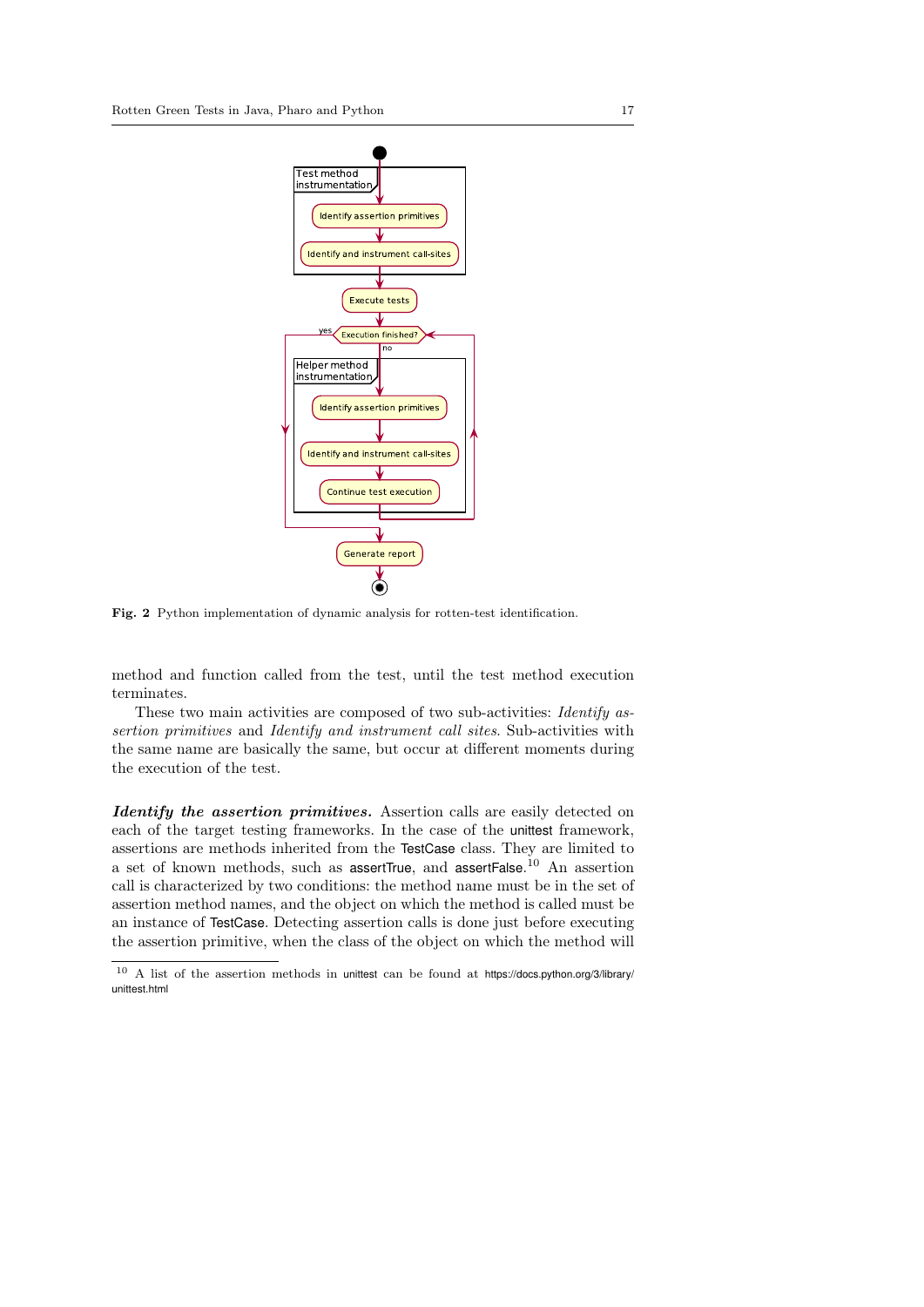be called is known. In the case of the pytest framework, assertions are made using Python's assert keyword, making detection straightforward: the AST for the test method is scanned at run time, and each assert node is instrumented.

Identify and instrument the call sites. Before test execution, the AST of the test under analysis is scanned and each method and function call is instrumented to add a meta-behavior prior to the execution of the call. This meta-behavior is responsible for two tasks:

- recursively "spreading" the instrumentation over the called method or function, by instrumenting its body at run time;
- identifying and instrumenting each assertion primitive to check if it has been executed.

In short, the instrumentation propagates itself over the code at run time, when it knows the exact class of the object on which the methods will be executed. We call this way of instrumenting code and propagating the instrumentation dynamically recursive lazy instrumentation.

Although dynamic instrumentation circumvents the limitations of static analysis, it introduces the need to limit the propagation of the instrumentation. Indeed, if recursive lazy instrumentation were to propagate through every method call, at some point it would reach either Python core methods, or methods from third-party libraries, both of which are out of the scope of our analysis. To avoid this situation, we constrained the instrumentation to methods from modules that are located in the tests of the subject project, or in the tests of third-party libraries.

**Execute the tests.** The analysis is implemented as a pytest plug-in that gathers all tests discovered by the pytest and applies recursive lazy instrumentation to them. With the recursive lazy instrumentation initialized, the tests are launched using the default pytest runner; pytest can execute tests written for unittest as well as pytest.

Our method of detecting helper methods has one limitation: it cannot identify helper methods that raise Python exceptions rather than making assertions. We found that, in some projects, there were helper methods that did not use any kind of assertion, but instead conditionally raised an exception. In these projects, raising an exception is a pattern that emulates an assertion mechanism. Those methods cannot be classified as helper methods or assertion primitives by our approach, as there is no way to be sure of how the exception will be handled in every test.

#### 4.3.2 Python Examples Explained

In this section we examine an example from each of the Python testing frameworks that were part of our study. Listing 11 shows a context-dependent rotten test written with the pytest framework. This test was extracted from the six library, which provides a way of writing code compatible with Python 2 and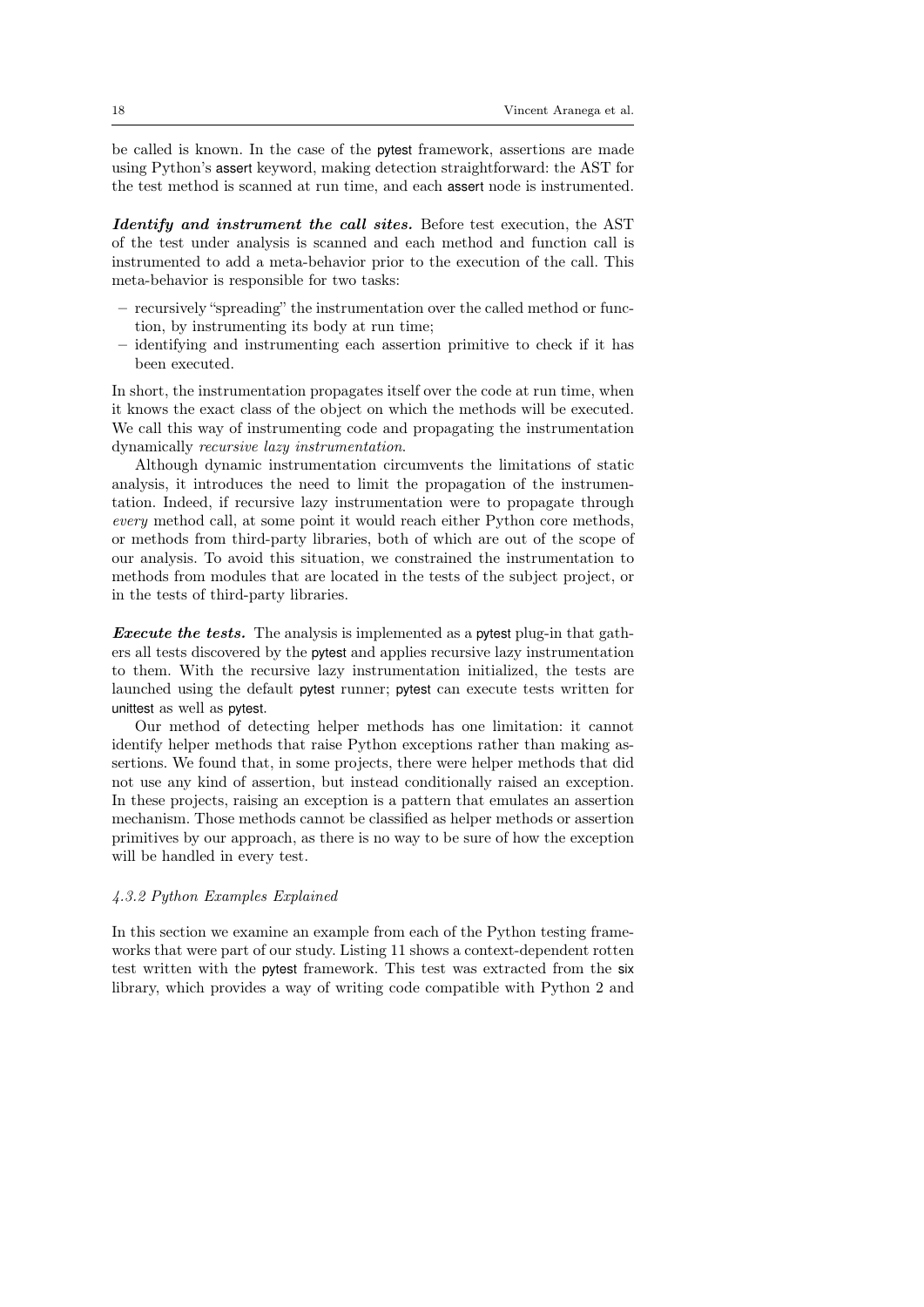|                   | 1 def test moved attribute(self):                                  |
|-------------------|--------------------------------------------------------------------|
| $\overline{2}$    | attr = six.MovedAttribute("spam", "foo", "bar")                    |
| 3                 | if $six.PY3$ :                                                     |
| $\overline{4}$    | assert attr.mod $==$ "bar"                                         |
| 5                 | else:                                                              |
| 6                 | assert attr.mod $==$ "foo"                                         |
| $\scriptstyle{7}$ | assert attr. $attr =$ "spam"                                       |
| 8                 | attr = six.MovedAttribute("spam", "foo", "bar", "lemma")           |
| 9                 | assert attr.attr $==$ "lemma"                                      |
| 10                | attr = six.MovedAttribute("spam", "foo", "bar", "lemma", "theorm") |
| 11                | if six.PY3:                                                        |
| 12                | assert attr.attr == "theorm"                                       |
| 13                | else:                                                              |
| 14                | assert attr.attr $==$ "lemma"                                      |





Listing 12 A rotten green test with the unittest framework.

Python 3. The analysis (which was run in a Python 3 environment) reports that line 6 and line 14 are not executed. Those assertions are part of an if statement and are executed only in the case of Python 2. This is an example of a context-dependent rotten green test. Note that it is also an example of the Conditional Test Logic smell, with the cause being a so-called Flexible Test [26].

Listing 12 shows a test written with the unittest framework from the impacket project, a collection of classes for working with network protocols. The method is in a dedicated class that inherits from TestCase (line 1). The analysis reports that the assertions on lines 10 and 14 are not executed. We can see that there is an explicit return on line 8 that is executed when the WEP key is not set. This rotten test is classified as a missed skip, meaning that a skip instruction from the testing framework should have been used instead of the conditional return. Deeper examination of the code shows that in the method used to set up this test, the WEP key is explicitly set to None, implying that this test will never be executed.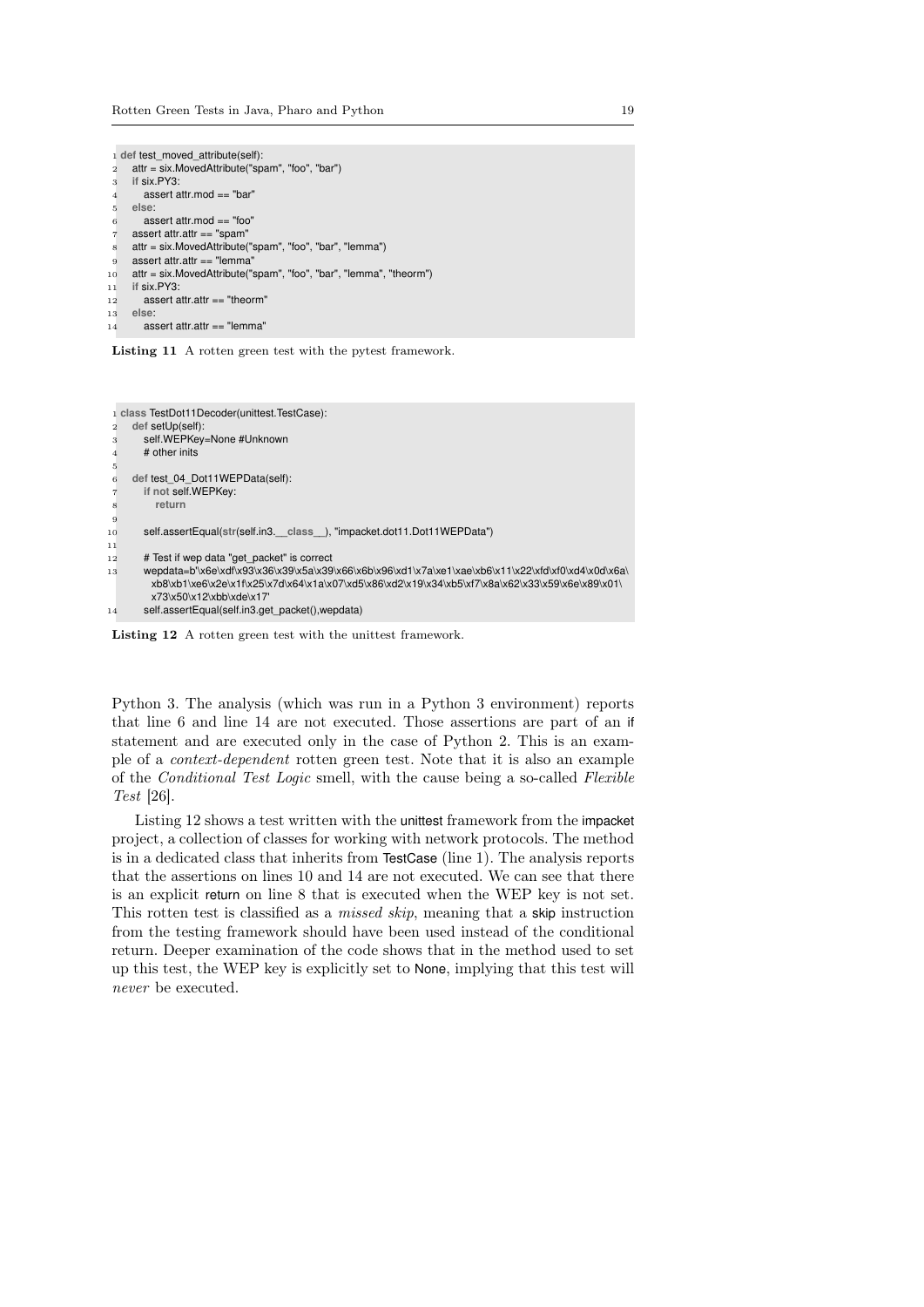# 4.4 The Tool Development Process

To ensure that the three implementations label the tests in the appropriate way, we developed and then fine-tuned them by iterating on a small set of test projects. On those projects, we manually checked to see that all rotten tests were labeled with the correct category. We also checked that the tests not reported as "rotten" really had their assertions executed; we did this by manually inserting a breakpoint in each assertion marked as executed. Once each implementation was fine-tuned, we executed it on all of the languageappropriate test projects, and manually checked the labelling. Across all the tests, we did not find any that was incorrectly labeled as fully rotten  $(i.e.,$  we did not find any false positives).

#### 5 Evaluation Setup

In this section we state the research questions that our empirical analysis was intended to answer. We also explain the criteria and methodology behind our selection of projects for evaluation.

#### 5.1 Research Questions

In previous work [13], we identified the existence of rotten green tests in Pharo projects, and categorized them by cause and by potential for danger. Our intuition made us suspect that rotten tests were not specific to Pharo, and our definition of rotten green tests was intentionally language-independent. However, intuition is no substitute for data: we wanted to find out whether or not rotten green tests actually exist in projects written in other languages, and whether they are more or less common than in Pharo projects. After all, rotten tests might be peculiar to Pharo, perhaps as a consequence of some mis-feature of Pharo's unit testing framework.

One of the goals of the present evaluation, then, is to see whether or not our earlier findings hold for other languages. For this purpose, we choose Java and Python, two languages considered to be popular by programming language rankings such as PYPL.<sup>11</sup>

If rotten green tests do exist in other languages, we then want to find out if our previous categorization [13] is also valid for these languages. In other words, are we able to identify missed fail, missed skip, context-dependent assertions, and fully rotten tests for each studied language? Do these languages present additional or alternative categories that were not present in Pharo?

If the categories are the same, are the distributions of rotten tests over the categories also the same? In Pharo we found lots of context-dependent and

<sup>11</sup> PYPL (PopularitY of Programming Language Index) https://pypl.github.io/PYPL.html was created by analyzing how often language tutorials are sought on Google. By this metric, Python and Java were the two top programming languages in March 2021.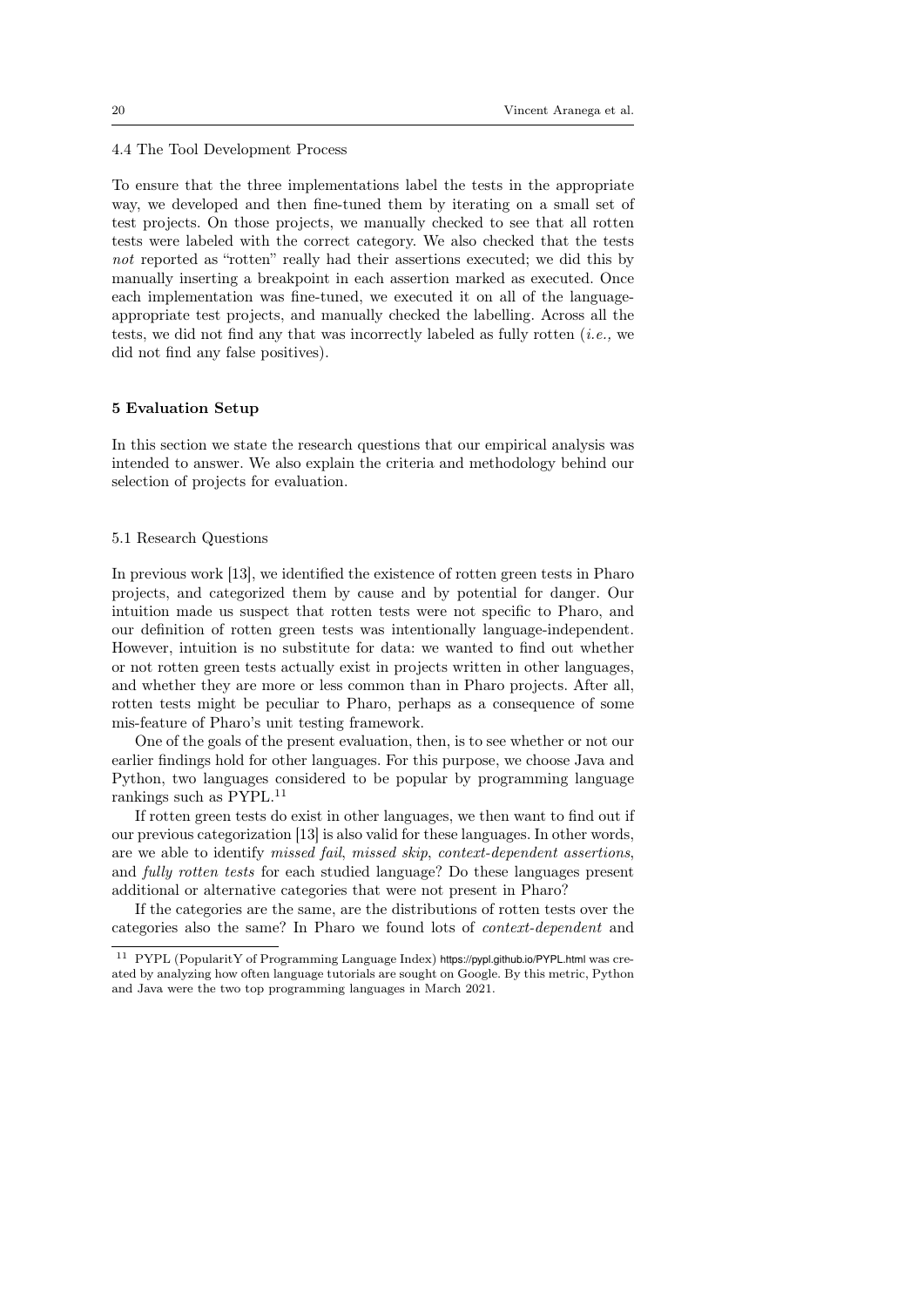missed fail tests, fewer missed skip tests, and even fewer fully rotten tests. By analyzing the *fully rotten* tests in Pharo, we determined that most of these tests were badly written, and that some hid bugs in the code under test. Do similar situations exist in the other languages?

We summarize these concerns with the following research questions.

- $RQ1$ : Is the same categorization of rotten green tests applicable to Java, Pharo and Python?
- $RQ2$ : In Java, Pharo and Python, to what extent do rotten green tests hide bugs in the program under test, rather than bugs in the tests themselves?

# 5.2 Project Selection Methodology

To answer these research questions, we selected around 100 projects per language (Java and Python) from among the most popular projects on GitHub. Since we wanted to find projects representative of each language and its community, we did not want to base our selection only on GitHub's star ratings. Consequently, we added conditions on project activity in terms of recent commits, forks, pull requests or closed issues. First, only projects with a push after  $2019/1/1$  were considered. Second, to account for a project's representativeness, we computed a score for each project using the expression

# $(mergePullRequestsCount + closed IssuesCount)/10 + forkCount + starsCount$

We sorted the projects by score and selected the top hundred projects.

In addition, because the of implementation of our analysis differs across the languages, we added some language-specific requirements, described below.

#### Extra criteria for Pharo projects:

- Pharo had to be the main programming language.
- Pharo is a small community in comparison to Java and Python. To obtain a corpus of similar size (around 100 projects) we relaxed the date condition to push dates after 2017/1/1.
- The version of Pharo had to at least 5.0 (released in 2015), the oldest version of Pharo for which our implementation works.
- The project had to be configured with continuous integration.
- It had to be possible to run tests locally, and all tests had to pass.

We extracted 113 projects meeting these criteria.

# Extra criteria for Java projects:

- Java had to be the main programming language.
- JUnit 4.x had to be the testing framework.
- Maven had to be used for dependency management, because RTj is able to compile Maven projects automatically.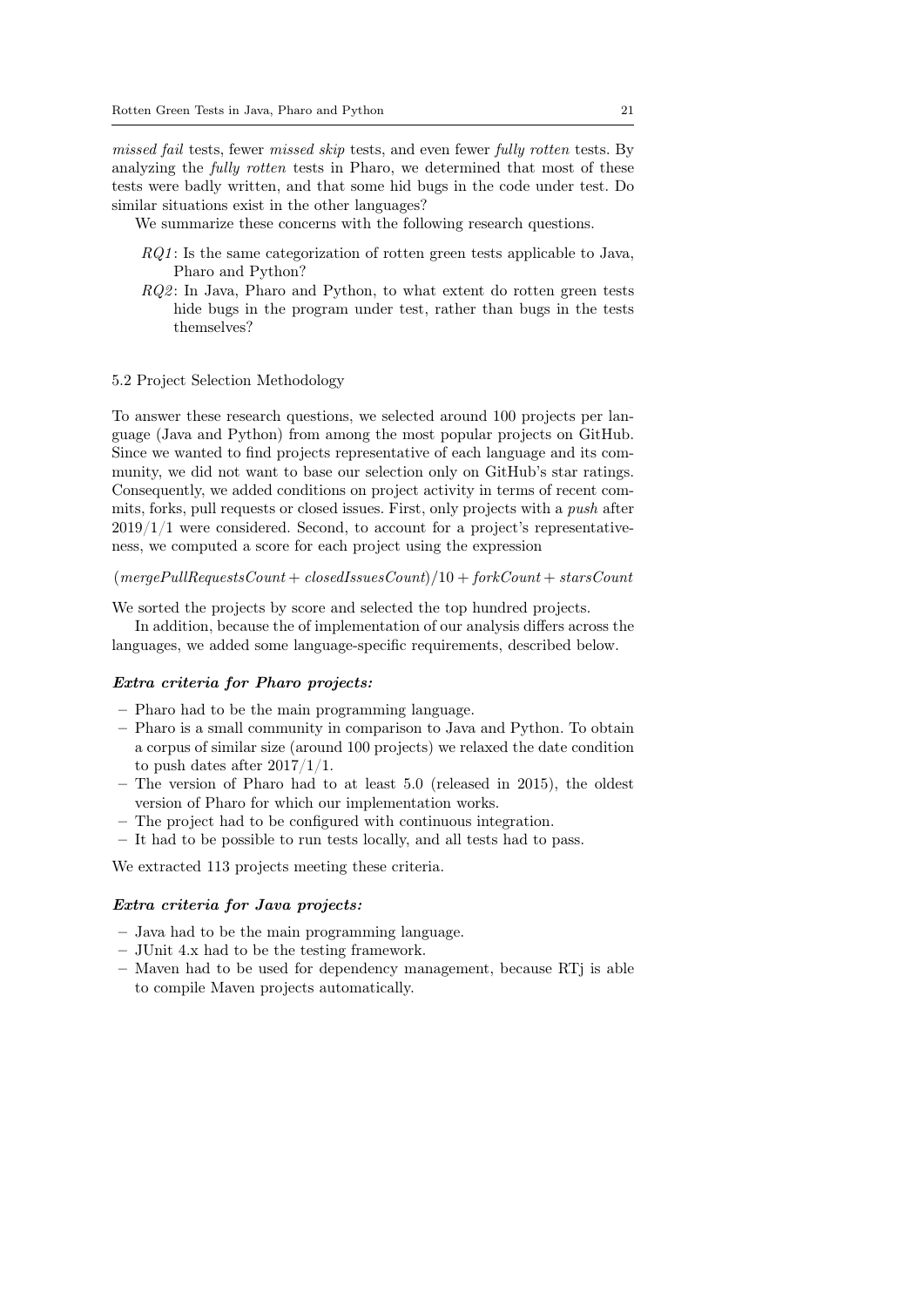We successfully executed RTj on 67 of the selected projects. Two major issues prevented us from analyzing the remaining projects. For some projects, we could not automatically build a version using Maven— for example, the project required the creation of environment variables dedicated to the project. Other projects required Java 11 or a more recent version; RTj does not support the analysis of the Java bytecodes from version 11 onwards.

# Extra criteria for Python project selection:

- Python had to be the main programming language.
- The testing framework had to be pytest or unittest.
- The project had to have a setup.py file.

We selected the first 100 projects matching these criteria. Among these projects, some were "template" projects, *i.e.*, projects used as a demonstration of a wellinitialized project; we excluded them. We finally identified 96 projects on which we ran the analysis.

Next, we applied to each project the tools described in Section 4, and gathered the resulting data<sup>12</sup>. These data helped us answer research question  $RQ1$ . Manual investigation of the identified rotten tests and helpers was needed to answer RQ2 .

# 6 Results

This section separates the results into two aspects. First we look at the research questions (Section 6.1), and second we report the results of the manual assessment of the identified rotten green tests. We present both aspects for each language (Sections 6.2, 6.3, 6.4).

#### 6.1 Answers to the research questions

#### 6.1.1 RQ1: Presence of rotten tests and their categorization

Table 1 shows, for each language, the number of rotten tests and the number of affected projects in each category. The last two columns present the number of projects with rotten tests and the number of projects analyzed.

The table shows that rotten green tests are present in projects in all three languages: in Python and Java projects as well as in Pharo projects. Indeed, the data show that rotten green tests are much more common in Python, and somewhat more common in Java, than they are in Pharo. After analyzing a total of 276 projects, we found 85 projects, or around 31 per cent, contained rotten green tests. In more detail:

 $12$  Raw data are available at https://github.com/rmod-team/2020-rotten-green-tests-experiment-data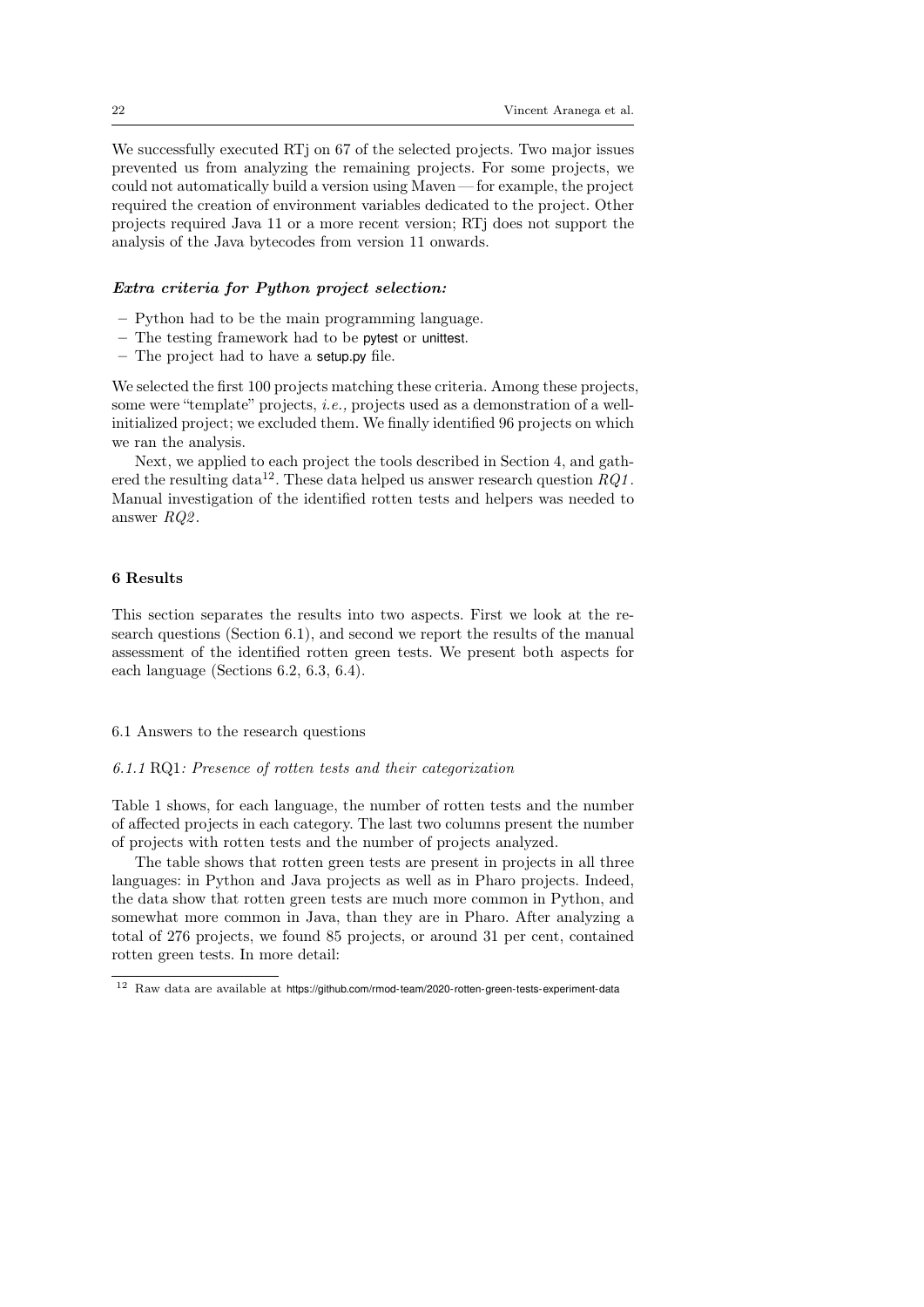Rotten Green Tests in Java, Pharo and Python 23

| Language | missed fail |      | missed skip |      | context-dep. |      |              | fully rotten | Projects        |
|----------|-------------|------|-------------|------|--------------|------|--------------|--------------|-----------------|
|          | Tests       | Proi | Tests       | Proj | Tests        | Proj | <b>Tests</b> | Proi         | Rotten/Analyzed |
| Pharo    | 180         | 6    | 57          | 8    | 321          |      | 107          | 6            | $17/113 = 15\%$ |
| Java     | 13          | 5    | 51          |      | 254          | 18   | 100          | 16           | $26/67 = 38\%$  |
| Python   | 212         | 12   | 71          | 17   | 831          | 30   | 50           | 15           | $41/96 = 43\%$  |
|          |             |      |             |      |              |      |              | Total        | $85/276 = 31\%$ |

Table 1 Number of rotten tests (Tests) in each category, and number of projects (Proj) containing such tests. The last two columns show how many projects contained rotten tests, and how many projects were analyzed.

- Pharo. We found 665 rotten green tests in 17 projects. Thus, 15% of Pharo projects (17 out of 113) in our dataset have at least one rotten green test. A significant proportion of rotten green tests are from the context-dependent category (321 tests from 7 projects) and the missed fail category (180 tests from 6 projects). Just 6 projects (5% of the analyzed projects) contain fully rotten tests.
- Java. We found 418 rotten green tests in 26 projects. This means that the 38% of the projects analyzed (26 out of 67) have at least one rotten green test. The majority of the rotten tests found are from two categories: 254 context-dependent tests from 18 projects, and 100 fully rotten tests from 16 projects (a total of 23 distinct projects). This means that around one out of three projects (23/67) presents either context-dependent or fully rotten green tests.
- Python. We found 1164 rotten green tests in 41 projects. Thus, nearly 43% of the projects analyzed (41 out of 96) contained at least one rotten green test. The majority of these rotten tests were from two categories: 212 missed fail tests from 12 projects, and 831 context-dependent tests from 30 projects. Nearly 16% of the projects we analyzed contain fully rotten tests (15 out of 96).

As illustrated by Table 1, each of the four categories of rotten green tests exists in the three studied languages, answering  $RQ1$ . Because the fully rotten category is defined in opposition to the other three, any rotten test that does not belong to categories *missed fail, context-dependent* or *missed skip* is considered fully rotten by the tool. For all languages, the most common category is "context-dependent".

The usefulness of this categorization becomes apparent when we consider what a test engineer should do when presented with the data from our analysis tools. They should examine the fully rotten tests, since these are likely to camouflage bugs. Fortunately, this is a small percentage of the total  $-16\%$ for Pharo, 24% for Java, and 4% for Python. The remaining categories of rotten tests are less crucial. Rather than being bugs, they can be considered to be test smells that indicate a misuse of the testing framework, and thus an invitation for refactoring.

Figure 3 presents, for each project containing a fully rotten test, the ratio of fully rotten tests to total tests. We observe that in all the Pharo projects, there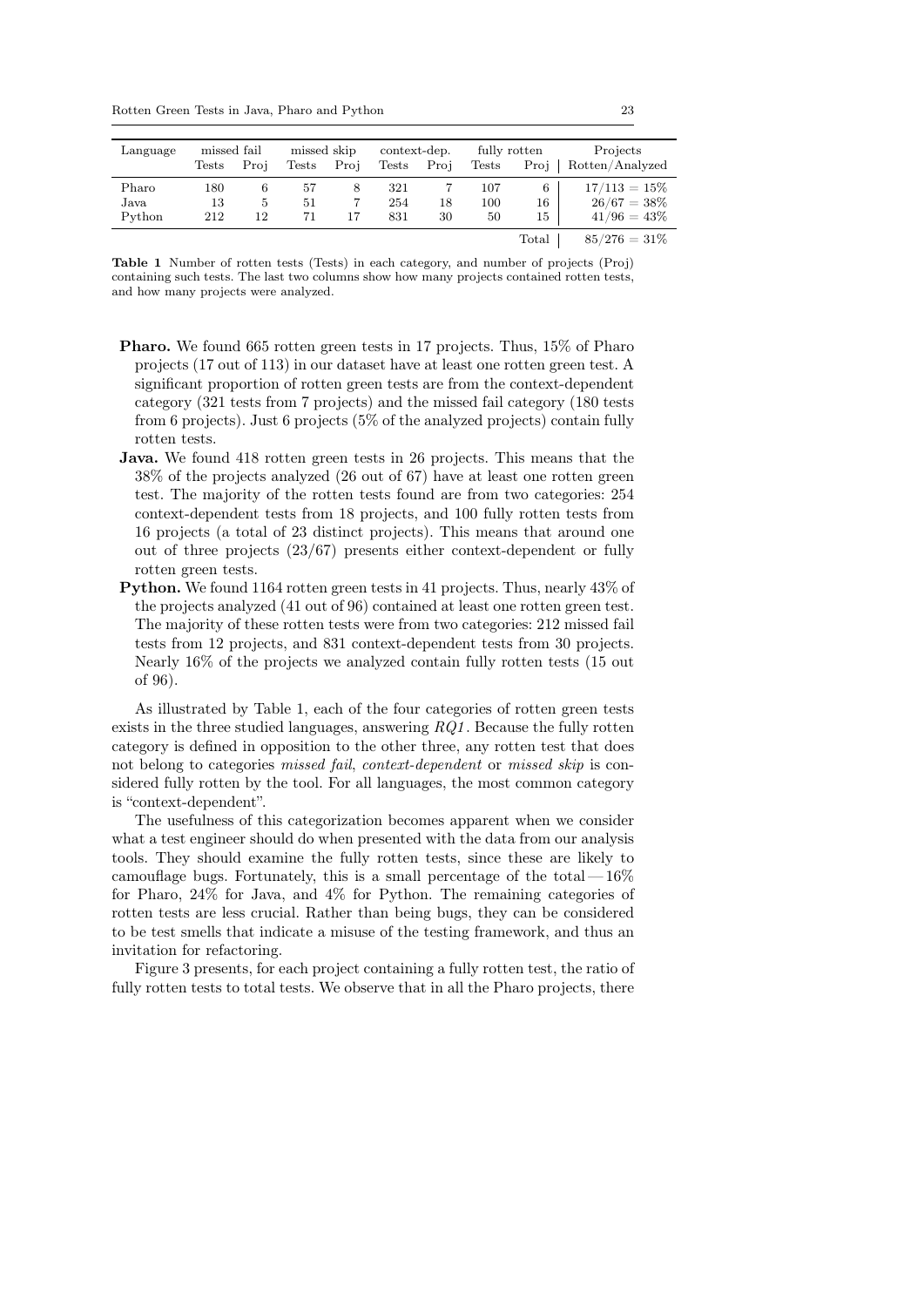is one that contains a high proportion (0.28) of fully rotten green tests. This is the Collections project, with 17 fully rotten green tests out of 59 total tests. We can see that in the three languages, the ratio of fully rotten green tests is low, indicating that fully rotten green tests are rare. The number of projects actually containing fully rotten tests is also low: from 6 to 16. Consequently, it is difficult to draw more conclusions from these data.



Fig. 3 Violin graph presenting ratios of fully rotten green tests to total tests among projects that contain at least one fully rotten green test.

# 6.1.2 RQ 2: Do rotten green tests hide bugs in the program, or only in the tests?

Discovering a rotten green test raises a doubt, because the test is either testing nothing, or testing only part of the code. This could mean that the code under test contains errors that are not exposed by the (rotten) tests. Finding actual bugs in these projects is challenging for researchers outside the project, as it requires knowledge of the project, the desired behavior of the code, the tests, and the features addressed by the tests. Consequently, discovering an actual bug in the software under test that is concealed by a rotten green test remains a demanding manual task.

For each fully rotten test case, we manually fixed the test so that the assertions were executed, and then checked to see if the test remained green. If it did, the properties checked by the test did actually hold, meaning that program under test behaved as intended by this test case. (This assumes that the test case actually asserts the intended properties, which is something we cannot know.) If the test turned red, something was wrong in the program under test: it violated one of the test's assertion. The modifications that were needed to force a test to execute previously unexecuted assertions were unique for each test; we did not find a way to generalize them.

In this section, we discuss some examples of rotten green tests that hid bugs in the program under test. Our goal is not to identify or quantify all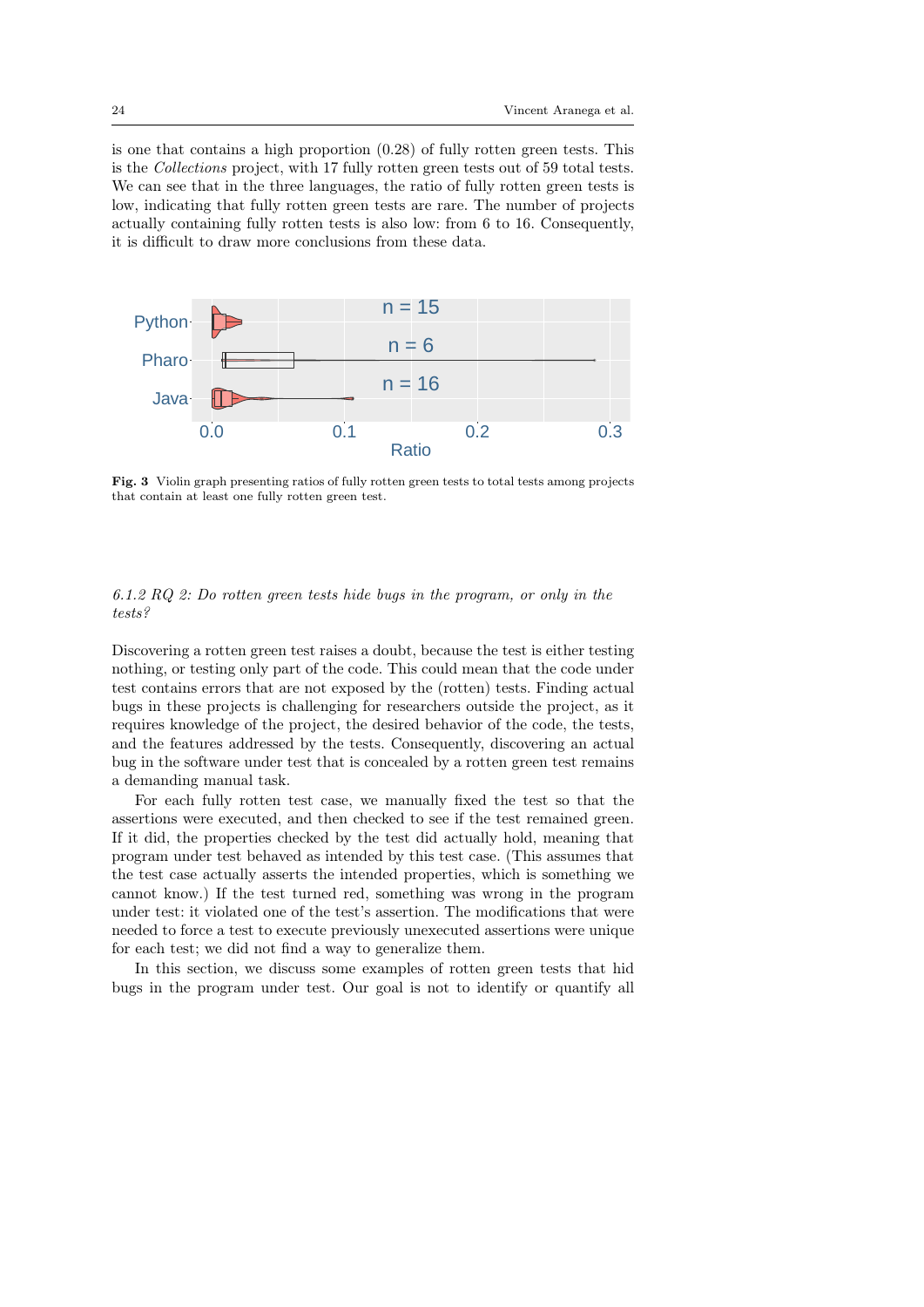1 MustBeBooleanTests » testAnd (original)

| myBooleanObject  <br>$\overline{2}$           |
|-----------------------------------------------|
| myBooleanObject := MyBooleanObject new.<br>3  |
| self deny: (myBooleanObject and: [true])<br>4 |
| 5                                             |
| 6 MustBeBooleanTests » testAnd (rewritten)    |
| myBooleanObject                               |
| myBooleanObject := MyBooleanObject new.<br>8  |
| ^ (myBooleanObject) and: [1 halt]<br>9        |
|                                               |

Listing 13 A rotten test in Compiler in its original form, and as it is decompiled after bytecode rewriting. MyBooleanObject new creates a new user-defined object that behaves like **false**, so the **self** deny should hold. However, a bug in the rewriting process means that the deny assertion is never executed..

bugs hidden by rotten green tests, but merely to establish that such bugs exist.

As mentioned by Delplanque et al. [13], four fully rotten green test identified in the Pharo Compiler project hid a bug in a rarely used runtime code transformation. The rotten tests were intended to check the behavior of the dynamic bytecode rewriting of Boolean expressions. In most Smalltalks, built-in Boolean objects are treated specially. Consequently, it is impossible to make a (user-defined) object act like a Boolean, even though it implements the Boolean interface. This is because common boolean methods such as ifTrue: and and: are compiled to optimized bytecodes that work for built-in Booleans but which fail (by raising an exception) when evaluated on non-Booleans. However, Pharo catches this exception and rewrites the bytecodes dynamically; it uses a deoptimization that actually sends the message  $(e.g.,$  ifTrue:) to the non-Boolean receiver.

A bug in the bytecode-deoptimization process introduced an early return into these four tests. Listing 13 shows the source code of one of these methods, both in its original form, and as it was decompiled from the dynamically deoptimized bytecode. We see that the bytecode-deoptimization process introduces a return  $(^{\wedge})$  in place of the assertion on line 9. This leads to the four tests turning green, because no assertion is executed. This example shows that it can be extremely difficult to see that an assertion is not executed. It was the only case that Delplanque identified of a bug being hidden by a rotten green test; we did not find any new Pharo bugs in the current study.

In Python, we did find bugs hidden by a rotten test. Listing 14 shows a test written for the  $jinja2$  project<sup>13</sup>, a widely used template engine written in Python<sup>14</sup>. This test ensures that if a template contains more than one extends, a dedicated TemplateError is raised. The rotten-test analysis showed that the assert at line 8 was never executed, indicating that the exception was never raised. To correctly test this case, the test should have been written either with an else branch on the try ... except (the else branch would be executed when no exception is raised), or using the pytest.raises context manager, which expects

 $13$  https://github.com/pallets/iinja

<sup>14</sup> Repository accessed September 2019, commit 91a404073acac40a7945bf7d584e8b30bc7a08cb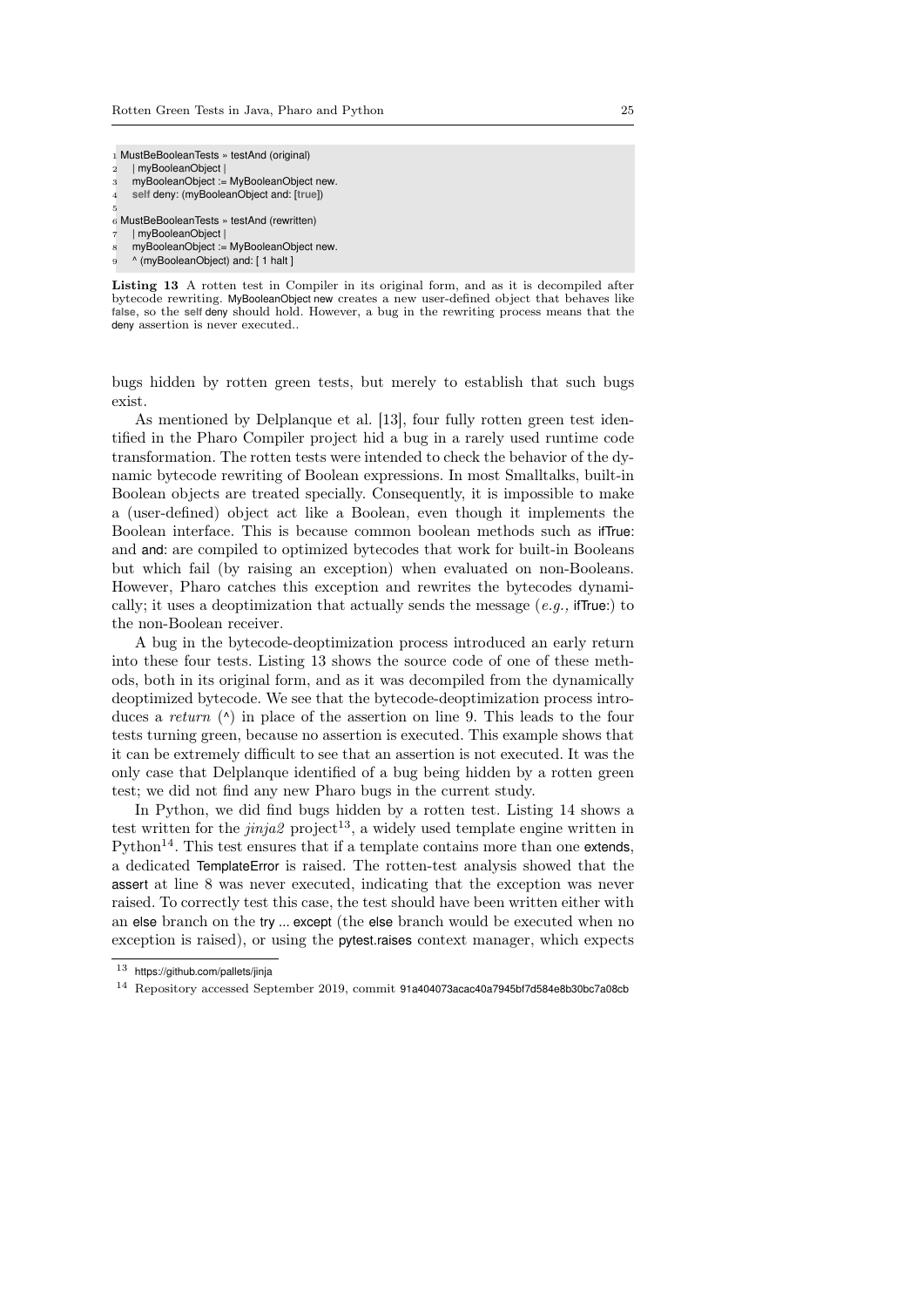```
1 def test_double_extends(self, env):
2 """Ensures that a template with more than 1 \% extends ... %} usage 3 raises a ` `TemplateError ` `.
3 raises a ``TemplateError``.
\overline{A}5 try:
       6 tmpl = env.get_template('doublee')
     except Exception as e:
        8 assert isinstance(e, TemplateError)
```
Listing 14 A fully rotten test in the *jinja2* project, caused by bad exception handling.

a dedicated exception to be raised. Manually modifying the code of the test by introducing an else branch or the pytest.raises context manager was enough to turn the test red, revealing the bug.

Note that this test was actually identified as problematic and fixed by the developers a few weeks later,  $15$  in October 2019.

We also inspected the rotten green tests found in Java, but were not able to find any bugs hidden by a rotten test. As previously stated, finding a bug that could be hidden by a rotten green test is challenging, especially for developers unfamiliar with the code under test. Thus, our inability to find such a bug does not mean that no such bug exists.

### 6.2 Further analysis of Pharo projects

We did not perform a deeper analysis of the rotten green tests found in Pharo projects, because such an analysis was performed as part of the prior work [13].

# 6.3 Further analysis of Java projects

Optaplanner is the Java project with the largest number (110) of rotten test cases. Most of the rotten tests (103 cases) are from the context-dependent category. We found that most of those cases are caused by a particular rotten helper method (assertCode) that is invoked by several test cases. The assertCode helper, shown in Listing 15, has a rotten assertion inside an if ... else. When the value from argument expectedCode is null, the helper executes the assertion on line 3; when the argument is not null, it executes the helper method assertCode on line 6. It is never the case that both line 3 and line 6 are executed.

Other rotten tests of this category found in Optaplanner have the same characteristic: they contain an if ... else with assertions in both branches. In this case, the test cases that invoke the helper control which branch is executed by passing a boolean value.

The project with the second-largest number of rotten tests is Flink-core; here, too, the majority of the rotten tests are context-dependent. One example is presented in Listing 16. All the assertions from this test are written inside

<sup>15</sup> with commit 9ca80538d9e9418ae658772516f9b7dfb1e02ccd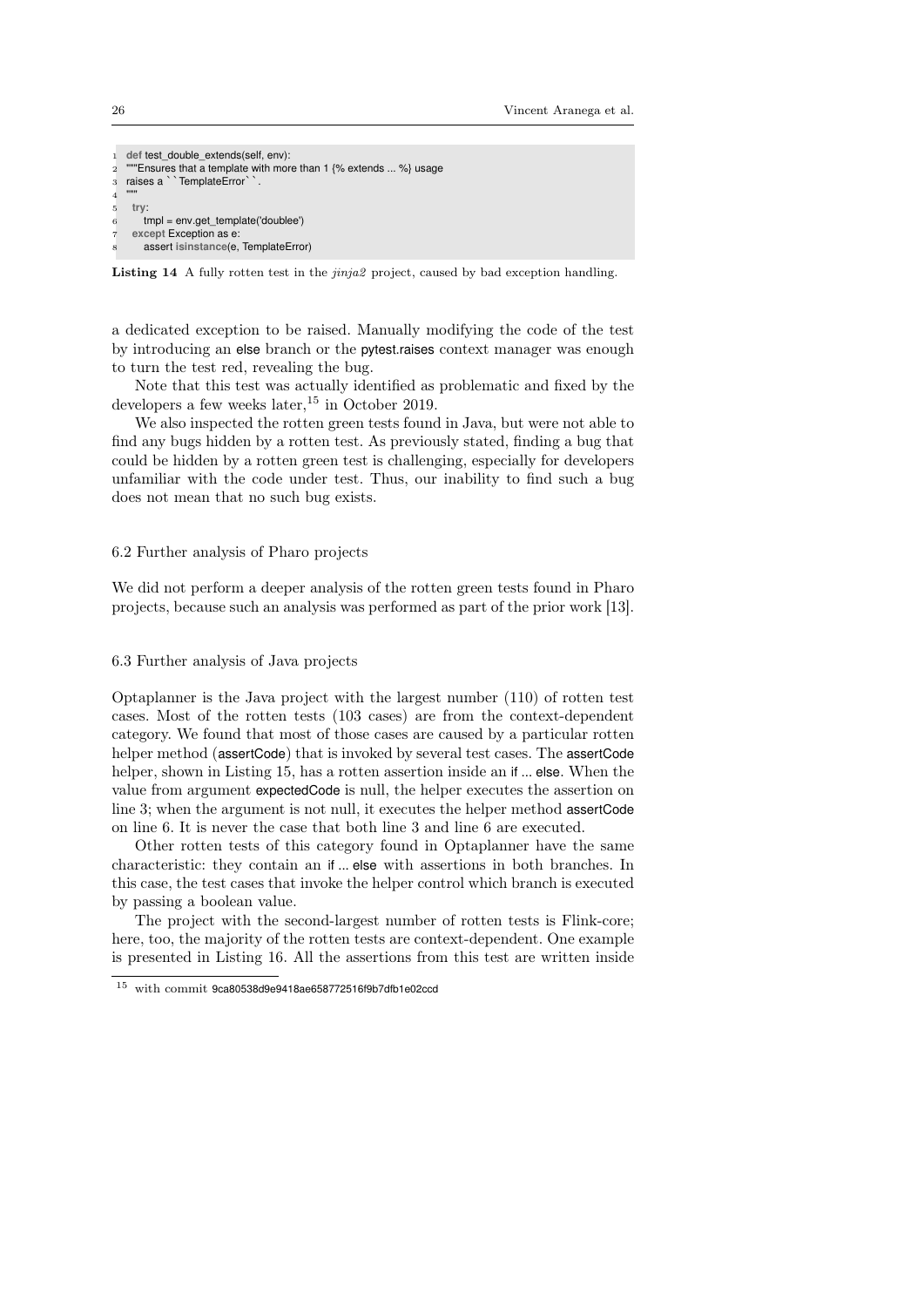```
1 public static void assertCode(String expectedCode, Object o) {
2 if (expectedCode == null) {
3 assertNull(o);
4 } else {
5 CodeAssertable codeAssertable = convertToCodeAssertable(o);
6 assertCode(expectedCode, codeAssertable);
\overline{7}8 }
```
Listing 15 Optaplanner project's assertCode helper producing Rotten Green Test.

```
1 @Test
2 public void testMapLambda() {
3 MapFunction<Tuple2<Tuple1<Integer>, Boolean>, Tuple2<Tuple1<Integer>, String» f = (i) -> null;
 4
5 TypeInformation<?> ti = TypeExtractor.getMapReturnTypes(f, NESTED_TUPLE_BOOLEAN_\TYPE, null,
         true);
6
7 if (not(ti instanceof MissingTypeInfo)) {
   assertTrue(ti.isTupleType());
9 assertEquals(2, ti.getArity());
10 assertTrue(((TupleTypeInfo<?>) ti)....);
11 assertEquals(((TupleTypeInfo<?>) ti).getTypeAt(1)...);
12 }
13 }
```
Listing 16 Context-Dependent rotten test found in Java.

the then branch of an if. The documentation of the class that includes this test specifies why those assertions are sometimes not executed: "Many tests only work if the compiler supports lambdas properly otherwise a MissingTypeInfo is returned." Thus, the execution of the assertion depends on the execution context — in this case the version of the compiler. However, the test passes even when the context is not adequate for executing it.

Other rotten tests from the Flink project are caused by the class hierarchy of test cases. Test cases implement the behavioral design pattern Template Method. Flink contains several abstract classes with test cases. For instance, the abstract class ComparatorTestBase aims at testing comparators for various implementations of number (Float, Int, BigDecimal, etc.) It contains 11 test cases and one abstract method (getComparator) that returns a comparator. Thus, subclasses of ComparatorTestBase need to override that abstract method to return an appropriate comparator. For instance, the test class IntComparatorTest returns an IntComparator.

We found some rotten test cases in ComparatorTestBase. Depending on the comparator under test, some tests execute no assertions. For example, Listing 17 has a return statement on line 6 that is executed when the comparator under test does not support normalized keys. Such test cases are *missed skip* rotten green tests; they pass, yet no assertion is ever executed. We discuss such cases later as a potential misuse of the testing framework, because such a test should be skipped, e.g., by using Assume.assumeTrue(**false**) in JUnit 4.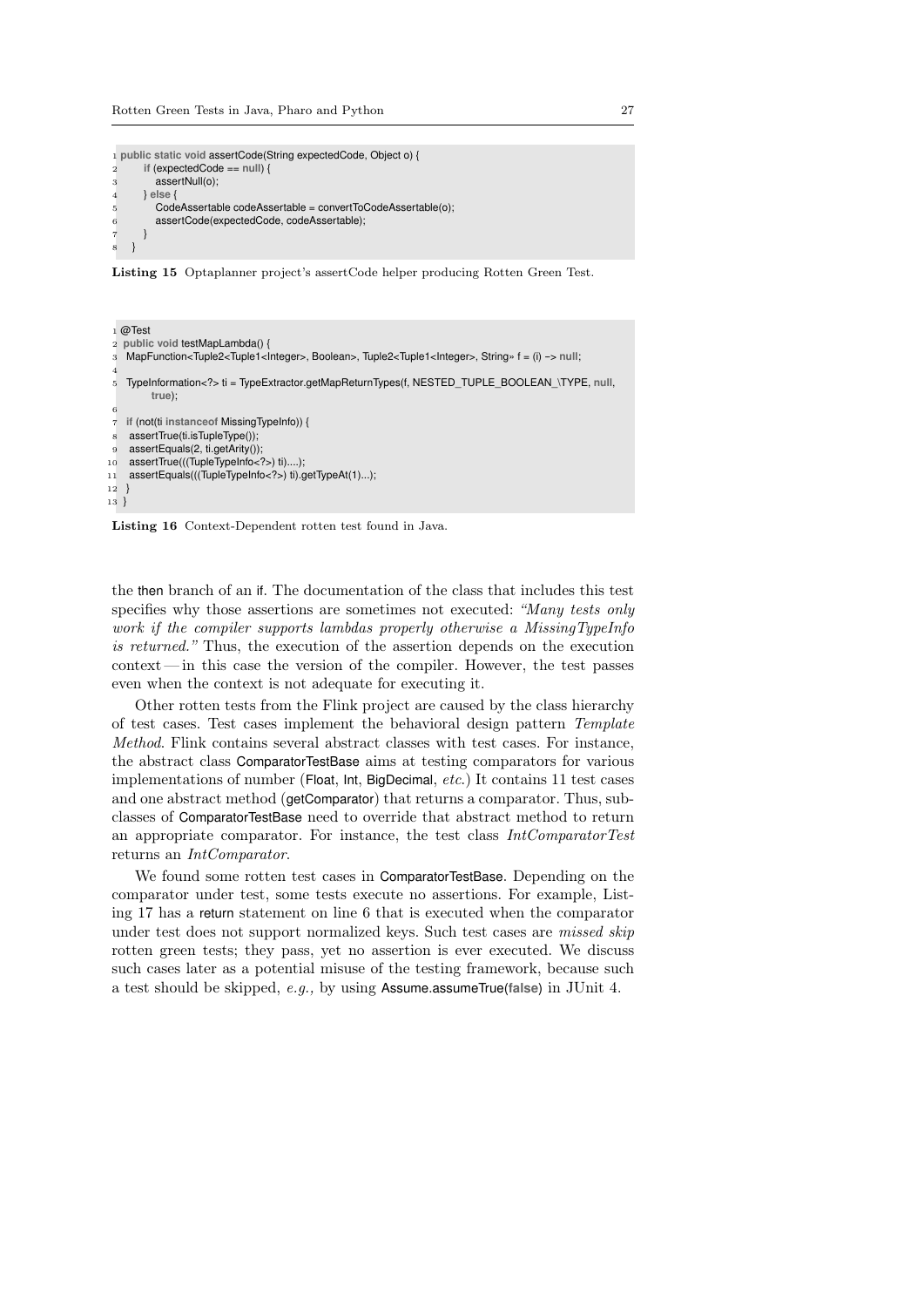```
1 @Test
 2 public void testNormalizedKeysGreatSmallAscDescHalfLength() {
 3
 4 TypeComparator<T> comparator = getComparator(true);
 5 if (not(comparator.supportsNormalizedKey())) {
 6 return;
 \overline{7}8 testNormalizedKeysGreatSmall(true, comparator, true);
 9 testNormalizedKeysGreatSmall(false, comparator, true);
10 }
11
12
 Listing 17 Skip rotten test found in Java
59 @Test public void testJdk9Basics() {
```

```
60 MethodHandle[][] jdk9Methods = Java9Specific.initJdk9Methods();
61 if (Stream.of(Stream.class.getMethods()).anyMatch(m --> m.getName().equals("takeWhile")))
62 assertNotNull(jdk9Methods);
63 else
64 assertNull(jdk9Methods);
65 }
```
Listing 18 Example of context-dependent assertion in Java

The project with the third-largest number of rotten tests is Streamex, a library for enhancing Java 8 Streams.<sup>16</sup> Similar to the previously described projects, most of the rotten tests are context-dependent rotten tests. One example of these is test testJdk9Basics(), presented in Listing 18. The test contains an if with assertions in the two branches, one branch for Java 9 (or newer) code, and the other for older versions. The test executes only one branch, depending on the JDK used to run it; the if condition looks for the takeWhile method on streams, which was introduced in Java 9. Consequently, which assertion is executed depends on the execution context.

# 6.4 Further analysis of Python projects

Here we present some rotten tests that are representative of common mistakes found in many of the analyzed projects.

The Python project that contains the most rotten tests (536) is awscli. Among them, the commonest category is context-dependent tests, many of which arise because this project is compatible with both Python 2 and Python 3. In this project, we spotted only 3 fully rotten tests; they occur for two reasons.

The first reason is bad indentation of a test in the test suite. In Python, blocks of code are delimited by indentation. Python allows functions to be nested inside other functions, so whether a function definition exists at the

 $16$  https://github.com/amaembo/streamex/blob/1190608bda70885f55ec791ebc0e76f89006db6a/src/test/java/ one/util/streamex/InternalsTest.java\#L59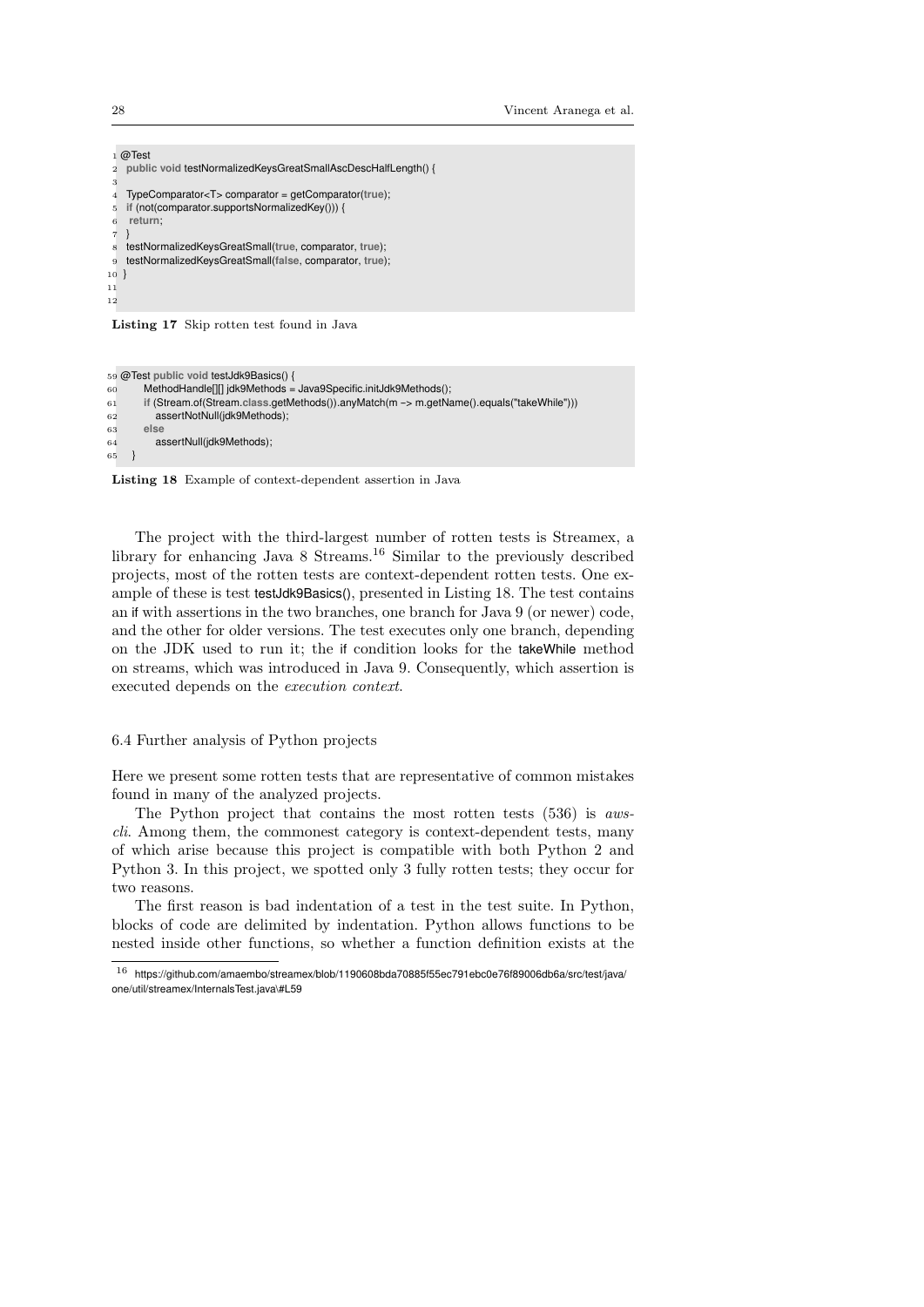|                | 1 def test show one call present(self):                                  |
|----------------|--------------------------------------------------------------------------|
| $\overline{2}$ | self.parsed responses = $[$                                              |
| 3              | {"Regions": [{"Endpoint": "ec2.ap-south-1.amazonaws.com",                |
| $\overline{4}$ | "RegionName": "ap-south-1" },]}]                                         |
| 5              | $\_,\_,$ rc = self.run_cmd('ec2 describe-regions', expected_rc=0)        |
| 6              | self.history recorder.record('CLI RC', rc, 'CLI')                        |
| $\overline{7}$ | self.run cmd('history list', expected rc=0)                              |
| 8              | self.assertln(b'ec2 describe-regions', self.binary stdout.getvalue())    |
| 9              | def test multiple calls present(self):                                   |
| 10             | self.parsed responses = $\lceil$                                         |
| 11             | {"Regions": [{"Endpoint": "ec2.ap-south-1.amazonaws.com",                |
| 12             | "RegionName": "ap-south-1"},]},                                          |
| 13             | {"UserId": "foo",                                                        |
| 14             | "Account": "bar",                                                        |
| $15\,$         | "Arn": "arn:aws:iam::1234567:user/baz"}]                                 |
| 16             | $\_,$ $\_,$ rc = self.run_cmd('ec2 describe-instances', expected_rc=0)   |
| 17             | self.history recorder.record('CLI RC', rc, 'CLI')                        |
| 18             | $\_,\_,$ rc = self.run_cmd('sts get-caller-identity', expected_rc=0)     |
| 19             | self.history recorder.record('CLI RC', rc, 'CLI')                        |
| 20             | self.run cmd('history list', expected_rc=0)                              |
| $^{21}$        |                                                                          |
| 22             | self.assertln(b'ec2 describe-regions', self.binary stdout.getvalue())    |
| 23             | self.assertln(b'sts get-caller-identity', self.binary stdout.getvalue()) |
|                |                                                                          |

Listing 19 A fully rotten test in the *aws-cli* project caused by a badly indented block.

module level, or nested inside another function, depends on its indentation. In the test named test show one call present and presented in Listing 19, we notice that from line 9 to 23, a new function test multiple calls present is defined. This function is intended to be a top-level test method, but because of the indentation, it is actually nested inside the enclosing test\_show\_one\_call\_present test. The naming of the method, starting with test\_, and the fact that the first parameter is named **self**, are both strong indicators that this nested function was intended to be a test method. Moreover, this nested function is never used in the code of the enclosing method— which is the only scope in which it is accessible. Consequently, we have no doubt that this function was intended to be a top-level test method. However, because it is defined as a nested function, it will not be discovered by the testing framework, and so neither it nor any of its assertions will be executed.

The two other fully rotten tests from this project are related to a misuse of the testing framework when dealing with exceptions. Listing 20 presents part of the fully rotten test named test\_start\_session\_when\_check\_call\_fails. In this test, we can see at line 3 that a context manager is used with a special assertion call from the testing framework: **self**.assertRaises(...). This call, used in conjunction with a context manager, will evaluate a block of code and expect a particular exception, in this case a ValueError exception. The logic of this test is to ensure that an exception is raised, and then to check some special values. In this case, line 4 raises a ValueError exception, as expected. As a consequence, the assert called with() assertions on lines 6 and 7 are never executed. Due to the semantics of the **self**.assertRaises(...) instruction, we are sure that these two assertions were meant to be executed. If the execution of line 4 in the with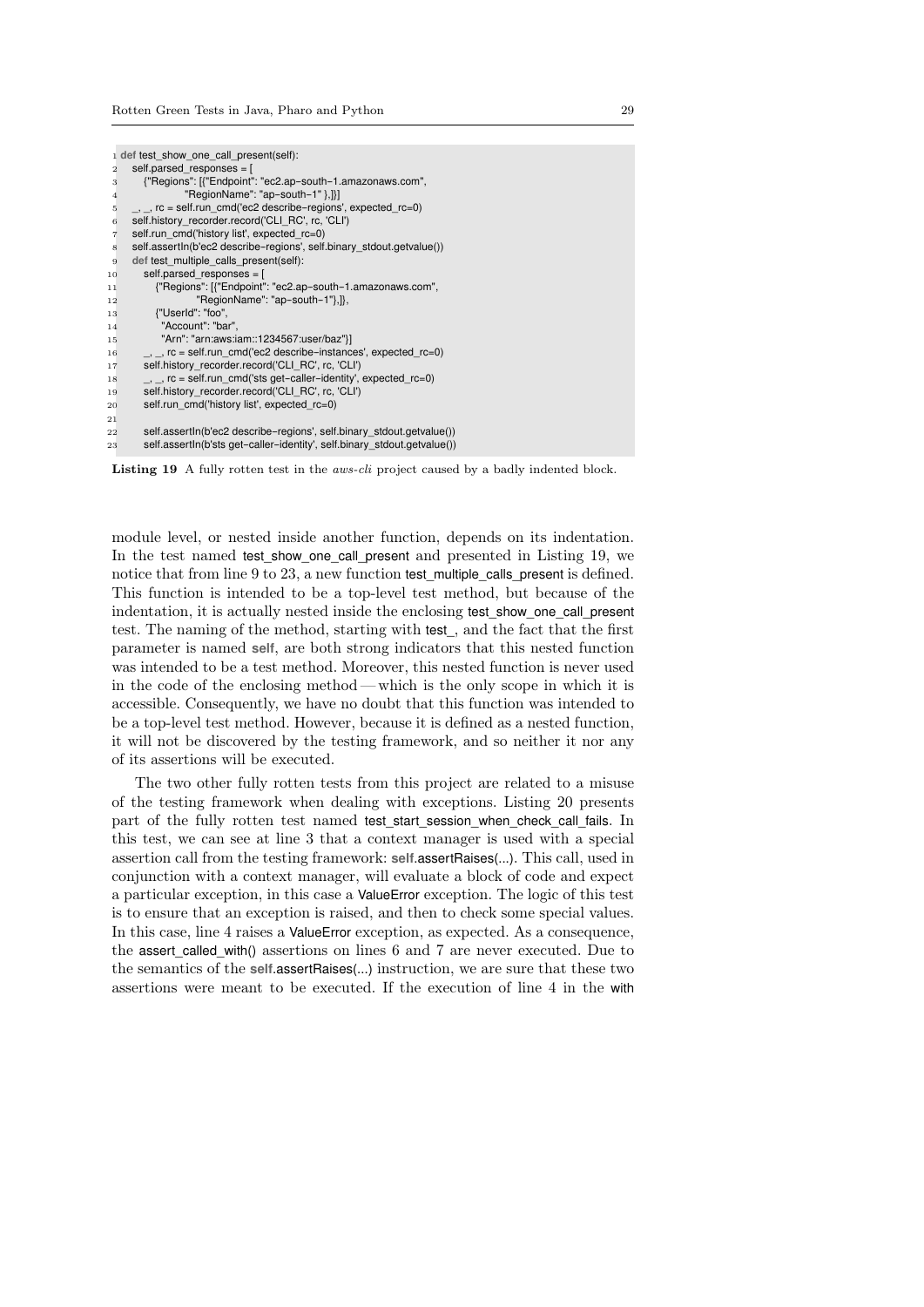|                | 1 def test start session when check call fails (self, mock check call):      |
|----------------|------------------------------------------------------------------------------|
| $\mathcal{D}$  | # [] here other part of the test                                             |
| 3              | with self.assertRaises(ValueError):                                          |
| $\overline{4}$ | self.caller.invoke('ssm', 'StartSession', start session params, mock.Mock()) |
| 5              |                                                                              |
| 6              | self.client.start session.assert called with(**start session params)         |
|                | self.client.terminate session.assert called with(**terminate session params) |
| 8              |                                                                              |
| 9              | # [] here final part of the test                                             |

Listing 20 A fully rotten test in the *aws-cli* project because of a misuse of the testing framework.

context manager does not raise a ValueError exception, **self**.assertRaises(...) will fail. Consequently, the two assertions cannot be used as "failing" assertions, making the test fail if no exception is raised by line 4.

This example demonstrates a problematic pattern in the unittest framework: the use of **self**.assertRaises(...) as a context manager. The same pattern can be found in the pytest framework, and is identified as problematic in pytest's  $documentation<sup>17</sup>$ :

"When using pytest.raises as a context manager, it's worthwhile to note that normal context manager rules apply and that the exception raised must be the final line in the scope of the context manager. Lines of code after that, within the scope of the context manager will not be executed."

Among all the tested Python projects, the one with the most fully rotten tests is the mlextend project. This project contains 14 fully rotten tests, all of which are related to the use of an exception-handling context manager as described above.

Although most of the errors in the studied tests derive from misuse of the testing framework, there are some that are related to either badly initialized variables (as shown in Section 4.3) or badly indented blocks of code. Among the 96 projects, only a few projects contain fully rotten tests; most of the problematic tests we identified were no-assertion tests and context-dependent tests.

The context-dependent tests were, almost always, found in projects that supported both Python 2 and Python 3. As some features of Python 3 are not compatible with Python 2, a common idiom is to place the code that requires Python 2 in an if statement.

Fully rotten tests are quite rare in the Python projects we studied; most of them are caused by the context-manager exception pattern. The other fully rotten tests are caused by iterating over empty collections, but they represent only a small fraction of the fully rotten tests.

Fully rotten green tests can hide bugs, but such tests are rare when compared to the total number of tests in each project, as we saw in Figure 3.

<sup>17</sup> https://docs.pytest.org/en/latest/reference/reference.html#pytest.raises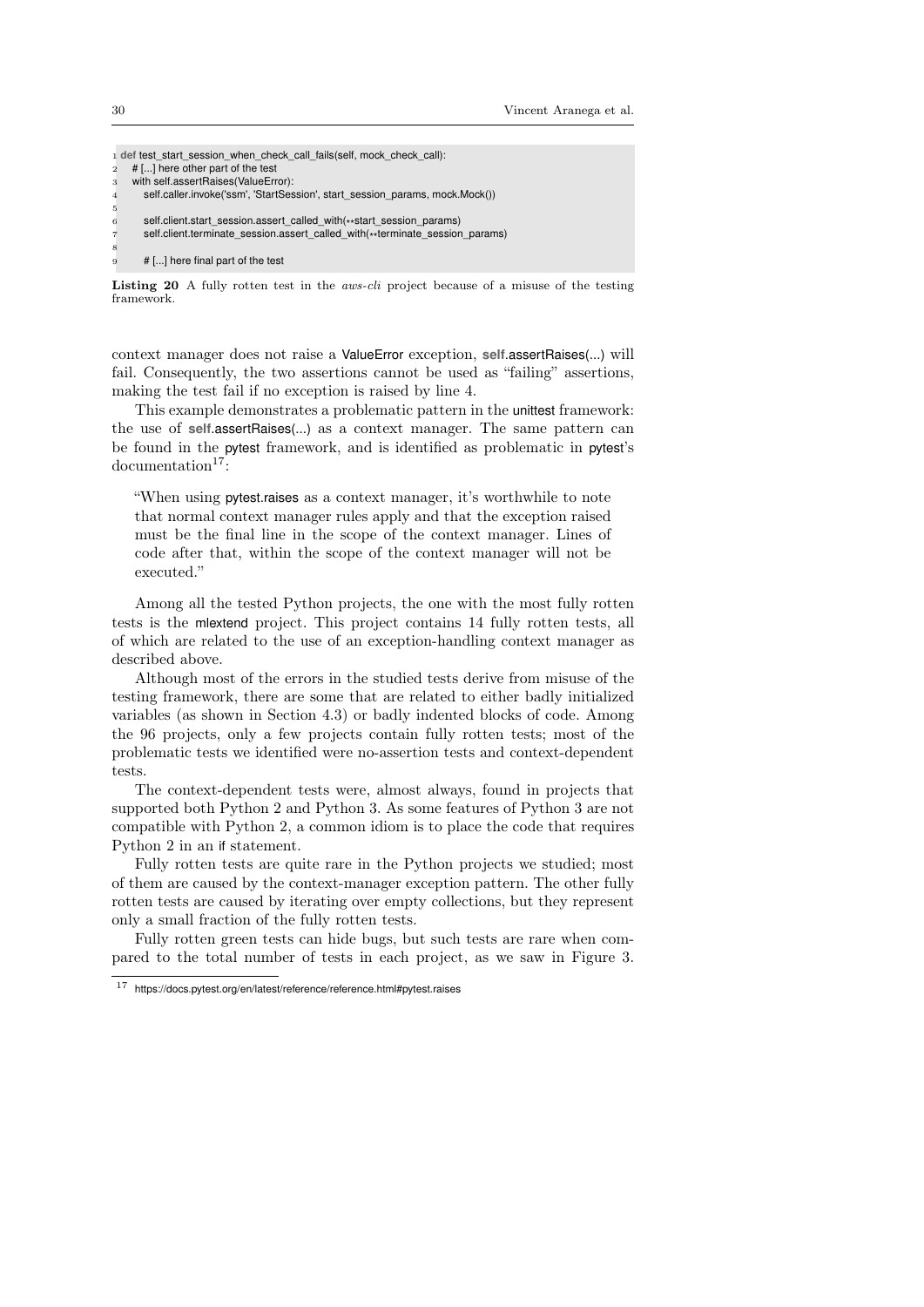However, we can conclude that the larger the proportion of fully rotten green tests in a project, the greater the probability of hidden bugs.

# 7 Threats to Validity

This section discusses the validity of our case study using the validation scheme defined by Runeson and Höst [31]. We discuss construct, internal, and external validity, in that order.

#### 7.1 Construct Validity

Construct validity indicates whether the studied measures really represent what is investigated according to the research questions.

**Different implementations.** As explained in Section 4, we developed three implementations of our rotten green test analysis, one per language. Each implementation is an adaptation of the generic approach outlined in Section 3.3. It was not possible to use exactly the same approach because of the specifics of each language (statically versus dynamically typed) or the practices of the community. For example, in Pharo, developers frequently define test helper methods in the test class or in one of its superclasses. In contrast, Python developers tend to define helpers in a separate class hierarchy, making their static identification impossible. Nevertheless, despite the variations in implementation, the definition of rotten tests is the same for the three languages. To mitigate the threat to validity from differences in the implementations, the developers of the analyses— each of whom is an expert in their respective language and who have belonged to the same research group for several years — collaborated closely on the development of their implementations.

**Project selection.** Our objective was to choose a representative sample of projects for each community. As it is often the case when some open-source projects on GitHub are chosen, we put some criteria on the presence of tests, on popularity (number of stars), and on activity. Furthermore, to ease the installation of the chosen projects, we added constraints on the presence of configuration files (setup.py for Python and pom.xml for Java). Because the number of projects per community is different, we did not select exactly the same number of projects in each language, but we consider that with more than 60 projects in each language we could draw some valid conclusions.

Even if had we tried to use the same criteria to select the projects regardless of the language, it would not have been possible, because the popularity of the languages is not the same. For example, the limit on the number of stars exists only for the Python and Java projects (> 1000). Adding a constraint on stars would not have allowed us to find 100 relevant open-source projects in Pharo. Similarly, we relaxed the constraint on dates: the date of last push is  $2019/1/1$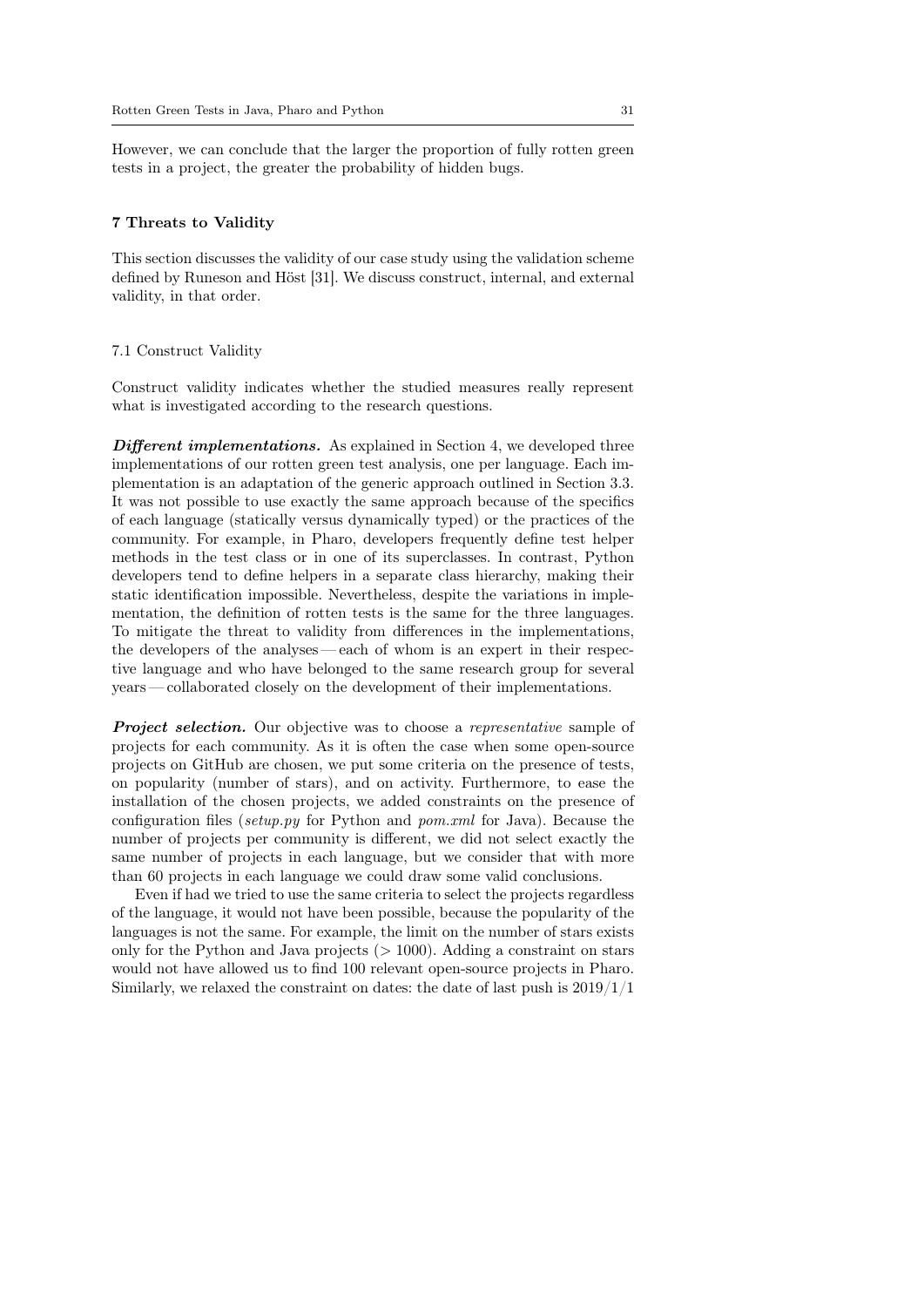for Python and Java, and  $2017/1/1$  for Pharo. Although these criteria are thus different for each language, they provided a selection of between 60 and 100 acceptable projects per language. The research questions are independent of the selection criteria.

Configuration problems. When loading some projects, we encountered configuration problems, some of which we were not able to solve. For example, in the Java experiment we faced the following problems when building Maven projects: (a ) Unresolved dependencies (the Maven build could not find some dependencies); (b) The build process for a project failed (*i.e.*, the command mvn compile failed);  $(c)$  The project would not run on the Java Virtual Machine used in our experiment;  $(d)$  Environment variables required by a particular project were missing.

Manual Analysis of Discovered Rotten Green Tests Our automated analysis tools might possibly produce false positives, i.e., they might label a test as rotten when it not. To check for the presence of false positives, we manually analyzed each rotten case detected by our tools. In addition to the name of the test, our tools also indicate the location  $l$  (i.e., file and line number) of the assertion (or helper) that was not executed and, consequently, the one that caused the test to be classified as rotten. Using that information, we opened the project that contained the rotten case in an IDE (Pharo, Eclipse, or PyCharm). Then we put a breakpoint on location  $l$ , and executed the test marked as rotten in mode debug. If the execution breaks at location  $l$ , it means the rotten test does in fact execute that statement, and our tools have reported a false positive. Conversely, if execution does not stop on that break point, the statement is not executed by the test: we have found a true positive.

This manual analysis did not find any false positive in our corpus of Pharo, Java and Python projects, but does not exclude the possibility that false positive might be found in other projects.

Python Analysis Limitations. As we stated in Section 4.3, our automated analysis may classify some tests as no-assertion tests because of the way those tests are built. In the analyzed repository, we found some tests that raise an exception in a helper method to emulate a failing assertion. During test execution, the test framework catches this exception and marks the test as failing. The automatic categorization classifies these tests as no-assertion tests, since they do indeed contain no assertions. Our analysis fails to recognize them automatically; doing so would require that our automated tools understand the intention behind raising the exception. When we analyzed the results of our experiments, we examined all the no-assertion tests manually, and classified them as rotten only when that was appropriate.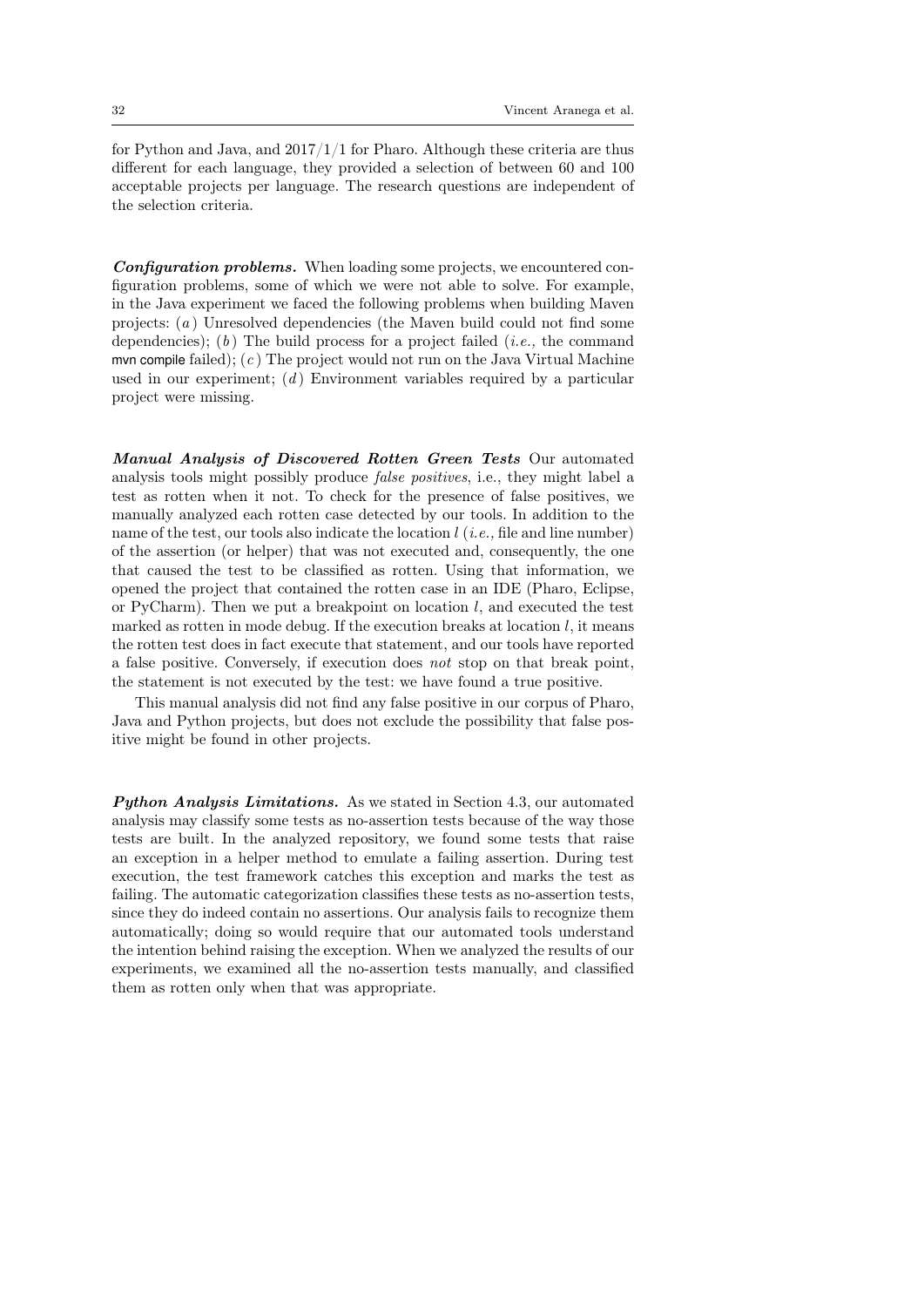# 7.2 Internal Validity

Internal validity indicates whether variables other than those studied may have affected the result. Since we do not examine causal relations, internal validity does not apply.

# 7.3 External Validity

External validity indicates whether it is possible to generalize the findings of the study.

Language choice. The study reported here is an extension of work initially performed with Pharo [13], but on a much smaller corpus. It was thus approriate for us to extend the experiment with more projects for that language. But the major purpose of this work was to show that the concept of rotten green tests also exists in other languages. For this purpose, we chose two other languages, Python and Java, which, according to  $G$ itHub<sup>18</sup>, were respectively the second and third most used languages in 2019. We chose them because we have expertise in these two languages, whereas we have none in JavaScript (the most used language on GitHub). Moreover, JUnit4 in Java and pytest in Python are used in numerous projects, whereas in JavaScript it is harder to identify a dominant testing framework. Our implementations depend on test framework and version, so it was better to choose languages where almost all tests use the same framework. Finally, the purpose of the paper was to show that the concept of rotten green tests applies to languages other than Pharo. Finding rotten green tests in two common languages was sufficient for this purpose.

**Project choice.** Depending on the category, rotten green tests appear in 5 to 18 projects in Java and 12 to 30 in Python (see Table 1). Concerning RQ2 and the possibility for a rotten test to hide a code bug, in the set of projects we studied we found one case in Pharo, one case in Python, but none in Java. Obviously, our choice of projects has an impact on these numbers. However, our focus was more on showing the existence of hidden bugs than on the quantity.

# 7.4 Reliability

Reliability is concerned with the extent to which the data and the analysis are dependent on the specific researchers.

To enable other researchers to conduct the same study, on one of the three chosen languages or on another, we describe a generic version of our approach

<sup>18</sup> https://octoverse.github.com/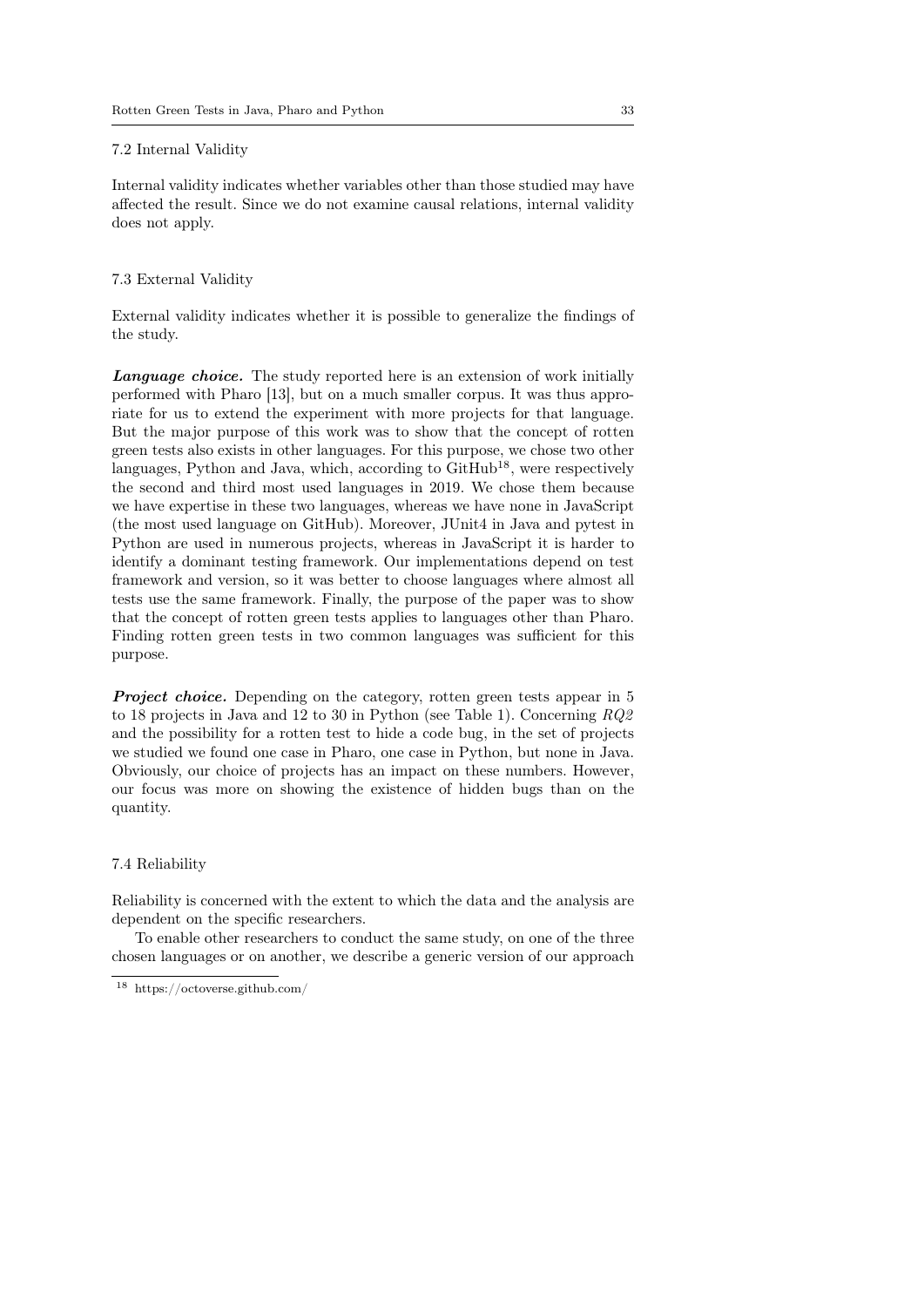34 Vincent Aranega et al.

| L  | Project            | Other          | $\overline{0}$ | 1              | $\overline{2}$ | 3        | 4        |
|----|--------------------|----------------|----------------|----------------|----------------|----------|----------|
| J  | flink-core         | 481            | 1612           | 2900           | 1456           | 0        | $\Omega$ |
| J  | optaplanner        | 1903           | 175            | 20             | $\Omega$       | 0        | $\Omega$ |
| J  | streamex           | 820            | $\Omega$       | $\Omega$       | $\Omega$       | 0        | $\Omega$ |
| J  | jeromq             | 42             | 415            | 210            | 0              | 0        | 0        |
| J  | bt.                | 252            | 10             | $\Omega$       | 0              | 0        | 0        |
| J. | zemberek-nlp       | $\Omega$       | 90             | $\Omega$       | $\Omega$       | 0        | 0        |
| J  | spatial4j          | 32             | 12             | 34             | 0              | 0        | $\Omega$ |
| J  | joda-time          | 0              | 50             | $\Omega$       | 0              | 0        | $\Omega$ |
| J  | Sentinel           | 0              | 33             | 0              | $\Omega$       | 0        | $\Omega$ |
| J  | kuromoji           | $\Omega$       | 27             | $\Omega$       | $\Omega$       | $\Omega$ | $\Omega$ |
| Ρ  | XML-Support-       | $\Omega$       | 1195           | 177            | 178            | 83       | 9        |
|    | Pharo              |                |                |                |                |          |          |
| P  | PetitParser        | $\Omega$       | 1254           | 24             | 18             | $\Omega$ | $\Omega$ |
| Ρ  | PostgreSQLParser   | $\Omega$       | 3              | 243            | 243            | $\Omega$ | $\Omega$ |
| P  | MaterialDesignLite | $\overline{0}$ | 9              | 75             | 359            | 16       | $\Omega$ |
| P  | multi-valued-      | $\Omega$       | 315            | $\Omega$       | $\overline{0}$ | $\Omega$ | $\Omega$ |
|    | dictionary         |                |                |                |                |          |          |
| P  | Seaside            | 0              | 227            | 13             | 16             | 3        | 0        |
| P  | ston               | $\overline{0}$ | 155            | $\overline{0}$ | $\overline{0}$ | 0        | 0        |
|    | zinc               | $\Omega$       | 143            | $\Omega$       | $\Omega$       | 0        | $\Omega$ |
| P  |                    |                |                |                |                |          |          |
| P  | Exploratory-       | 0              | 15             | 97             | 25             | $\Omega$ | $\Omega$ |
|    | StudyInPharo       |                |                |                |                |          |          |

Table 2 For each project under analysis, the number of helper calls for the six distances of helper definition observed. The first column indicates the language: P for Pharo, J for Java.

in Section 3.3, and have given the details of the implementation for each language. We also detailed the method used to select the corpus of projects, and provide data files with the names of the projects in each language. The SHA of the commit is not specified, but all versions were current as of autumn 2019. Since the projects are on GitHub, it is possible to find the data in the history. We saved each project on disk to be sure that we always analyzed the same version. Because of the number of projects, it is not possible to provide the full environment for each of them, but the results of our evaluation are available at https://github.com/rmod-team/2020-rotten-green-tests-experiment-data.

# 8 Discussion and Future Work

# 8.1 Location and Characterization of Helper Methods

Although it was not the focus of this article, we thought that it would be interesting to measure whether developers factor helper methods out of test classes and into superclasses. Table 2 measures the degree to which this occurs in the Java and Pharo projects that we analyzed. In Python, helper methods are often at module level rather than in the hierarchy of the test case that uses them, so we did not perform this analysis.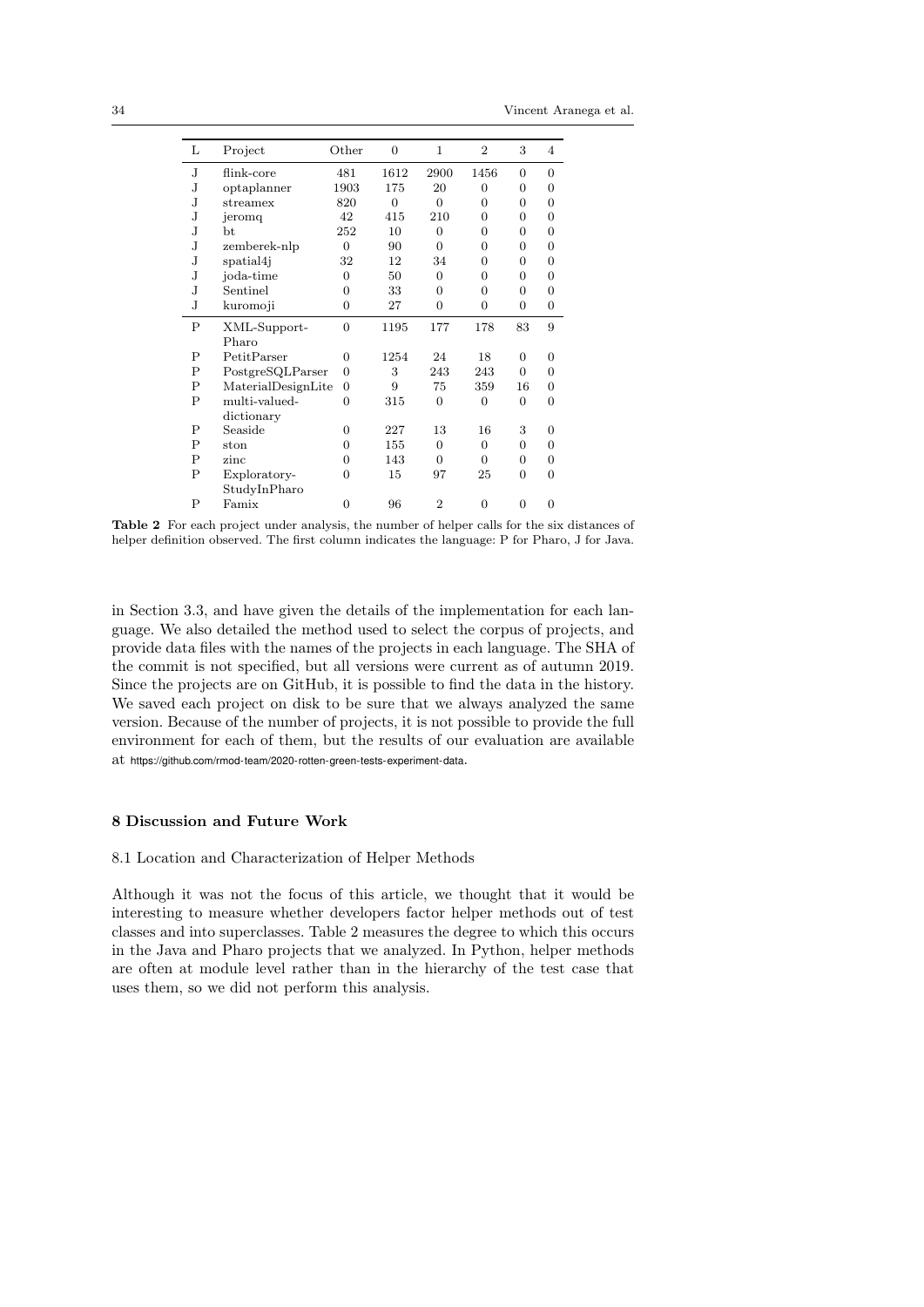For Java and Pharo, we computed the *helper definition distance* — the number of levels of the class hierarchy between a call to a helper and its definition; Figure 4 illustrates the definition. A distance of 0 means that the helper is defined in the same class as the test, and a distance of 1 means that the helper is defined in the superclass of the class of the test, etc. Other means the helper methods are written in a class that does not belong to the class hierarchy of the test.



helper definition distance

Fig. 4 Helper definition distance. A distance of 0 means that the helper is defined in the same class as the test, a distance of 1 means that the helper is defined in the superclass of the class of the test, and so on. Other means that the helper method is in a class outside the hierarchy of the test.

Across all the projects, we found a minimum distance of 0, i.e., all projects using helpers define some of them directly in the test class that uses them. The maximum distance was 4 for Pharo projects, and 2 for Java.

The distance of Java helpers varies widely between projects. There are projects whose test cases invoke helpers outside the hierarchy of the class's tests. For example, project Optaplanner contains 1903 tests invoking external helpers, such as PlannerAssert. However, other tests call helpers that are declared in the same class as the tests, or in their superclasses For example, project Flink-core has an abstract test class ParserTestBase; several concrete test classes, such as LongParserTest, extend it and use helpers defined in the abstract superclass.

The organization of helper methods has an impact on the abundance of rotten test cases. If a rotten helper method is declared outside the hierarchy (Other) or in a parent class (distance greater than  $(0)$ , it is our intuition that the method is more likely to be reused, and will thus create more rotten green tests. This hypothesis explains the large number of rotten tests found in Java projects such as Flink-core and Optaplanner. For instance, Optaplanner is the Java project with the largest number of rotten tests with 110 cases. Most of the rotten tests (103 cases) are from the context-dependent category. Those tests invoke a helper method (assertCode), which has a rotten assertion inside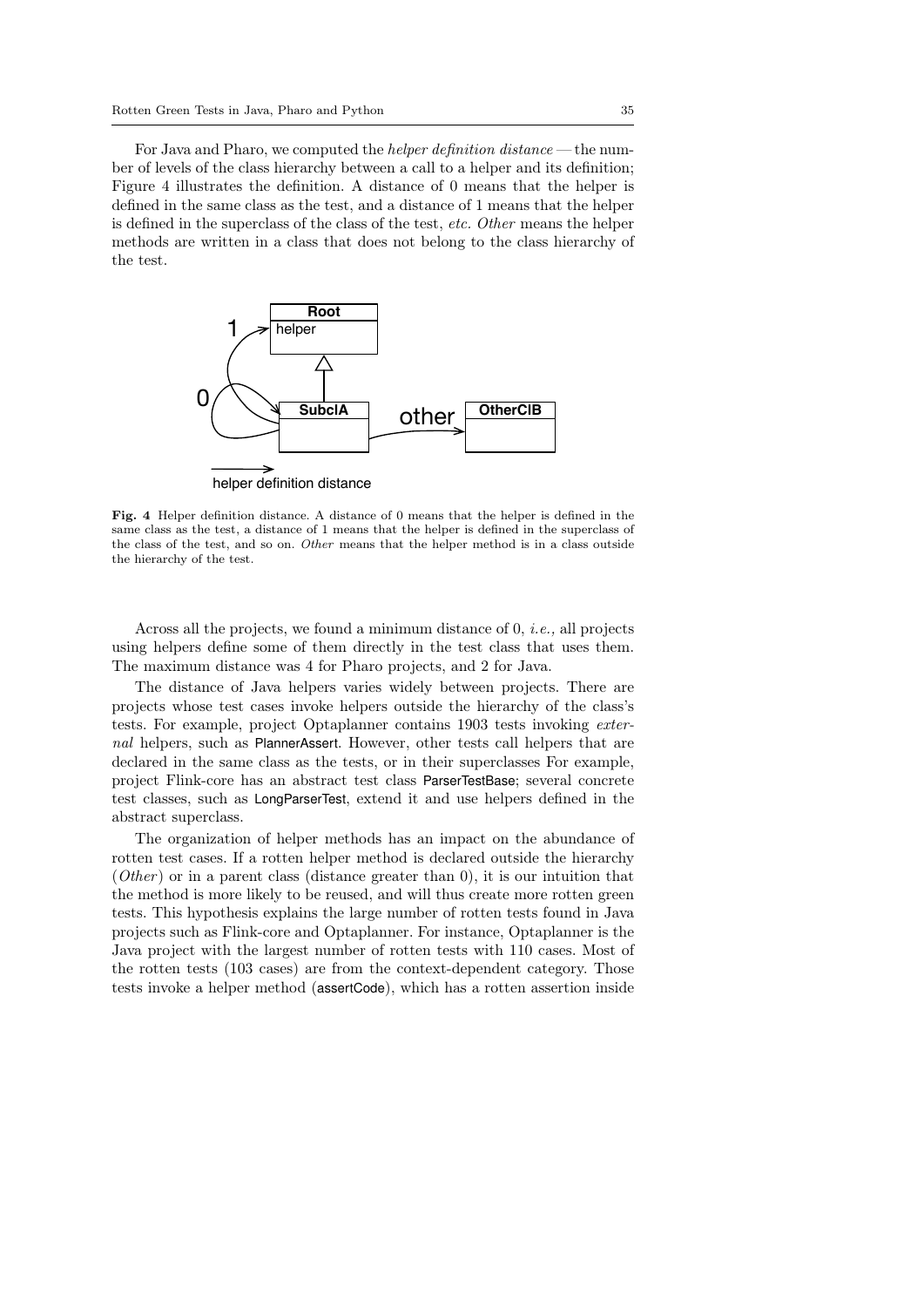an if...else. For future work we plan to study the correlation between helper distance and implication in rotten tests.

### 8.2 Guidelines to Avoid and Correct Rotten Tests

As we have shown, rotten green tests are caused by potentially faulty conditional logic in tests that have branches. The simplest way to avoid them is to remove conditional logic from tests. However, the reality of testing does not allow test engineers to apply that solution in all cases. We can draw insight from Meszaros' work on the Conditional Test Logic smell [26], which is defined as a test containing code that may or may not be executed. For example, Listing 11's conditional asserts (see page 19) that depend on the Python version might seem to be a useful practice. The cause of the smell is a so-called Flexible Test [26], for which solutions include refactoring tests into separate modules, one of which could be injected into a testing framework depending on the environment (i.e., Python 2 or 3). Other causes of this smell include managing complex fixtures (set-up and teardown), trying to test complex (polymorphic) objects, trying to test collections of objects, and dealing with invalid data from the system under test. For each of these causes, Meszaros proposes possible solution patterns, including Guard Assertion, Equality Assertion, Test Utility Method, and Custom Assertion with Custom Assertion Tests. Indeed, all of these patterns could be applied to the problem of avoiding rotten green tests.

From the specific analysis we performed on Pharo, Java, and Python, we observed that many of the rotten tests can be systematically corrected. We believe that a classification of the errors observed in rotten tests could lead to the creation of guidelines for automatic or semi-automatic repair of rotten tests, potentially based on Meszaros' patterns.

# 8.3 Anti-patterns: Misuse of testing frameworks

The results of Table 1 show that several projects contain multiple instances of missed fail and missed skip tests. As discussed in the definition of those categories, they can be viewed as a misuse of the testing frameworks. Missed fail is when a test calls assertTrue(**false**) (i.e., **false** is a literal argument) instead of  $\text{fail}(1^{19})$ ; missed skip is when a test uses conditional logic, e.g., a conditional return, rather than a feature such as assumeTrue(boolean) in Java or pytest.mark.  $\sinh(1)^{20}$  in Python. Based on the results of our study, we consider these two categories to be potential test anti-patterns (i.e., test smells) and plan to investigate them in future work.

<sup>19</sup> See the discussion on StackOverflow at https://stackoverflow.com/q/12939362/1168342

<sup>20</sup> See https://docs.pytest.org/en/reorganize-docs/new-docs/user/skipping.html.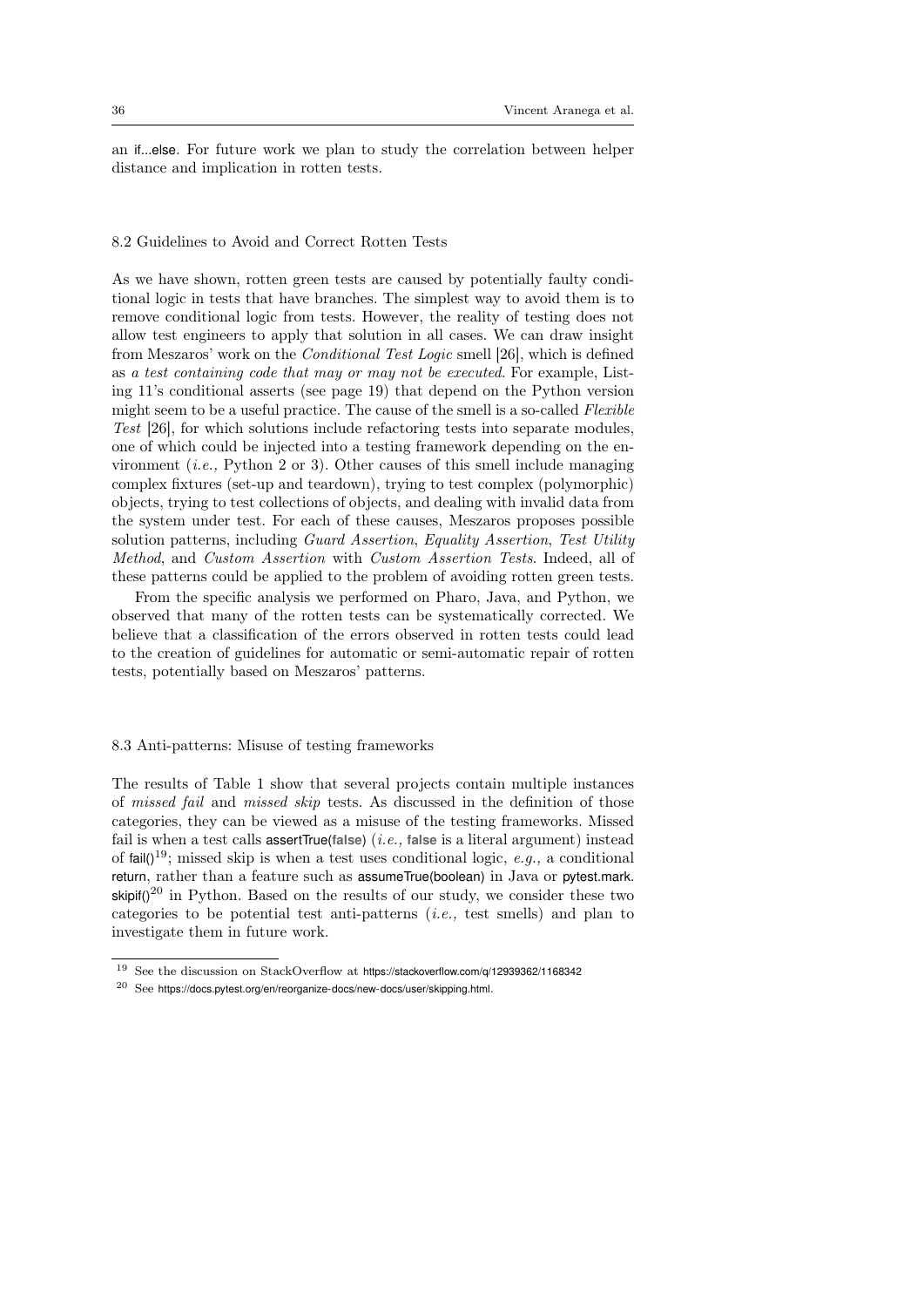# 8.4 Future work

From the discussion above, here is a summary of future work:

- Study the relationship between method distance and implication in rotten green tests.
- Identify properties of source code that reveal rotten green tests.
- Provide automated strategies to correct rotten green tests, using guidance from the literature including the Conditional Test Logic smell [26].
- Evaluate how these properties and strategies apply to other programming languages.
- Investigate the proposed missed fail and missed skip anti-patterns.

# 9 Related Work

Software testing is an active area of research; many researchers have looked at improving the quality of tests. The only work of which we are aware concerning rotten green tests is our own [12, 13, 25].

Test analysis. Herzig et al. [21] present an approach based on machine learning to detect false test alarms. These are integration tests that are directly linked to code defects but fail due to external factors such as hardware failing to give access to a test resource. Identifying false test alarms is key since they demand the attention of engineers, and require manual checking to determine that they are false alarms.

Vera Perez et al. [38] present a novel analysis of pseudo-tested methods. These are methods that are covered by tests, yet no test case fails when the method body is removed. This intriguing concept was named in 2016 by Niedermayr et al., who showed that such methods are systematically present, even in well-tested projects with high statement coverage [28]. Pseudo-tested methods are indirectly related to rotten tests: one possible cause of a pseudotested method is that all the tests of that method are rotten. The existence of pseudo-tested methods shows that it is important to improve tool support for testing.

Huo et al. [22] use taint analysis to identify brittle or unused test inputs. They monitor the flow of controlled and uncontrolled inputs along data and control dependencies. Our approach focuses on monitoring assertion execution; from that perspective it is complementary. Mockus et al. [27] present an approach to determine test effectiveness. Their analysis compares test coverage prior to a release with the number of reported failures after that same release.

We agree with Schuler and Zeller that simple coverage is not enough, especially in presence of dynamic dead code [32]. They propose instead to use checked coverage, and aim to improve code coverage by identifying program elements that are not in the dynamic backward slice of any assertion. Thus their work, like ours, identifies tests that make no assertions. Our work does not seek to improve coverage, and consequently we do not look for statements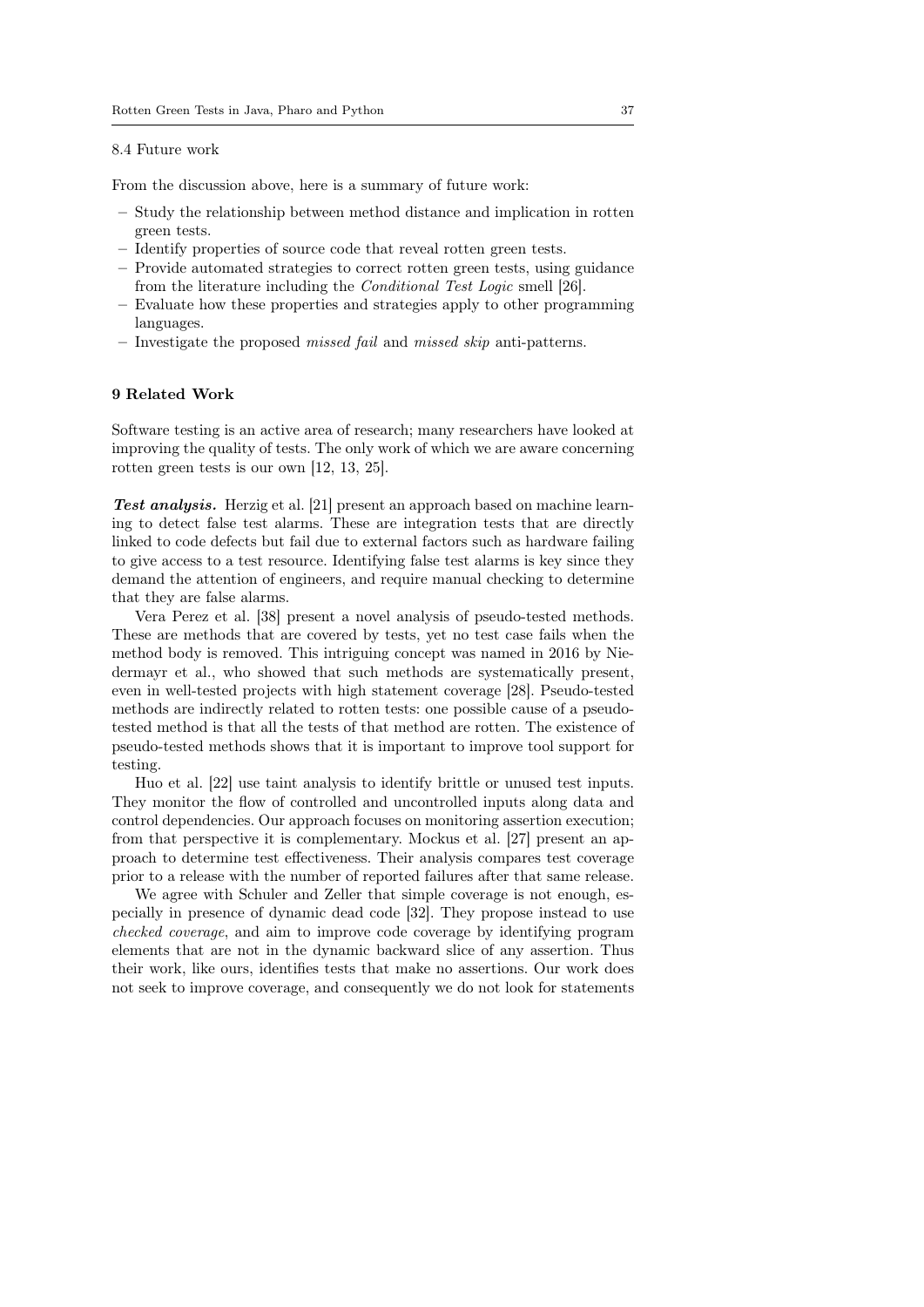that are not covered by tests. Instead, we seek to ensure that when a test is green, some assertions have been made about the code covered by that test. Our analysis is less general, but also simpler to implement and faster to run.

Mutation testing. Mutation testing is one of the earliest techniques used to improve test quality and robustness [14]. Several researchers have used mutation testing to improve branch coverage [24]. Tillmann et al. [35] use symbolic execution to find inputs for parametrized unit tests that achieve high code coverage. They turn existing tests into parametrized tests, and generate entirely new parametrized tests that describe the behavior of an existing implementation. Baudry et al. [1] present a bacteriological approach to mutation testing. Baudry et al. [2] also worked on improving a test-for-diagnosis criterion: they propose a new attribute, the Dynamic Basic Block, to improve the location of faults. For fault localization, the usual assumption is that test cases satisfying a chosen criterion for test adequacy are sufficient to perform diagnosis. This assumption is verified neither by specific experiments nor by intuitive considerations.

Repairing broken tests. Daniel et al. [11] present ReAssert, a tool that repairs broken tests. They define broken tests as tests that turn red because the domain code is changed. They propose various repair strategies, such as replacing asserted values, inverting relational operators, and replacing some common method calls. By definition, rotten green tests are not broken tests because they are green.

Test smells. Several researchers have focused on test smells: our approach is related to such work since rotten tests can be seen as a test smell, although none of the existing catalogs mentions them. Deursen et al. [15] present a list of "bad test smells" and their associated cures, but do not mention rotten green tests. Van Rompaey et al. [36, 37] propose a metric-based heuristic to identify two test smells (General Fixture and Eager Test). They present TestQ, a tool that uses static analysis to detect test smells [8]. Bavota et al. [3] present an empirical analysis to assess the presence of test smells and their impact on software maintenance. Reichhart et al. [30] propose TestLint, a rule-based tool to detect static and dynamic test smells. Based on a large corpus of tests and a literature analysis, they collected and proposed a list of 27 test smells. Some proposed smells are studied. For example, their analysis identifies commentedout assertions; they check if uncommenting them leads to valid tests. Rotten tests were not part of their list. Rotten tests often exhibit Conditional Logic smells [26, 30]. In this paper we describe how such a smell can be detected automatically. More recently, Bowes et al. [7] identified 15 principles that they claim capture the essential goals of testing. Eight of their principles are not covered by existing test smells. They proposed some metrics to measure the degree to which tests follow their principles.

Silva et al. [34] selected 14 widely studied test smells from the literature and ran experiments with professional developers. Their results indicate that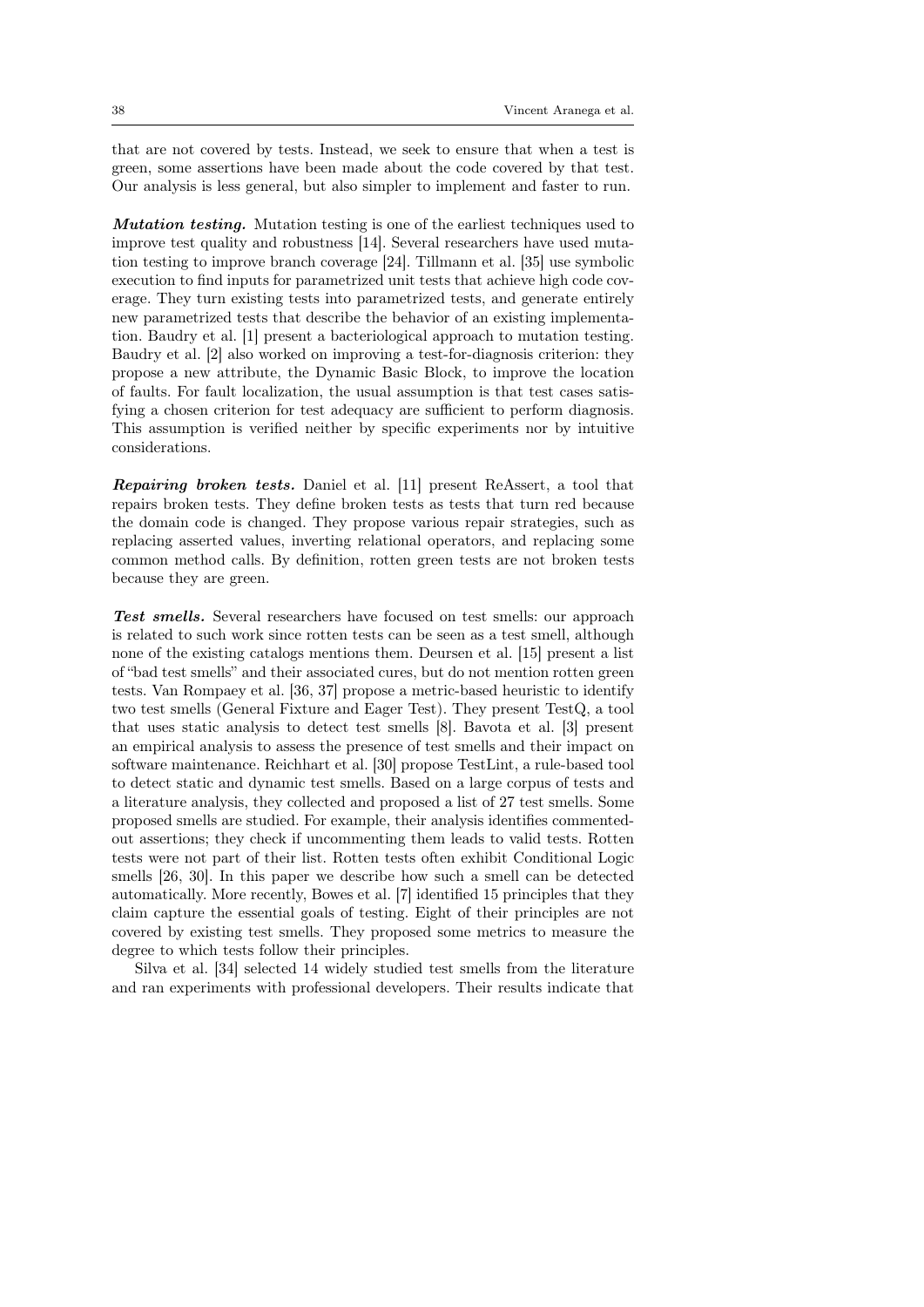experienced developers introduce test smells during their daily programming tasks, even when they are using standardized practices. Another result is that developers' professional experience cannot be considered as a root cause for the insertion of test smells in test code.

Meszaros [26] documented various test code smells, but none specifically addresses the notion of rotten green tests. As discussed above, the Conditional Test Logic smell is related; it is described by the phrase: "When tests have multiple execution paths, we cannot be sure exactly how the test will execute in a specific case." This smell includes loops, because they create multiple execution paths. This smell is potentially a factor in all categories of rotten green tests. Meszaros identifies the causes of this smell as including if statements used to steer execution to a fail statement, loops that verify the contents of collections, and conditional logic in a test fixtures intended to allow a single test to verify several different cases. Solutions proposed by Meszaros include using a Guard Assertion to cause a test to fail before reaching code that should not execute, and moving loops to Custom Assertions with Custom Assertion Tests. Meszaros also recommends writing unit tests for Test Utility Methods when they contain "complex algorithms." This is related to our work, since we consider helper methods as part of identifying rotten green tests. Note that, in the context of studying rotten green tests, it is Conditional Test Logic that affects the execution (or not) of assertions.

Test effectiveness. A large body of research has been carried out to assess the effectiveness of tests at detecting faults. Mockus et al. [27] conducted a multiple-case study on two dissimilar industrial projects. They found that, in both projects, an increase in test coverage is associated with a decrease in field-reported problems when adjusted for the number of pre-release changes. Inozemtseva and Holmes [23] conducted a large and intensive study showing that code coverage is not strongly correlated with test suite effectiveness. Because of this, they suggest that coverage, while useful for identifying undertested parts of a program, should not be used as a quality property. Gligoric et al. [20] perform a study showing that branch coverage and intra-procedural acyclic path coverage are the criteria that perform the best when comparing inadequate test suites.

Test selection. Other work focuses on the selection of the tests to be run. For example, when a change is made to the software, it is desirable to re-run those tests that are most likely to be invalidated by the change. Beszedes et al. [4] propose using code coverage for test selection, to maximize the test surface. Blondeau et al. [6] analyze the problem of test selection surfaces in an industrial context.

System robustness For test input dependability, using a different approach, Poulding and Feldt [29] increase the quality of unit tests. They automatically generate new invalid and atypical inputs for application tests. They assess the impact of the choice model on the input variability, using a global probability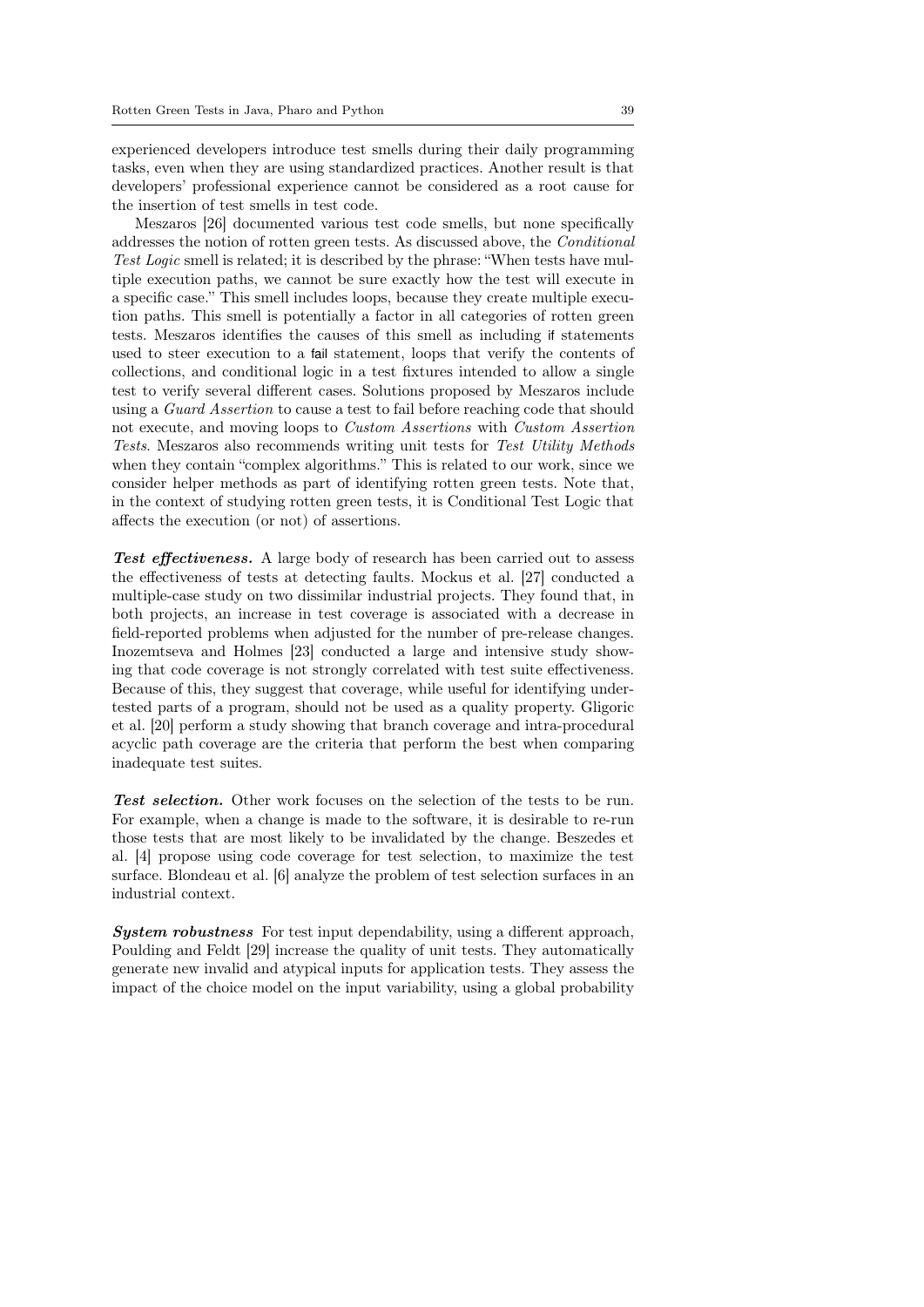distribution over all the inputs that could be emitted. Rotten tests are not related to the quality of invalid or atypical inputs. They are linked to unsatisfied test context and conditional logic that confused developers. In the spirit of JCrasher [10] and system robustness, Shahrokni et al. [33] present RobusTest, a framework to generate automatically tests for timing issues.

Broken test sorting. Often, unit test frameworks present failed tests in an arbitrary order, but developers want to focus on the most specific ones first. Gaelli et al. propose a partial order of unit tests corresponding to a coverage lattice of sets of covered method signatures [19]. When several unit tests in this coverage lattice fail, the tool guides the developer to the test invoking the smallest set of methods.

# 10 Conclusion

This paper presents an extended study of *rotten green tests*: tests that were intended by their designer to execute some assertions, but that do not actually do so. Such tests are insidious because they pass, and they contain assertions; they therefore give the impression that some useful property is being validated. In fact, rotten green tests guarantee nothing: they give a false impression of confidence. Rotten green tests can be seen as a new kind of test smell [15, 30].

The original rotten green tests study [13] identified rotten green tests in Pharo [5], a dynamically typed language inspired by Smalltalk. This study extends the original one by using a much larger corpus of projects, and adding two mainstream programming languages with different programming idioms and characteristics: Python and Java. We generalized the approach for detecting rotten green tests to make it applicable to all three languages, and constructed an implementation for each language using a combination of a simple static analysis and dynamic monitoring of method execution.

We analyzed a total of 276 projects, and found that 85 of them present one or more rotten green tests, accounting for a total of 665 rotten green tests. Our findings show that the categories of rotten green tests we found in the original study are also present in other languages. We see that most of the rotten green tests we detected are caused by context-dependent assertions, although there exist cases of fully rotten tests that hide application bugs.

As developers, we want to trust our test framework. When it says that a test containing some assertions is green, this should mean it has really executed the assertions in that test, and that they really do hold. We hope that in the near future the maintainers of various testing frameworks consider the detection of rotten green tests.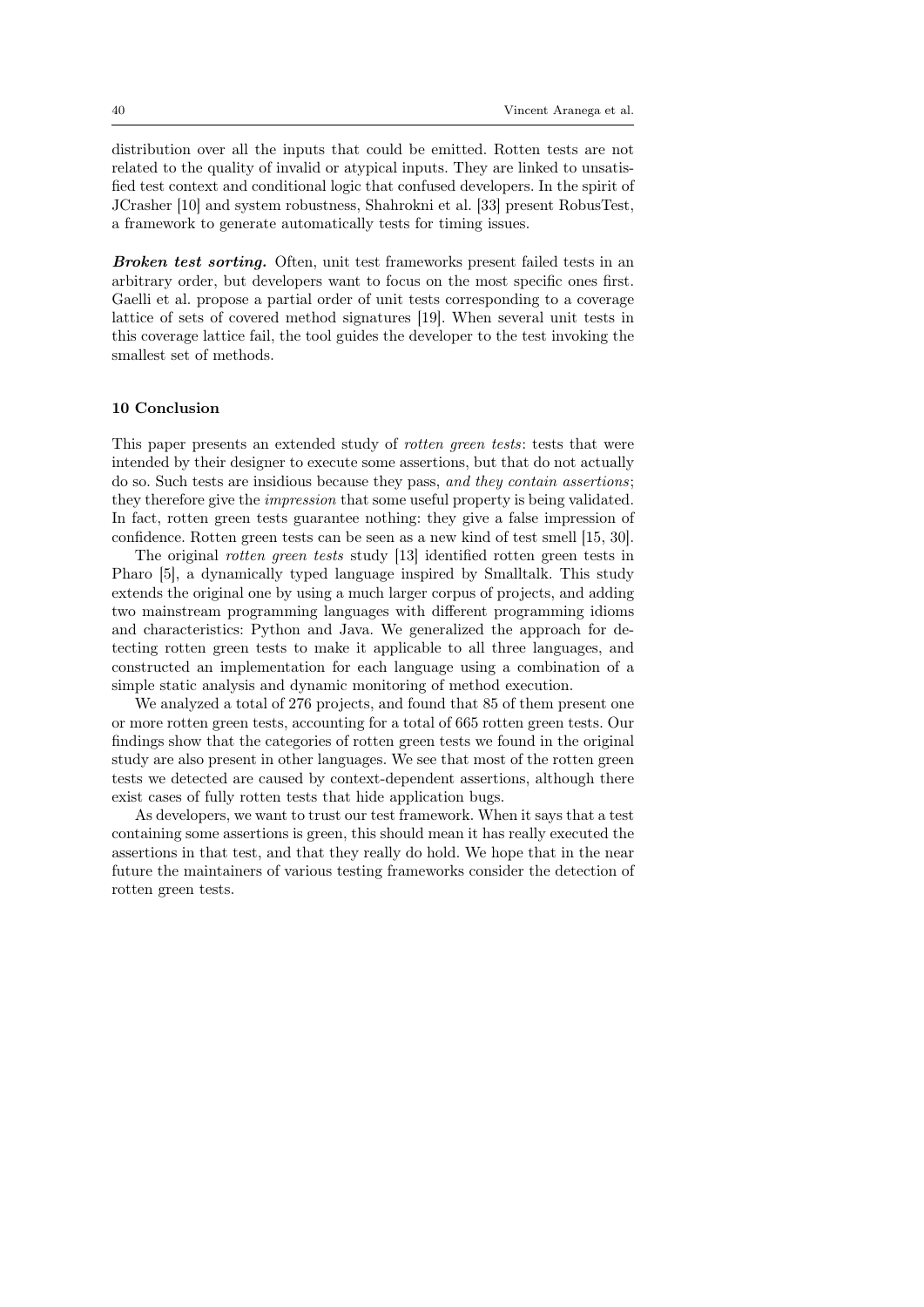#### References

- 1. Baudry B, Fleurey F, Jézéquel JM, Traon YL (2005) Automatic test case optimization: A bacteriologic algorithm. IEEE Software 22(2):76–82
- 2. Baudry B, Fleurey F, Traon YL (2006) Improving test suites for efficient fault localization. In: ICSE '06: Proceeding of the 28th international conference on Software engineering, ACM Press, New York, NY, USA, pp 82–91, DOI 10.1145/1134285.1134299
- 3. Bavota G, Qusef A, Oliveto R, Lucia AD, Binkley D (2012) An empirical analysis of the distribution of unit test smells and their impact on software maintenance. In: International Conference on Software Maintenance (ICSM), IEEE, pp 56–65, DOI 10.1109/ICSM.2012.6405253
- 4. Beszedes A, Gergely T, Schrettner L, Jasz J, Lango L, Gyimothy T (2012) Code Coverage-based Regression Test Selection and Prioritization in WebKit. In: Software Maintenance (ICSM), 2012 28th IEEE International Conference on, pp 46–55, DOI 10.1109/ICSM.2012.6405252
- 5. Black AP, Ducasse S, Nierstrasz O, Pollet D, Cassou D, Denker M (2009) Pharo by Example. Square Bracket Associates, Kehrsatz, Switzerland, URL http://books.pharo.org
- 6. Blondeau V, Etien A, Anquetil N, Cresson S, Croisy P, Ducasse S (2016) Test case selection in industry: An analysis of issues related to static approaches. Software Quality Journal pp 1–35, DOI 10.1007/ s11219-016-9328-4
- 7. Bowes D, Tracy H, Petrié J, Shippey T, Turhan B (2017) How good are my tests? In: Workshop on Emerging Trends in Software Metrics (WETSoM), IEEE/ACM
- 8. Breugelmans M, Van Rompaey B (2008) TestQ: Exploring structural and maintenance characteristics of unit test suites. In: International Workshop on Advanced Software Development Tools and Techniques (WASDeTT)
- 9. Costiou S, Aranega V, Denker M (2020) Sub-method, partial behavioral reflection with Reflectivity: Looking back on 10 years of use. The Art, Science, and Engineering of Programming 4(3), DOI 10.22152/ programming-journal.org/2020/4/5
- 10. Csallner C, Smaragdakis Y (2004) JCrasher: an automatic robust tester for Java. Software: Practice and Experience 43
- 11. Daniel B, Dig D, Gvero T, Jagannath V, Jiaa J, Mitchell D, Nogiec J, Tan SH, Marinov D (2011) Reassert: A tool for repairing broken unit tests. In: Proceedings of the 33rd International Conference on Software Engineering, ACM, New York, NY, USA, ICSE '11, pp 1010–1012, DOI 10.1145/1985793.1985978, URL http://doi.acm.org/10.1145/1985793.1985978
- 12. Delplanque J, Ducasse S, Black AP, Polito G (2018) Rotten green tests: a first analysis. Tech. rep., Inria
- 13. Delplanque J, Ducasse S, Black AP, Polito G, Etien A (2019) Rotten green tests. In: 2019 IEEE/ACM 41st Int. Conf. on Software Engineering (ICSE), pp 500–511, DOI 10.1109/ICSE.2019.00062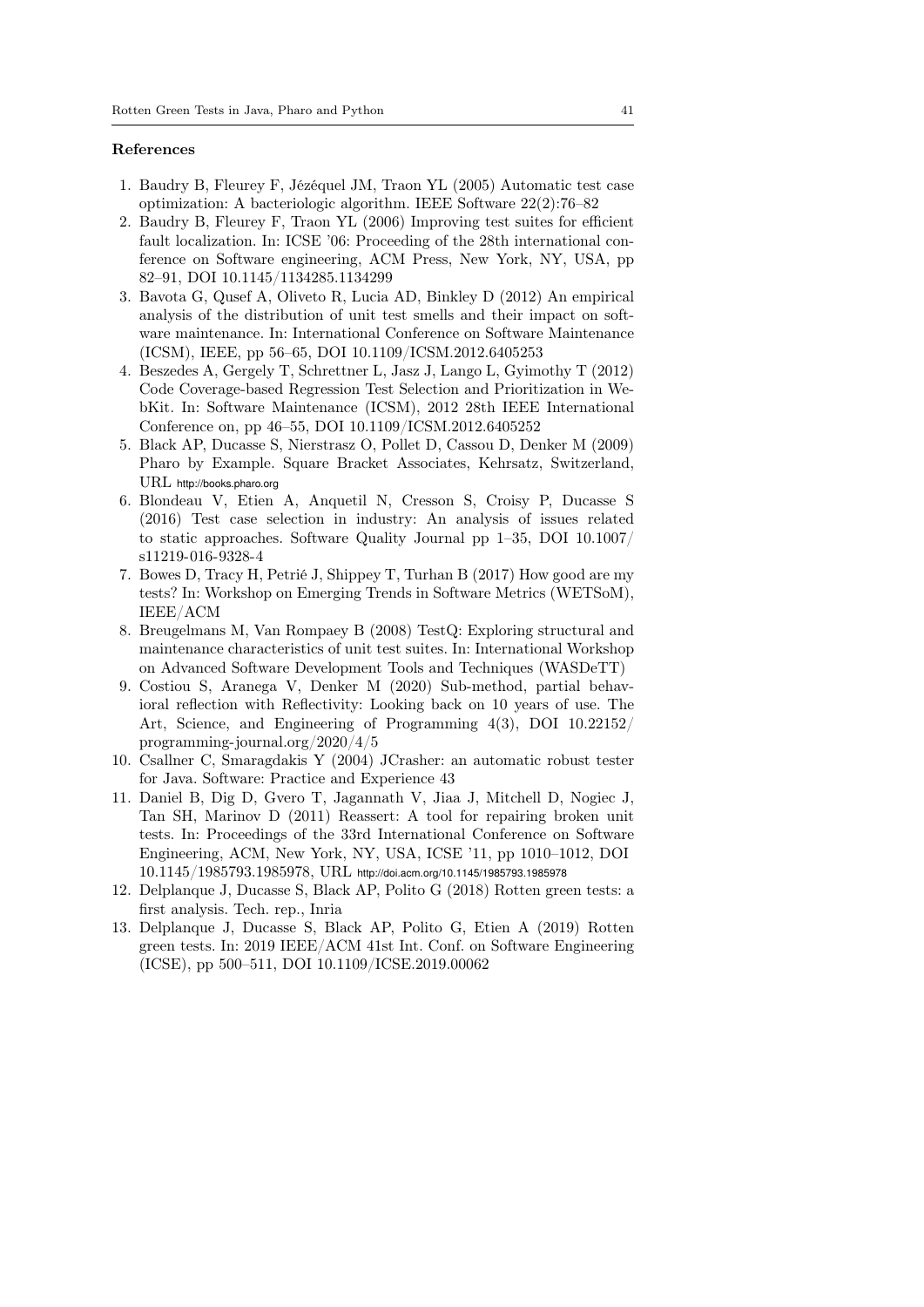- 14. DeMillo RA, Lipton RJ, Sayward FG (1978) Hints on test data selection: Help for the practicing programmer. Computer 11(4):34–41, DOI 10.1109/ C-M.1978.218136, URL http://dx.doi.org/10.1109/C-M.1978.218136
- 15. van Deursen A, Moonen L, van den Bergh A, Kok G (2001) Refactoring test code. In: Marchesi M (ed) Proceedings of the 2nd International Conference on Extreme Programming and Flexible Processes (XP2001), University of Cagliari, pp 92–95
- 16. Ducasse S, Nierstrasz O, Schärli N, Wuyts R, Black AP (2006) Traits: A mechanism for fine-grained reuse. ACM Transactions on Programming Languages and Systems (TOPLAS) 28(2):331–388, DOI 10.1145/1119479. 1119483
- 17. Ducasse S, Pollet D, Bergel A, Cassou D (2009) Reusing and composing tests with traits. In: TOOLS'09: Proceedings of the 47th International Conference on Objects, Models, Components, Patterns, Zurich, Switzerland, pp 252–271
- 18. Dustin E, Rashka J, Paul J (1999) Automated Software Testing: Introduction, Management, and Performance. Addison-Wesley Professional
- 19. Gaelli M, Lanza M, Nierstrasz O, Wuyts R (2004) Ordering broken unit tests for focused debugging. In: 20th International Conference on Software Maintenance (ICSM 2004), pp 114–123, DOI 10.1109/ICSM.2004.1357796, URL http://scg.unibe.ch/archive/papers/Gael04aOrderingBrokenUnitTestsForFocusedDebugging.pdf
- 20. Gligoric M, Groce A, Zhang C, Sharma R, Alipour MA, Marinov D (2013) Comparing non-adequate test suites using coverage criteria. In: International Symposium on Software Testing and Analysis
- 21. Herzig K, Nagappan N (2015) Empirically detecting false test alarms using association rules. In: International Conference on Software Engineering
- 22. Huo C, Clause J (2014) Improving oracle quality by detecting brittle assertions and unused inputs in tests. In: Foundations on Software Engineering
- 23. Inozemtseva L, Holmes R (2014) Coverage is not strongly correlated with test suite effectiveness. In: International Conference on Software Engineering
- 24. Lingampally R, Gupta A, Jalote P (2007) A multipurpose code coverage tool for Java. In: System Sciences, 2007. HICSS 2007. 40th Annual Hawaii International Conference on, pp 261b–261b, DOI 10.1109/HICSS.2007.24
- 25. Martinez M, Etien A, Ducasse S, Fuhrman C (2020) Rtj: a Java framework for detecting and refactoring rotten green test cases. In: IEEE/ACM 42nd Int. Conf. on Software Engineering: Companion Proceedings (ICSE '20 Companion), 5–11 Oct. 2020, Seoul, Republic of Korea, pp 69–72, DOI 10.1145/3377812.3382151
- 26. Meszaros G (2007) XUnit Test Patterns Refactoring Test Code. Addison Wesley
- 27. Mockus A, Nagappan N, Dinh-Trong TT (2009) Test coverage and postverification defects: A multiple case study. In: Proceedings of the 2009 3rd International Symposium on Empirical Software Engineering and Measurement, IEEE Computer Society, Washington, DC, USA, ESEM '09, pp 291–301, DOI 10.1109/ESEM.2009.5315981, URL http://dx.doi.org/10.1109/ESEM.